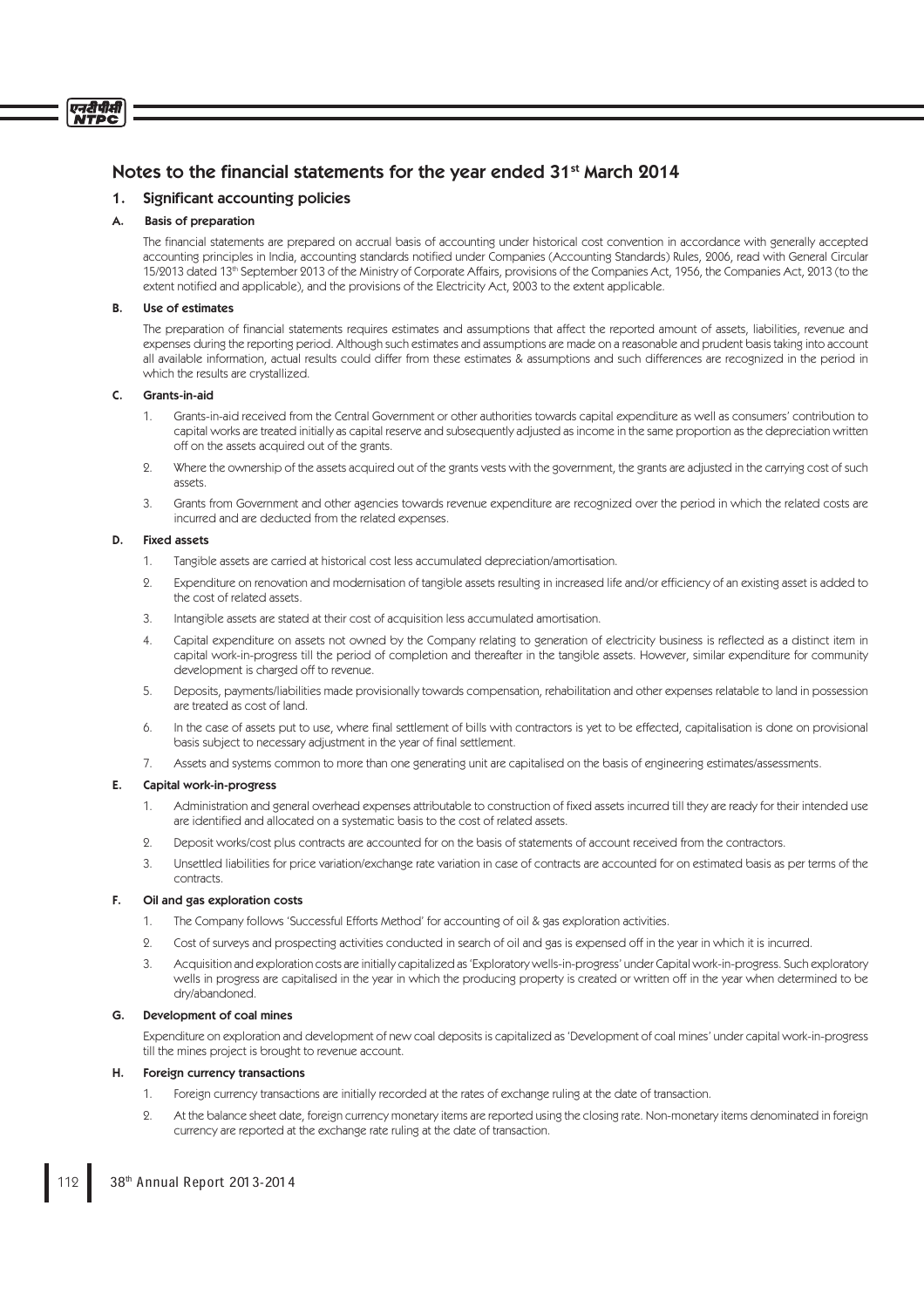- 3. Exchange differences arising from settlement/translation of foreign currency loans, deposits/liabilities relating to fixed assets/capital workin-progress in respect of transactions entered prior to 01.04.2004, are adjusted in the carrying cost of related assets. Such exchange differences arising from settlement/translation of long term foreign currency monetary items in respect of transactions entered on or after 01.04.2004 are adjusted in the carrying cost of related assets.
- 4. Other exchange differences are recognized as income or expense in the period in which they arise.
- 5. Derivative contracts in the nature of forward contracts, options and swaps are entered into to hedge the currency and interest rate risk of foreign currency loans. Premium or discount arising at the inception of forward exchange contracts is amortised as expense or income over the life of the contracts. Exchange differences on such contracts, which relate to long-term foreign currency monetary items referred to in Policy H.3 are adjusted in the carrying cost of related assets. Other derivative contracts are marked-to-market at the Balance Sheet date and losses are recognised in the Statement of Profit and Loss. Gains arising on such contracts are not recognised, until realised, on grounds of prudence.

## I. Borrowing costs

Borrowing costs attributable to the qualifying fixed assets during construction/exploration, renovation and modernisation are capitalised. Such borrowing costs are apportioned on the average balance of capital work-in-progress for the year. Other borrowing costs are recognised as an expense in the period in which they are incurred.

## J. Investments

- 1. Current investments are valued at lower of cost and fair value determined on an individual investment basis.
- 2. Long term investments are carried at cost. Provision is made for diminution, other than temporary, in the value of such investments.
- 3. Premium paid on long term investments is amortised over the period remaining to maturity.

#### K. Inventories

- 1. Inventories are valued at the lower of, cost determined on weighted average basis and net realizable value.
- 2. The diminution in the value of obsolete, unserviceable and surplus stores and spares is ascertained on review and provided for.

## L. Income recognition

- 1. Sale of energy is accounted for based on tariff rates approved by the Central Electricity Regulatory Commission (CERC) as modified by the orders of Appellate Tribunal for Electricity to the extent applicable. In case of power stations where the tariff rates are yet to be approved, provisional rates are adopted.
- 2. Advance against depreciation considered as deferred revenue in earlier years is included in sales, to the extent depreciation recovered in tariff during the year is lower than the corresponding depreciation charged.
- 3. Exchange differences on account of translation of foreign currency borrowings recoverable from or payable to the beneficiaries in subsequent periods as per CERC Tariff Regulations are accounted as 'Deferred foreign currency fluctuation asset/liability'. The increase or decrease in depreciation for the year due to the accounting of such exchange differences as per accounting policy no. H is adjusted in depreciation.
- 4. Exchange differences arising from settlement/translation of monetary items denominated in foreign currency (other than long term) to the extent recoverable from or payable to the beneficiaries in subsequent periods as per CERC Tariff Regulations are accounted as 'Deferred foreign currency fluctuation asset/liability' during construction period and adjusted from the year in which the same becomes recoverable/ payable.
- 5. Premium, discount and exchange differences in respect of forward exchange contracts and mark to market losses in respect of other derivative contracts referred to in accounting policy no. H.5 recoverable from/payable to the beneficiaries as per CERC Tariff Regulations, are recognised in sales.
- 6. The surcharge on late payment/overdue sundry debtors for sale of energy is recognized when no significant uncertainty as to measurability or collectability exists.
- 7. Interest/surcharge recoverable on advances to suppliers as well as warranty claims/liquidated damages wherever there is uncertainty of realisation/acceptance are not treated as accrued and are therefore, accounted for on receipt/acceptance.
- 8. Income from consultancy services is accounted for on the basis of actual progress/technical assessment of work executed, in line with the terms of respective consultancy contracts. Claims for reimbursement of expenditure are recognized as other income, as per the terms of consultancy service contracts.
- 9. Scrap other than steel scrap is accounted for as and when sold.
- 10. Insurance claims for loss of profi t are accounted for in the year of acceptance. Other insurance claims are accounted for based on certainty of realisation.

# Expenditure

## a) Depreciation/amortisation

- Depreciation on the assets of the generation of electricity business is charged on straight line method following the rates and methodology notified by the CERC Tariff Regulations, 2009 in accordance with Section 616 (c) of the Companies Act, 1956.
- 2. Depreciation on the assets of the coal mining, oil & gas exploration and consultancy business, is charged on straight line method following the rates specified in Schedule XIV of the Companies Act, 1956.

एनटीपीसी NTDC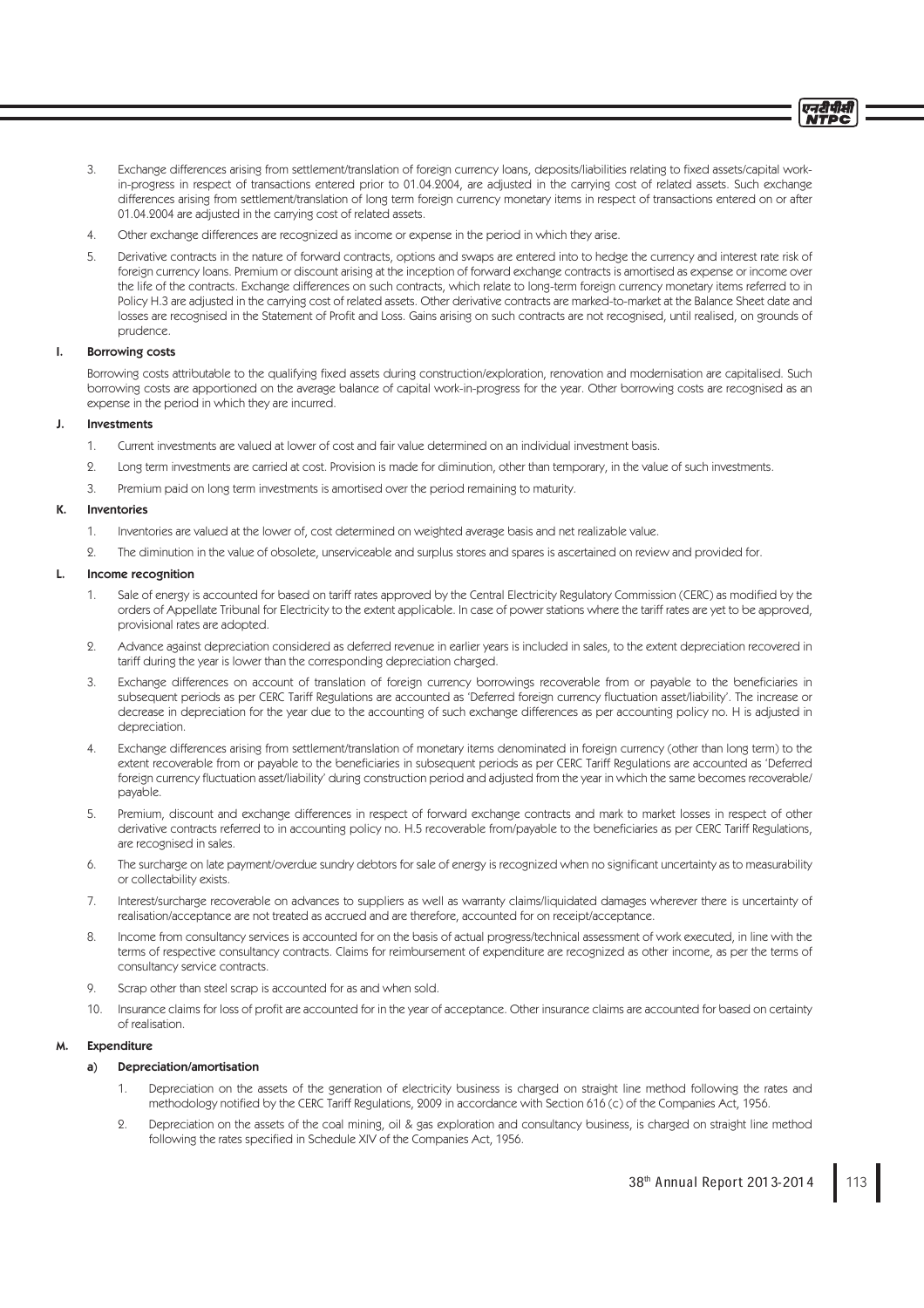3. Depreciation on the following assets is provided based on their estimated useful life:

| a) | Kutcha Roads                                                                                                                                                                                     | 2 years  |
|----|--------------------------------------------------------------------------------------------------------------------------------------------------------------------------------------------------|----------|
| b) | Enabling works                                                                                                                                                                                   |          |
|    | residential buildings including their internal electrification.<br>-                                                                                                                             | 15 years |
|    | non-residential buildings including their internal electrification, water supply, sewerage & drainage<br>$\overline{\phantom{m}}$<br>works, railway sidings, aerodromes, helipads and airstrips. | 5 years  |
| C) | Personal computers & laptops including peripherals                                                                                                                                               | 5 years  |
| d) | Photocopiers and fax machines                                                                                                                                                                    | 5 years  |
| e) | Water coolers and refrigerators                                                                                                                                                                  | 12 years |

- 4. Depreciation on additions to/deductions from fixed assets during the year is charged on pro-rata basis from/up to the month in which the asset is available for use/disposed.
- 5. Assets costing up to  $\bar{\tau}$  5000/- are fully depreciated in the year of acquisition.
- 6. Cost of software recognized as intangible asset, is amortised on straight line method over a period of legal right to use or 3 years, whichever is less. Other intangible assets are amortized on straight line method over the period of legal right to use or life of the related plant, whichever is less.
- 7. Where the cost of depreciable assets has undergone a change during the year due to increase/decrease in long term liabilities on account of exchange fluctuation, price adjustment, change in duties or similar factors, the unamortised balance of such asset is charged off prospectively over the remaining useful life determined following the applicable accounting policies relating to depreciation/amortisation.
- 8. Where the life and/or efficiency of an asset is increased due to renovation and modernization, the expenditure thereon along-with its unamortized depreciable amount is charged off prospectively over the revised useful life determined by technical assessment.
- 9. Machinery spares which can be used only in connection with an item of plant and machinery and their use is expected to be irregular, are capitalised and fully depreciated over the residual useful life of the related plant and machinery.
- 10. Capital expenditure on assets not owned by the company referred in policy D.4 is amortised over a period of 4 years from the month in which the first unit of project concerned comes into commercial operation and thereafter from the month in which the relevant asset becomes available for use.
- 11. Leasehold land and buildings relating to generation of electricity business are fully amortised over lease period or life of the related plant whichever is lower following the rates and methodology notified by CERC Tariff Regulations, 2009. Leasehold land acquired on perpetual lease is not amortised.
- 12. Land acquired for mining business under Coal Bearing Areas (Acquisition & Development) Act, 1957 is amortised on the basis of balance useful life of the project. Other leasehold land acquired for mining business is amortised over the lease period or balance life of the project whichever is less.

# b) Other expenditure

एनदीपीसी **NTPC** 

- 13. Expenses on ex-gratia payments under voluntary retirement scheme, training & recruitment and research & development are charged to revenue in the year incurred.
- 14. Preliminary expenses on account of new projects incurred prior to approval of feasibility report/techno economic clearance are charged to revenue.
- 15. Net pre-commissioning income/expenditure is adjusted directly in the cost of related assets and systems.
- 16. Prepaid expenses and prior period expenses/income of items of ₹ 100,000/- and below are charged to natural heads of accounts.
- 17. Transit and handling losses of coal as per Company's norms are included in cost of coal.

## N. Employee benefits

Employee benefits consist of provident fund, pension, gratuity, post retirement medical facilities, compensated absences, long service award, economic rehabilitation scheme and other terminal benefits.

- Company's contributions paid/payable during the year to provident fund and pension fund is recognised in the statement of profit and loss. The same is paid to funds administered through separate trusts.
- 2. Company's liability towards gratuity, leave benefits (including compensated absences), post retirement medical facility and other terminal benefits is determined by independent actuary, at year end using the projected unit credit method. Past service costs are recognised on a straight line basis over the average period until the benefits become vested. Actuarial gains and losses are recognised immediately in the statement of profit and loss. Liability for gratuity as per actuarial valuation is paid to a fund administered through a separate trust.
- 3. Short term employee benefits are recognised as an expense at the undiscounted amount in the statement of profit and loss for the year in which the related services are rendered.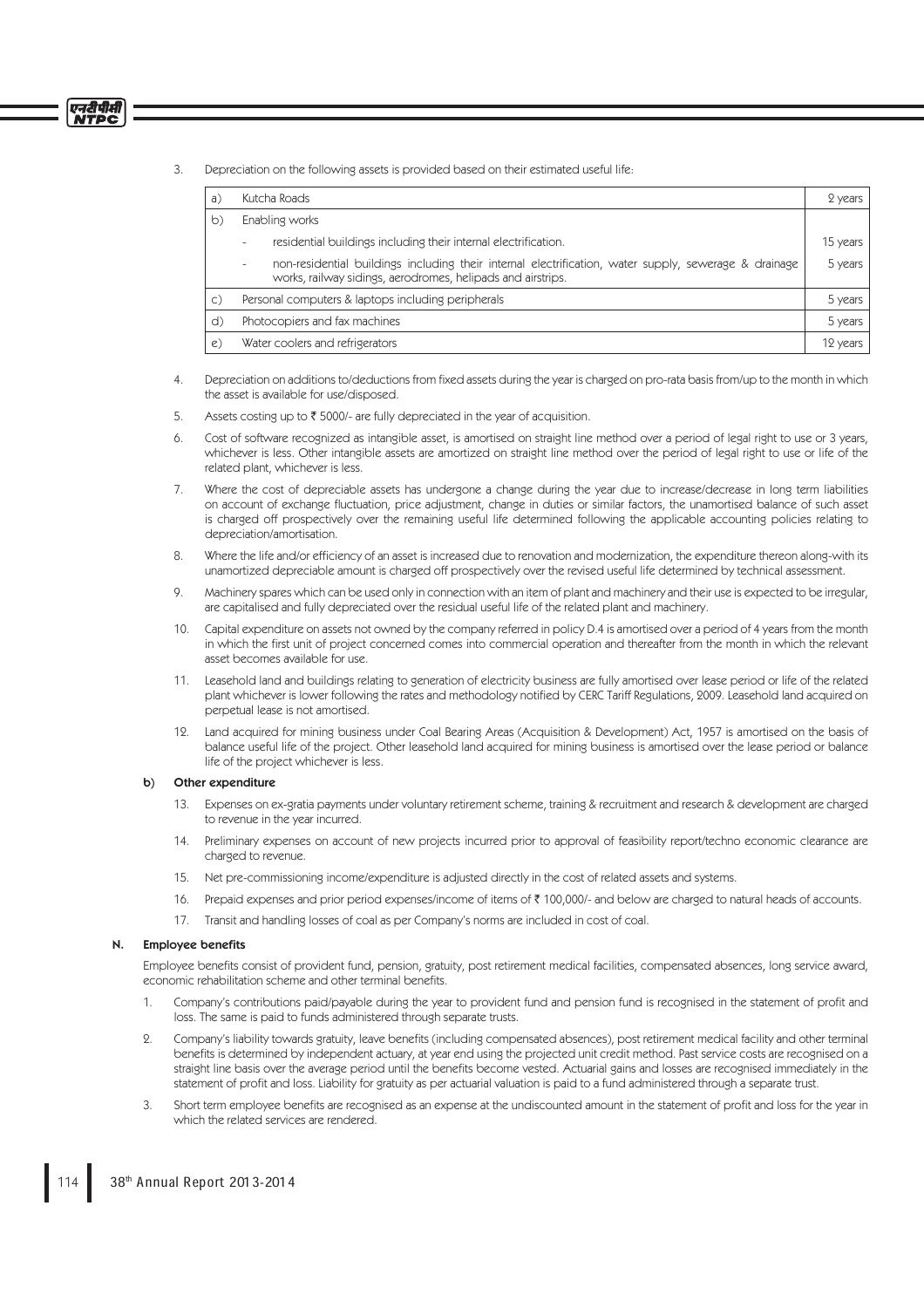एनटीपीसी **NTDC** 

## O. Leases

## 1. Finance lease

- 1.1 Assets taken on finance lease are capitalized at fair value or net present value of the minimum lease payments, whichever is less.
- 1.2 Depreciation on the assets taken on finance lease is charged at the rate applicable to similar type of fixed assets as per accounting policy no. M.a.1 or M.a.2. If the leased assets are returnable to the lessor on the expiry of the lease period, depreciation is charged over its useful life or lease period, whichever is less.
- 1.3 Lease payments are apportioned between the finance charges and outstanding liability in respect of assets taken on lease.

#### 2. Operating lease

Assets acquired on lease where a significant portion of the risk and rewards of the ownership is retained by the lessor are classified as operating leases. Lease rentals are charged to revenue.

## P. Impairment

 The carrying amount of cash generating units is reviewed at each balance sheet date where there is any indication of impairment based on internal/ external indicators. An impairment loss is recognised in the statement of profi t and loss where the carrying amount exceeds the recoverable amount of the cash generating units. The impairment loss is reversed if there is change in the recoverable amount and such loss either no longer exists or has decreased.

### Q. Provisions and contingent liabilities

A provision is recognised when the company has a present obligation as a result of a past event and it is probable that an outflow of resources will be required to settle the obligation and in respect of which a reliable estimate can be made. Provisions are determined based on management estimate required to settle the obligation at the balance sheet date and are not discounted to present value. Contingent liabilities are disclosed on the basis of judgment of the management/independent experts. These are reviewed at each balance sheet date and are adjusted to reflect the current management estimate.

# R Cash flow statement

Cash flow statement is prepared in accordance with the indirect method prescribed in Accounting Standard (AS) 3 on 'Cash Flow Statements'.

#### S. Taxes on income

 Current tax is determined on the basis of taxable income in accordance with the provisions of the Income Tax Act, 1961. Deferred tax liability/ asset resulting from 'timing difference' between accounting income and taxable income is accounted for considering the tax rate & tax laws that have been enacted or substantively enacted as on the reporting date. Deferred tax asset is recognized and carried forward only to the extent that there is reasonable certainty that the asset will be realized in future. Deferred tax assets are reviewed at each reporting date for their realisability.

# 2. Share capital

|            | ₹ Crore    |  |
|------------|------------|--|
| 31.03.2014 | 31.03.2013 |  |
|            |            |  |
|            |            |  |
| 10,000.00  | 10,000.00  |  |
|            |            |  |
|            |            |  |
| 8,245.46   | 8,245.46   |  |
|            |            |  |

a) During the year, the Company has not issued or bought back any shares.

- b) The Company has only one class of equity shares having a par value  $\bar{\tau}$  10/- per share. The holders of the equity shares are entitled to receive dividends as declared from time to time and are entitled to voting rights proportionate to their share holding at the meetings of shareholders.
- c) During the year ended 31st March 2014, the amount of per share dividend recognised as distribution to equity share holders is  $\bar{\tau}$  5.75 (previous  $\sqrt{2}$  vear ₹ 4.50 and special dividend of ₹ 1.25).
- d) Details of shareholders holding more than 5% shares in the Company:

| <b>Particulars</b>                    | 31.03.2014    |              |               | 31.03.2013   |
|---------------------------------------|---------------|--------------|---------------|--------------|
|                                       | No. of shares | %age holding | No. of shares | %age holding |
| - President of India                  | 618,40,98,300 | 75.00        | 618,40,98,300 | 75.00        |
| - Life Insurance Corporation of India | 70,67,78,072  | 8.57         | 63,12,94,191  | 7.66         |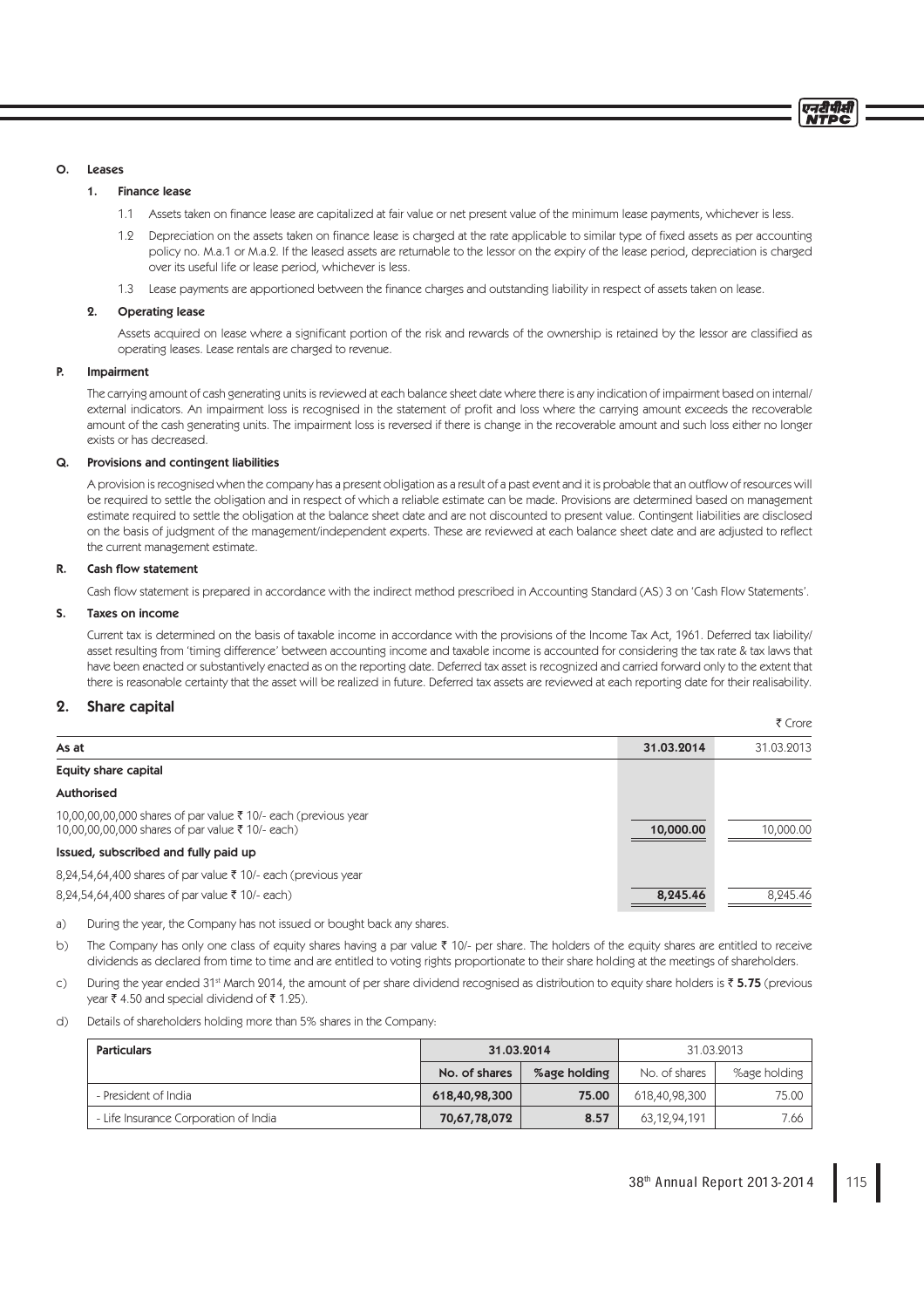# एनरीपीसी<br>NTPC

# 3. Reserves and surplus

|                                                              |            | ₹ Crore    |
|--------------------------------------------------------------|------------|------------|
| As at                                                        | 31.03.2014 | 31.03.2013 |
| Capital reserve                                              |            |            |
| As per last financial statements                             | 154.57     | 153.62     |
| Add: Transfer from surplus                                   | 4.98       | 0.97       |
| Add: Grants received during the year                         | 0.65       |            |
| Less: Adjustments during the year                            | 1.92       | 0.02       |
|                                                              | 158.28     | 154.57     |
| Securities premium account                                   |            |            |
| As per last financial statements                             | 2,228.11   | 2,228.11   |
| Add: Received during the year                                | 0.23       |            |
|                                                              | 2,228.34   | 2,228.11   |
| <b>Bonds redemption reserve</b>                              |            |            |
| As per last financial statements                             | 2,535.33   | 2,389.04   |
| Add : Transfer from surplus                                  | 576.08     | 492.79     |
| Less: Transfer to surplus                                    | 346.50     | 346.50     |
|                                                              | 2,764.91   | 2,535.33   |
| <b>General reserve</b>                                       |            |            |
| As per last financial statements                             | 66,702.80  | 60,202.80  |
| Add : Transfer from surplus                                  | 5,000.00   | 6,500.00   |
|                                                              | 71,702.80  | 66,702.80  |
| <b>Surplus</b>                                               |            |            |
| As per last financial statements                             | 521.24     | 72.14      |
| Add: Profit for the year as per Statement of Profit and Loss | 10,974.74  | 12,619.39  |
| Transfer from bond redemption reserve                        | 346.50     | 346.50     |
| Less: Transfer to bond redemption reserve                    | 576.08     | 492.79     |
| Transfer to capital reserve                                  | 4.98       | 0.97       |
| Transfer to general reserve                                  | 5,000.00   | 6,500.00   |
| Dividend paid                                                | 3,298.19   | 3,092.07   |
| Tax on dividend paid                                         | 560.53     | 501.61     |
| Proposed dividend                                            | 1,442.96   | 1,649.09   |
| Tax on proposed dividend                                     | 244.21     | 280.26     |
| Net surplus                                                  | 715.53     | 521.24     |
| Total                                                        | 77,569.86  | 72,142.05  |

a) Addition to securities premium account represents premium received on issue of tax free bonds through private placement.

b) During the year, the Company has paid interim dividend of  $\bar{x}$  4.00 (previous year  $\bar{x}$  3.75) per equity share of par value  $\bar{x}$  10/- each for the year 2013-14. Further, the Company has proposed final dividend of ₹ 1.75 (previous year ₹ 2.00 including special dividend of ₹ 1.25) per equity share of par value  $\bar{\tau}$  10/- each for the year 2013-14. Thus, the total dividend (including interim dividend) for the financial year 2013-14 is  $\bar{\tau}$  5.75 (previous year  $\bar{\tau}$  5.75 including special dividend of  $\bar{\tau}$  1.25) per equity share of par value  $\bar{\tau}$  10/- each.

# 4. Deferred revenue

|                                                        |            | ₹ Crore    |
|--------------------------------------------------------|------------|------------|
| As at                                                  | 31.03.2014 | 31.03.2013 |
| On account of advance against depreciation             | 692.55     | 708.60     |
| On account of income from foreign currency fluctuation | 917.33     | 535.45     |
| Total                                                  | 1,609.88   | .244.05    |

a) Advance against depreciation (AAD) was an element of tariff provided under the Tariff Regulations for 2001-04 and 2004-09 to facilitate debt servicing by the generators since it was considered that depreciation recovered in the tariff considering a useful life of 25 years is not adequate for debt servicing. Though this amount is not repayable to the beneficiaries, keeping in view the matching principle, and in line with the opinion of the Expert Advisory Committee (EAC) of the Institute of Chartered Accountants of India (ICAI), this was treated as deferred revenue to the extent depreciation chargeable in the accounts is considered to be higher than the depreciation recoverable in tariff in future years. Since AAD is in the nature of deferred revenue and does not constitute a liability, it has been disclosed in this note separately from shareholders' funds and liabilities.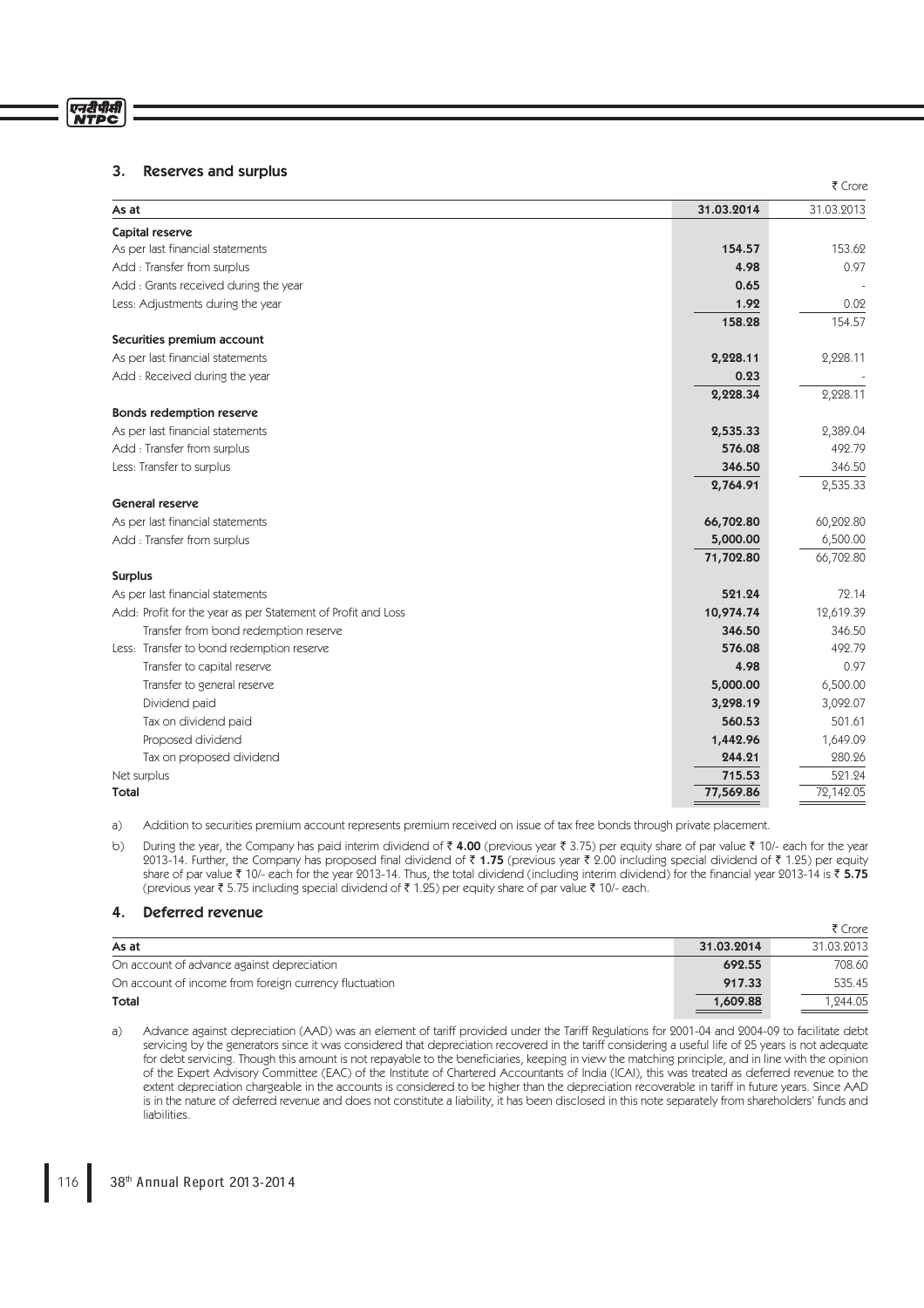एनदीपीसी **NTPC** 

- b) In line with significant accounting policy no. L.2 (Note 1), an amount of  $\bar{\tau}$  16.05 crore (previous year  $\bar{\tau}$  9.87 crore) has been recognized during the year from the AAD and included in energy sales (Note 22).
- c) Foreign exchange rate variation (FERV) on foreign currency loans and interest thereon is recoverable from/payable to the customers in line with the Tariff Regulations. Keeping in view the opinion of the EAC of ICAI, the Company is recognizing deferred foreign currency fluctuation asset by corresponding credit to deferred income from foreign currency fluctuation in respect of the FERV on foreign currency loans adjusted in the cost of fi xed assets, which is recoverable from the customers in future years as provided in accounting policy no. L.3 (Note 1). This amount will be recognized as revenue corresponding to the depreciation charge in future years. The amount does not constitute a liability to be discharged in future periods and hence, it has been disclosed separately from shareholder's funds and liabilities.

# 5. Long-term borrowings

|                                                                                                                                                                                                                                                                                                                                                                                                                                                                         |            | ₹ Crore    |
|-------------------------------------------------------------------------------------------------------------------------------------------------------------------------------------------------------------------------------------------------------------------------------------------------------------------------------------------------------------------------------------------------------------------------------------------------------------------------|------------|------------|
| As at                                                                                                                                                                                                                                                                                                                                                                                                                                                                   | 31.03.2014 | 31.03.2013 |
| <b>Bonds</b>                                                                                                                                                                                                                                                                                                                                                                                                                                                            |            |            |
| <b>Secured</b>                                                                                                                                                                                                                                                                                                                                                                                                                                                          |            |            |
| 8.66% Tax free secured non-cumulative non-convertible redeemable bonds - 2013 of ₹1,000/- each<br>redeemable at par in full on 16 <sup>th</sup> December 2033 (Fiftieth Issue - Public Issue - Series 3A) <sup>VII</sup>                                                                                                                                                                                                                                                | 312.03     |            |
| 8.91% Tax free secured non-cumulative non-convertible redeemable bonds - 2013 of ₹1,000/- each<br>redeemable at par in full on 16 <sup>th</sup> December 2033 (Fiftieth Issue - Public Issue - Series 3B) <sup>VII</sup>                                                                                                                                                                                                                                                | 399.97     |            |
| 8.48% Tax free secured non-cumulative non-convertible redeemable bonds - 2013 of ₹1,000/- each<br>redeemable at par in full on 16 <sup>th</sup> December 2028 (Fiftieth Issue - Public Issue - Series 2A) <sup>VII</sup>                                                                                                                                                                                                                                                | 249.95     |            |
| 8.73% Tax free secured non-cumulative non-convertible redeemable bonds - 2013 of ₹1,000/- each<br>redeemable at par in full on 16 <sup>th</sup> December 2028 (Fiftieth Issue - Public Issue - Series 2B) <sup>VII</sup>                                                                                                                                                                                                                                                | 91.39      |            |
| 8.41% Tax free secured non-cumulative non-convertible redeemable bonds - 2013 of ₹1,000/- each<br>redeemable at par in full on 16 <sup>th</sup> December 2023 (Fiftieth Issue - Public Issue - Series 1A) <sup>VII</sup>                                                                                                                                                                                                                                                | 488.02     |            |
| 8.66% Tax free secured non-cumulative non-convertible redeemable bonds - 2013 of ₹1,000/- each<br>redeemable at par in full on 16 <sup>th</sup> December 2023 (Fiftieth Issue - Public Issue - Series 1B) <sup>VII</sup>                                                                                                                                                                                                                                                | 208.64     |            |
| 9.25% Secured non-cumulative non-convertible redeemable taxable bonds of ₹10,00,000/- each with<br>five equal separately transferable redeemable principal parts (STRPP) redeemable at par at the end of<br>11 <sup>th</sup> year and in annual installments thereafter upto the end of 15 <sup>th</sup> year respectively commencing from<br>04 <sup>th</sup> May 2023 and ending on 04 <sup>th</sup> May 2027 (Forty fourth issue - private placement) <sup>VII</sup> | 500.00     | 500.00     |
| 8.48% Secured non-cumulative non-convertible redeemable taxable bonds of ₹10,00,000/- each<br>redeemable at par in full on 1 <sup>st</sup> May 2023 (Seventeenth issue - private placement)                                                                                                                                                                                                                                                                             | 50.00      | 50.00      |
| 8.80% Secured non-cumulative non-convertible redeemable taxable bonds of ₹10,00,000/- each<br>redeemable at par in full on 4 <sup>th</sup> April 2023 (Forty ninth issue - private placement) <sup>VII</sup>                                                                                                                                                                                                                                                            | 200.00     |            |
| 8.73% Secured non-cumulative non-convertible redeemable taxable bonds of ₹10,00,000/- each<br>redeemable at par in full on 7 <sup>th</sup> March 2023 (Forty eighth issue - private placement) <sup>VII</sup> . Secured during<br>the current year.                                                                                                                                                                                                                     | 300.00     | 300.00     |
| 9.00% Secured non-cumulative non-convertible redeemable taxable bonds of ₹10,00,000/- each with<br>five equal separately transferable redeemable principal parts (STRPP) redeemable at par at the end of<br>$11th$ year and in annual installments thereafter upto the end of $15th$ year respectively commencing from<br>$25th$ January 2023 and ending on $25th$ January 2027 (Forty second issue - private placement) <sup>III</sup>                                 | 500.00     | 500.00     |
| 8.84% Secured non-cumulative non-convertible redeemable taxable bonds of ₹10,00,000/- each<br>redeemable at par in full on 4 <sup>th</sup> October 2022 (Forty seventh issue - private placement) <sup>VII</sup>                                                                                                                                                                                                                                                        | 390.00     | 390.00     |
| 8.93% Secured non-cumulative non-convertible redeemable taxable bonds of ₹10,00,000/- each<br>redeemable at par in full on 19th January 2021 (Thirty seventh issue - private placement) <sup>III</sup>                                                                                                                                                                                                                                                                  | 300.00     | 300.00     |
| 8.73% Secured non-cumulative non-convertible redeemable taxable bonds of ₹10,00,000/- each<br>redeemable at par in full on 31 <sup>st</sup> March 2020 (Thirty third issue- private placement) <sup>III</sup>                                                                                                                                                                                                                                                           | 195.00     | 195.00     |
| 8.78% Secured non-cumulative non-convertible redeemable taxable bonds of ₹10,00,000/- each<br>redeemable at par in full on 9 <sup>th</sup> March 2020 (Thirty first issue- private placement) <sup>III</sup>                                                                                                                                                                                                                                                            | 500.00     | 500.00     |
| 11.25% Secured non-cumulative non-convertible redeemable taxable bonds of ₹10,00,000/- each<br>redeemable at par in five equal annual installments commencing from 6 <sup>th</sup> Nov 2019 and ending on 6th<br>Nov 2023 (Twenty seventh issue - private placement)"                                                                                                                                                                                                   | 350.00     | 350.00     |
| 7.89% Secured non-cumulative non-convertible redeemable taxable bonds of ₹10,00,000/- each<br>redeemable at par in full on 5 <sup>th</sup> May 2019 (Thirtieth issue - private placement) <sup>III</sup>                                                                                                                                                                                                                                                                | 700.00     | 700.00     |
| 8.65% Secured non-cumulative non-convertible redeemable taxable bonds of ₹10,00,000/- each<br>redeemable at par in full on 4 <sup>th</sup> February 2019 (Twenty ninth issue - private placement) <sup>III</sup>                                                                                                                                                                                                                                                        | 550.00     | 550.00     |
| 7.50% Secured non-cumulative non-convertible redeemable taxable bonds of ₹10,00,000/- each<br>redeemable at par in full on 12 <sup>th</sup> January 2019 (Nineteenth issue - private placement) <sup>11</sup>                                                                                                                                                                                                                                                           | 50.00      | 50.00      |
| 11.00% Secured non-cumulative non-convertible redeemable taxable bonds of ₹10,00,000/- each<br>redeemable at par in full on 21st November 2018 (Twenty eighth issue - private placement) III                                                                                                                                                                                                                                                                            | 1,000.00   | 1,000.00   |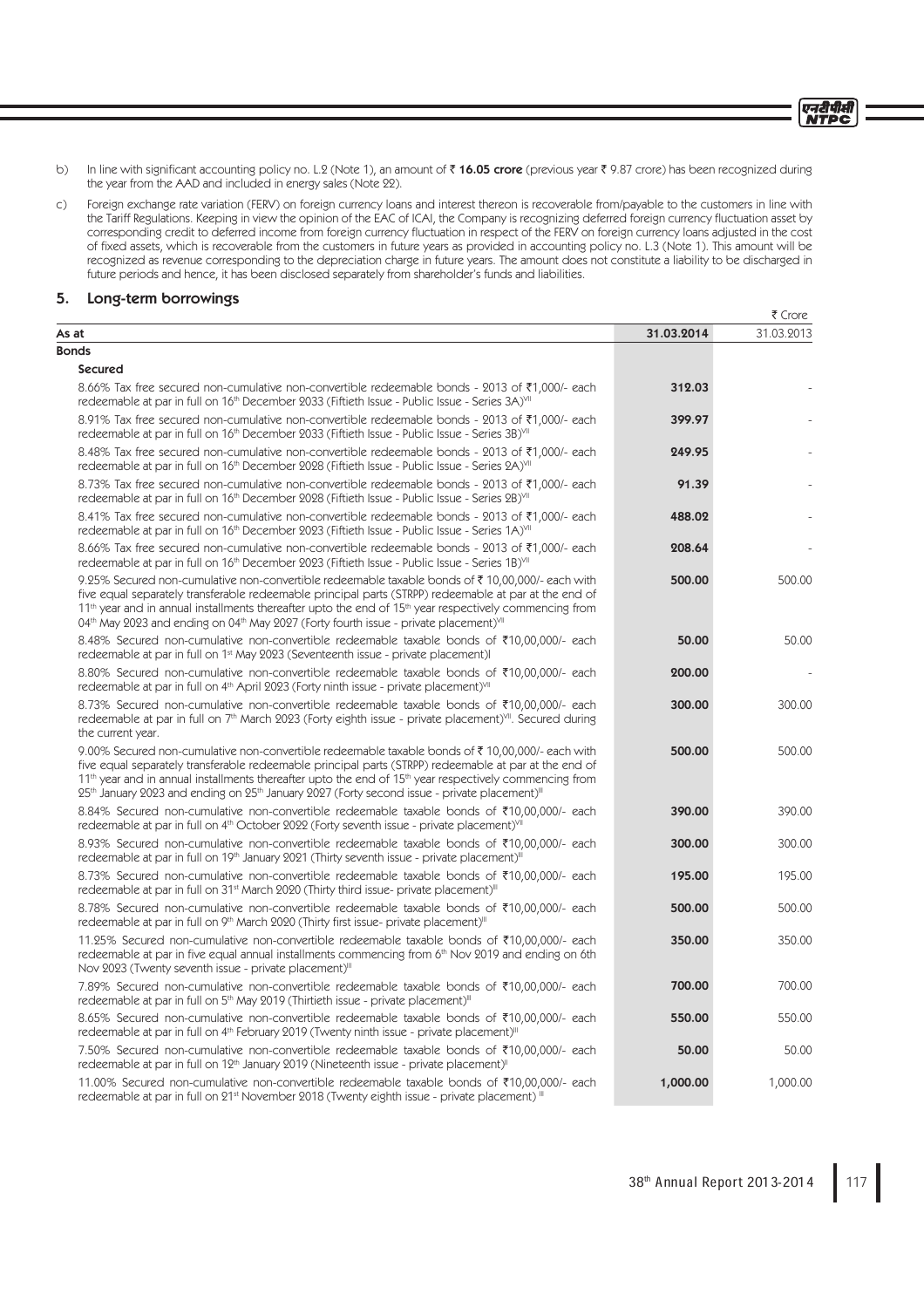|                                                                                                                                                                                                                                                                                                                                                                                                                                                                    |            | ₹ Crore    |
|--------------------------------------------------------------------------------------------------------------------------------------------------------------------------------------------------------------------------------------------------------------------------------------------------------------------------------------------------------------------------------------------------------------------------------------------------------------------|------------|------------|
| As at                                                                                                                                                                                                                                                                                                                                                                                                                                                              | 31.03.2014 | 31.03.2013 |
| 9.3473% Secured non-cumulative non-convertible redeemable taxable bonds of ₹15,00,000/- each<br>with fifteen equal separately transferable redeemable principal parts (STRPP) redeemable at par at the<br>end of $6th$ year and in annual installments thereafter upto the end of $20th$ year respectively commencing<br>from 20 <sup>th</sup> July 2018 and ending on 20 <sup>th</sup> July 2032 (Forty sixth issue - private placement) <sup>VII</sup>           | 75.00      | 75.00      |
| 9.4376% Secured non-cumulative non-convertible redeemable taxable bonds of ₹15,00,000/- each<br>with fifteen equal separately transferable redeemable principal parts (STRPP) redeemable at par at the<br>end of $6th$ year and in annual installments thereafter upto the end of $20th$ year respectively commencing<br>from 16 <sup>th</sup> May 2018 and ending on 16 <sup>th</sup> May 2032 (Forty fifth issue - private placement) <sup>VII</sup>             | 75.00      | 75.00      |
| 8.00% Secured non-cumulative non-convertible redeemable taxable bonds of ₹10,00,000/- each<br>redeemable at par in full on 10 <sup>th</sup> April 2018 (Sixteenth issue -private placement)                                                                                                                                                                                                                                                                        | 100.00     | 100.00     |
| 9.2573% Secured non-cumulative non-convertible redeemable taxable bonds of ₹15,00,000/- each<br>with fifteen equal separately transferable redeemable principal parts (STRPP) redeemable at par at the<br>end of $6th$ year and in annual installments thereafter upto the end of $20th$ year respectively commencing<br>from $2nd$ March 2018 and ending on $2nd$ March 2032 (Forty third issue - private placement) <sup>III</sup>                               | 75.00      | 75.00      |
| 9.6713 % Secured non-cumulative non-convertible redeemable taxable bonds of ₹15,00,000/- each<br>with fifteen equal separately transferable redeemable principal parts (STRPP) redeemable at par at the<br>end of $6th$ year and in annual installments thereafter upto the end of $20th$ year respectively commencing<br>from 23rd December 2017 and ending on 23rd December 2031 (Forty first issue - private placement) <sup>III</sup>                          | 75.00      | 75.00      |
| 9.558 % Secured non-cumulative non-convertible redeemable taxable bonds of ₹15,00,000/- each<br>with fifteen equal separately transferable redeemable principal parts (STRPP) redeemable at par at the<br>end of 6 <sup>th</sup> year and in annual installments thereafter upto the end of 20th year respectively commencing<br>from 29th July 2017 and ending on 29th July 2031 (Fortieth issue - private placement) <sup>III</sup>                              | 75.00      | 75.00      |
| 9.3896% Secured non-cumulative non-convertible redeemable taxable bonds of ₹15,00,000/- each<br>with fifteen equal separately transferable redeemable principal parts (STRPP) redeemable at par at the<br>end of $6th$ year and in annual installments thereafter upto the end of $20th$ year respectively commencing<br>from 9th June 2017 and ending on 9th June 2031 (Thirty ninth issue - private placement) <sup>III</sup>                                    | 105.00     | 105.00     |
| 9.17% Secured non-cumulative non-convertible redeemable taxable bonds of ₹15,00,000/- each with<br>fifteen equal separately transferable redeemable principal parts (STRPP) redeemable at par at the end of<br>6th year and in annual installments thereafter upto the end of 20 <sup>th</sup> year respectively commencing from<br>22nd March 2017 and ending on 22nd March 2031 (Thirty eighth issue - private placement) <sup>III</sup>                         | 75.00      | 75.00      |
| 8.8086% Secured non-cumulative non-convertible redeemable taxable bonds of ₹15,00,000/- each<br>with fifteen equal separately transferable redeemable principal parts (STRPP) redeemable at par at the<br>end of $6th$ year and in annual installments thereafter upto the end of $20th$ year respectively commencing<br>from 15 <sup>th</sup> December 2016 and ending on 15 <sup>th</sup> December 2030 (Thirty sixth issue - private placement) <sup>III</sup>  | 75.00      | 75.00      |
| 8.785% Secured non-cumulative non-convertible redeemable taxable bonds of ₹15,00,000/- each with<br>fifteen equal separately transferable redeemable principal parts (STRPP) redeemable at par at the end<br>of $6th$ year and in annual installments thereafter upto the end of $20th$ year respectively commencing from<br>15 <sup>th</sup> September 2016 and ending on 15 <sup>th</sup> September 2030 (Thirty fifth issue - private placement) <sup>III</sup> | 120.00     | 120.00     |
| 8.71% Secured non-cumulative non-convertible redeemable taxable bonds of ₹15,00,000/- each with<br>fifteen equal separately transferable redeemable principal parts (STRPP) redeemable at par at the end<br>of $6th$ year and in annual installments thereafter upto the end of $20th$ year respectively commencing from<br>10 <sup>th</sup> June 2016 and ending on 10 <sup>th</sup> June 2030 (Thirty fourth issue - private placement) <sup>III</sup>           | 150.00     | 150.00     |
| 8.8493% Secured non-cumulative non-convertible redeemable taxable bonds of ₹15,00,000/- each<br>with fifteen equal separately transferable redeemable principal parts (STRPP) redeemable at par at the<br>end of $6th$ year and in annual installments thereafter upto the end of $20th$ year respectively commencing<br>from 25 <sup>th</sup> March 2016 and ending on 25 <sup>th</sup> March 2030 (Thirty second issue - private placement) <sup>III</sup>       | 105.00     | 105.00     |
| 9.37% Secured non-cumulative non-convertible redeemable taxable bonds of ₹70,00,000/- each<br>with fourteen separately transferable redeemable principal parts (STRPP) redeemable at par semi-<br>annually commencing from 4th June 2012 and ending on 4th December 2018 (Twenty fifth issue - private<br>placement) <sup>III</sup>                                                                                                                                | 285.50     | 357.00     |
| 9.06% Secured non-cumulative non-convertible redeemable taxable bonds of ₹70,00,000/- each with<br>fourteen separately transferable redeemable principal parts (STRPP) redeemable at par semi-annually<br>commencing from 4 <sup>th</sup> June 2012 and ending on 4 <sup>th</sup> December 2018 (Twenty sixth issue - private<br>placement) <sup>III</sup>                                                                                                         | 285.50     | 357.00     |
| 8.6077% Secured non-cumulative non-convertible redeemable taxable bonds of ₹20,00,000/- each<br>with twenty equal separately transferable redeemable principal parts (STRPP) redeemable at par semi-<br>annually commencing from $9th$ September 2011 and ending on $9th$ March 2021 (Twenty fourth issue<br>- private placement) $\mathbb{V}$                                                                                                                     | 300.00     | 350.00     |
| 8.3796% Secured non-cumulative non-convertible redeemable taxable bonds of ₹20,00,000/- each<br>with twenty equal separately transferable redeemable principal parts (STRPP) redeemable at par semi-<br>annually commencing from 5 <sup>th</sup> August 2011 and ending on 5 <sup>th</sup> February 2021 (Twenty third issue - private<br>$placement)^{IV}$                                                                                                        | 300.00     | 350.00     |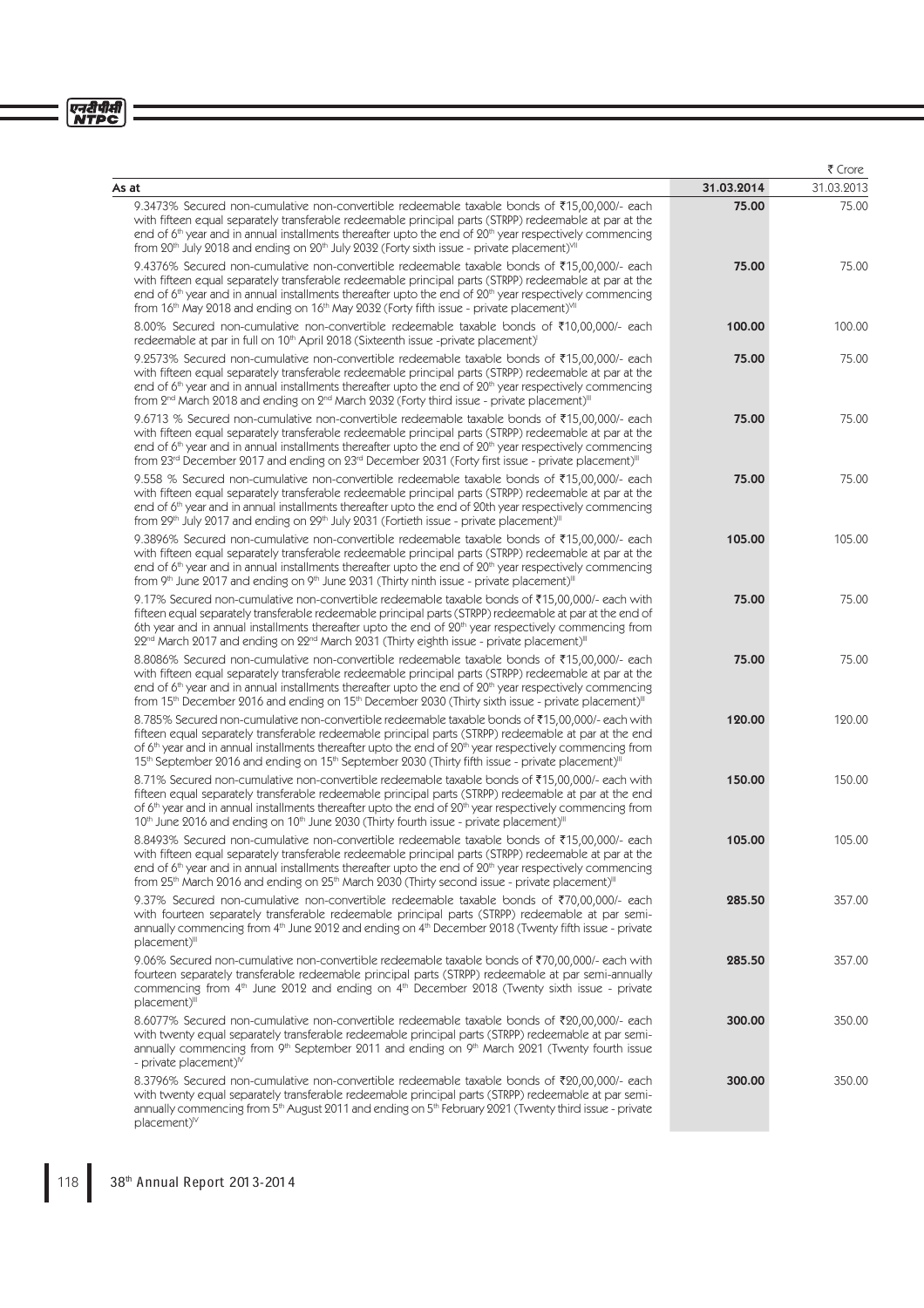एनटीपीसी<br>NTPC

|                                                                                                                                                                                                                                                                                                                                                                                                                                  |                    | ₹ Crore    |
|----------------------------------------------------------------------------------------------------------------------------------------------------------------------------------------------------------------------------------------------------------------------------------------------------------------------------------------------------------------------------------------------------------------------------------|--------------------|------------|
| As at                                                                                                                                                                                                                                                                                                                                                                                                                            | 31.03.2014         | 31.03.2013 |
| 8.1771% Secured non-cumulative non-convertible redeemable taxable bonds of ₹20,00,000/- each<br>with twenty equal separately transferable redeemable principal parts (STRPP) redeemable at par semi-<br>annually commencing from 2 <sup>nd</sup> July 2011 and ending on 2 <sup>nd</sup> January 2021 (Twenty second issue - private<br>$placement)^{V}$                                                                         | 300.00             | 350.00     |
| 7.7125% Secured non-cumulative non-convertible redeemable taxable bonds of ₹ 20,00,000/- each<br>with twenty equal separately transferable redeemable principal parts (STRPP) redeemable at par semi-<br>annually commencing from 2 <sup>nd</sup> August 2010 and ending on 2 <sup>nd</sup> February 2020 (Twenty first issue - private<br>placement) <sup>V</sup>                                                               | 500.00             | 600.00     |
| 7.552% Secured non-cumulative non-convertible redeemable taxable bonds of ₹ 20,00,000/- each<br>with twenty equal separately transferable redeemable principal parts (STRPP) redeemable at par semi-<br>annually commencing from 23rd September 2009 and ending on 23rd March 2019 (Twentieth Issue -<br>private placement) <sup>VI</sup>                                                                                        | 200.00             | 250.00     |
| 9.55% Secured non-cumulative non-convertible taxable redeemable bonds of $\bar{\tau}$ 10,00,000/- each with<br>ten equal separately transferable redeemable principal parts (STRPP) redeemable at par at the end of the<br>6 <sup>th</sup> year and in annual installments thereafter upto the end of 15 <sup>th</sup> year respectively from 30 <sup>th</sup> April 2002<br>(Thirteenth issue - Part B - private placement)VIII | 225.00             | 300.00     |
| 9.55% Secured non-cumulative non-convertible taxable redeemable bonds of ₹ 10,00,000/- each<br>redeemable at par in ten equal annual installments commencing from the end of 6th year and upto the<br>end of 15 <sup>th</sup> year respectively from 18 <sup>th</sup> April 2002 (Thirteenth issue -Part A - private placement) <sup>VIII</sup>                                                                                  | 225.00             | 300.00     |
| Unsecured *<br>8.61% Tax free secured non-cumulative non-convertible redeemable bonds of ₹ 10,00,000/- each                                                                                                                                                                                                                                                                                                                      | 320.00             |            |
| redeemable at par in full on 4 <sup>th</sup> March 2034 (Fifty First Issue C - Private Placement)*                                                                                                                                                                                                                                                                                                                               |                    |            |
| 8.63% Tax free secured non-cumulative non-convertible redeemable bonds of ₹ 10,00,000/- each<br>redeemable at par in full on 4 <sup>th</sup> March 2029 (Fifty First Issue B - Private Placement)*                                                                                                                                                                                                                               | 105.00             |            |
| 9.34% Secured non-cumulative non-convertible redeemable taxable bonds of ₹ 10,00,000/- each<br>redeemable at par in full on 24 <sup>th</sup> March 2024 (Fifty Second Issue - private placement)*                                                                                                                                                                                                                                | 750.00             |            |
| 8.19% Tax free secured non-cumulative non-convertible redeemable bonds - 2013 of ₹ 10,00,000/-<br>each redeemable at par in full on 4th March 2024 (Fifty First Issue A - Private Placement)*                                                                                                                                                                                                                                    | 75.00<br>12,311.00 | 9,704.00   |
| Foreign currency notes                                                                                                                                                                                                                                                                                                                                                                                                           |                    |            |
| <b>Unsecured</b>                                                                                                                                                                                                                                                                                                                                                                                                                 |                    |            |
| 4.75 % Fixed rate notes due for repayment on 3rd October 2022                                                                                                                                                                                                                                                                                                                                                                    | 3,030.50           | 2,745.50   |
| 5.625 % Fixed rate notes due for repayment on 14 <sup>th</sup> July 2021                                                                                                                                                                                                                                                                                                                                                         | 3,030.50           | 2,745.50   |
| 5.875 % Fixed rate notes due for repayment on 2 <sup>nd</sup> March 2016                                                                                                                                                                                                                                                                                                                                                         | 1,818.30           | 1,647.30   |
| <b>Term loans</b>                                                                                                                                                                                                                                                                                                                                                                                                                |                    |            |
| <b>From Banks</b>                                                                                                                                                                                                                                                                                                                                                                                                                |                    |            |
| <b>Unsecured</b>                                                                                                                                                                                                                                                                                                                                                                                                                 |                    |            |
| Foreign currency loans                                                                                                                                                                                                                                                                                                                                                                                                           | 6,290.80           | 4,766.70   |
| Rupee Ioans                                                                                                                                                                                                                                                                                                                                                                                                                      | 18,876.32          | 13,884.90  |
| <b>From Others</b>                                                                                                                                                                                                                                                                                                                                                                                                               |                    |            |
| <b>Unsecured</b>                                                                                                                                                                                                                                                                                                                                                                                                                 |                    |            |
| Foreign currency loans (guaranteed by GOI)                                                                                                                                                                                                                                                                                                                                                                                       | 2,456.03           | 2,604.09   |
| Other foreign currency loans                                                                                                                                                                                                                                                                                                                                                                                                     | 2,026.88           | 1,864.55   |
| Rupee Ioans                                                                                                                                                                                                                                                                                                                                                                                                                      | 12,503.04          | 13,090.55  |
| <b>Deposits</b>                                                                                                                                                                                                                                                                                                                                                                                                                  |                    |            |
| <b>Unsecured</b>                                                                                                                                                                                                                                                                                                                                                                                                                 |                    |            |
| Fixed deposits                                                                                                                                                                                                                                                                                                                                                                                                                   | 0.09               | 0.52       |
| <b>Others</b>                                                                                                                                                                                                                                                                                                                                                                                                                    |                    |            |
| <b>Unsecured</b><br>Bonds application money pending allotment                                                                                                                                                                                                                                                                                                                                                                    |                    | 200.00     |
| Long term maturities of finance lease obligations                                                                                                                                                                                                                                                                                                                                                                                |                    |            |
| Secured                                                                                                                                                                                                                                                                                                                                                                                                                          |                    | 0.05       |
| Unsecured                                                                                                                                                                                                                                                                                                                                                                                                                        | 62.29              |            |
| Total                                                                                                                                                                                                                                                                                                                                                                                                                            | 62,405.75          | 53,253.66  |

\* Formalities for creation of security as per terms of bond issue are in progress.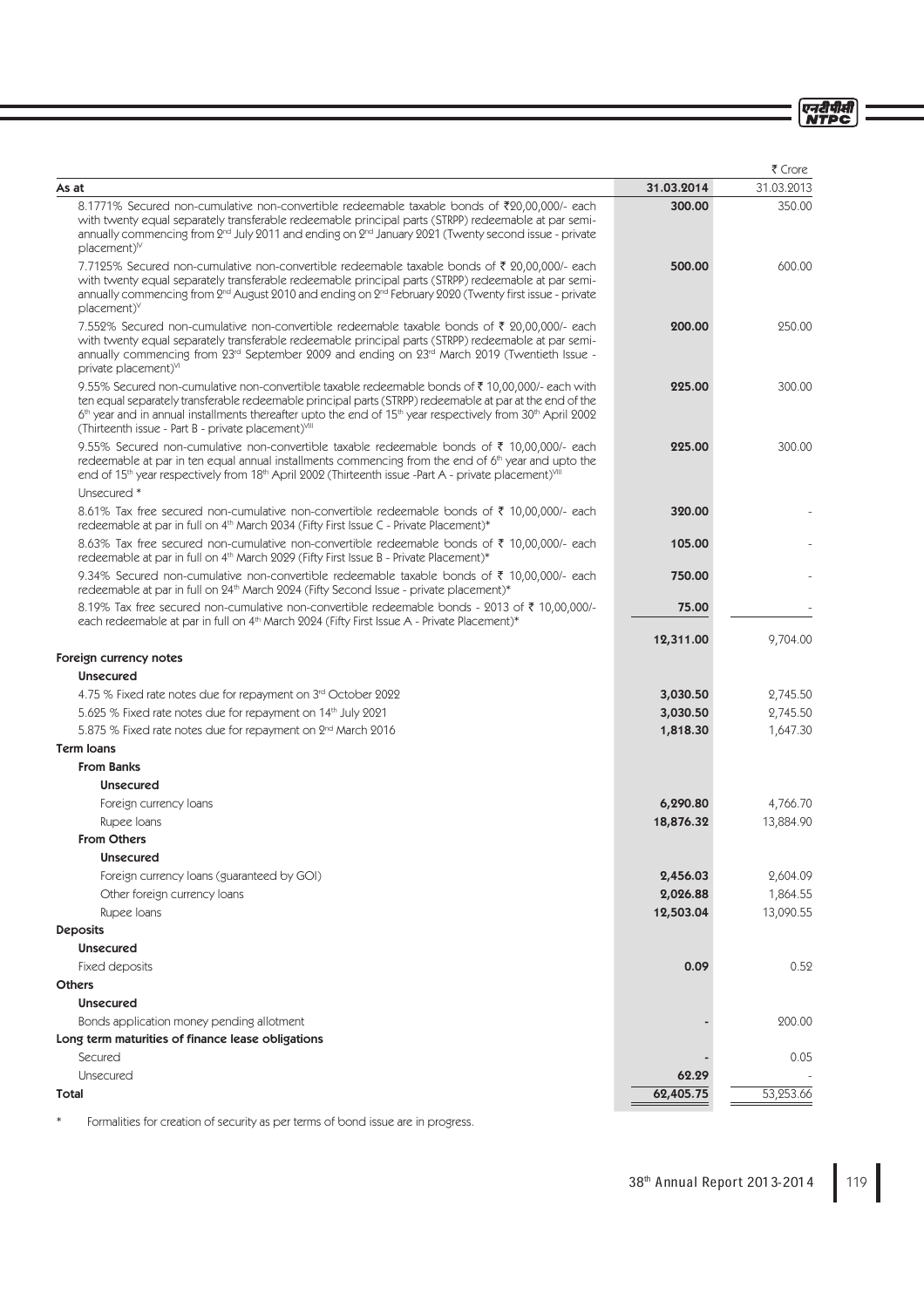## एनटीपीसी **NTDC**

## a) Details of terms of repayment and rate of interest

| <b>Particulars</b><br>Non current portion<br>Current portion |            |            |                |            |
|--------------------------------------------------------------|------------|------------|----------------|------------|
| <b>Term loans</b>                                            | 31.03.2014 | 31.03.2013 | 31.03.2014     | 31.03.2013 |
| Secured                                                      |            |            |                |            |
| Foreign currency loans (guaranteed by GOI) - Others          | ٠          |            | $\blacksquare$ | 96.44      |
|                                                              | ٠          | ٠          | $\blacksquare$ | 96.44      |
| Unsecured                                                    |            |            |                |            |
| Foreign currency loans (guaranteed by GOI) - Others          | 2,456.03   | 2,604.09   | 173.40         | 171.73     |
| Foreign currency loans - Banks                               | 6,290.80   | 4,766.70   | 257.84         | 233.59     |
| Other foreign currency loans - Others                        | 2,026.88   | 1,864.55   | 393.67         | 576.19     |
| Rupee Ioans - Banks                                          | 18,876.32  | 13,884.90  | 1,758.56       | 1,753.63   |
| Rupee Ioans - Others                                         | 12,503.04  | 13,090.55  | 1,587.52       | 1,367.73   |
|                                                              | 42,153.07  | 36,210.79  | 4,170.99       | 4,102.87   |
| Fixed deposits (unsecured)                                   | 0.09       | 0.52       | 0.43           | 0.11       |

 $\sim$  Cross Cross Cross Cross Cross Cross Cross Cross Cross Cross Cross Cross Cross Cross Cross Cross Cross Cross Cross Cross Cross Cross Cross Cross Cross Cross Cross Cross Cross Cross Cross Cross Cross Cross Cross Cross

- i) Unsecured Foreign Currency Loans (guaranteed by GOI) Others carry fixed rate of interest ranging from 1.80% p.a. to 2.30% p.a. and are repayable in 25 to 34 semi annual installments as of 31st March 2014.
- ii) Unsecured Foreign Currency Loans Banks include loans of ₹ 589.81 crore (previous year ₹ 591.81 crore) which carry fixed rate of interest of 1.88% p.a. to 4.31% p.a. and loans of  $\bar{z}$  5,958.83 crore (previous year  $\bar{z}$  4,408.48 crore) which carry floating rate of interest linked to 6M LIBOR. These loans are repayable in 2 to 24 semiannual instalments as of 31st March 2014, commencing after moratorium period if any, as per the terms of the respective loan agreements.
- iii) Unsecured Foreign Currency Loans Others include loans of ₹1,424.92 crore (previous year ₹1,071.57 crore) which carry fixed rate of interest ranging from 1.88% p.a. to 4.31% p.a. and loans of  $\bar{\zeta}$  995.63 crore (previous year  $\bar{\zeta}$  1,277.60 crore) which carry floating rate of interest linked to 6M LIBOR/6M EURIBOR. These loans are repayable in 6 to 24 semiannual installments as of 31<sup>st</sup> March 2014, commencing after moratorium period if any, as per the terms of the respective loan agreements.
- Unsecured rupee term loans carry interest rate ranging from 5.707 % p.a. to 12.40 % p.a. with monthly/quarterly/half-yearly rests. These loans are repayable in quarterly/half-yearly/yearly installments as per the terms of the respective loan agreements. The repayment period extends from a period of seven to fifteen years after a moratorium period of six months to five years.
- v) Unsecured fixed deposits carry interest ranging from 7.00% to 8.00% p.a. payable quarterly/monthly for non-cumulative schemes and on maturity in case of cumulative schemes compounded quarterly. As per the terms, deposits are repayable during a period of one to three years from the date of issue. However, same may be repaid earlier than their respective maturity in pursuance to applicable provisions and regulations of Companies Act, 2013.
- b) The finance lease obligations are repayable in installments as per the terms of the respective lease agreements generally over a period of four to seven years.
- c) There has been no default in repayment of any of the loans or interest thereon as at the end of the year.
- d) During the year, the Company made public issue of  $\bar{\tau}$  1,750 crore (Fiftieth issue stated above) pursuant to Notification No.61/2013. F.No.178/37/2013-(ITA.I) dated 8<sup>th</sup> August 2013 issued by the Central Board of Direct Taxes, Department of Revenue, Ministry of Finance, GOI. The Company has utilised the issue proceeds as per the objects of the issue stated in the prospectus dated 25<sup>th</sup> November 2013 i.e. funding of capital expenditure and refinancing for meeting the debt requirement in ongoing projects, including recoupment of expenditure already incurred.

#### Details of securities

- I Secured by (I) English mortgage, on first pari-passu charge basis, of the office premises of the Company at Mumbai and (II) Equitable mortgage, by way of first charge, by deposit of title deeds of the immovable properties pertaining to National Capital Power Station.
- II Secured by (I) English mortgage, on first pari-passu charge basis, of the office premises of the Company at Mumbai and (II) Hypothecation of all the present and future movable assets (excluding receivables) of Singrauli Super Thermal Power Station, Anta Gas Power Station, Auraiya Gas Power Station, Barh Super Thermal Power Project, Farakka Super Thermal Power Station, Kahalgaon Super Thermal Power Station, Koldam Hydel Power Project, Simhadri Super Thermal Power Project, Sipat Super Thermal Power Project, Talcher Thermal Power Station, Talcher Super Thermal Power Project, Tanda Thermal Power Station, Vindhyachal Super Thermal Power Station, National Capital Power Station, Dadri Gas Power Station, Feroze Gandhi Unchahar Power Station and Tapovan-Vishnugad Hydro Power Project as first charge, ranking pari-passu with charge, if any, already created in favour of the Company's Bankers on such movable assets hypothecated to them for working capital requirement.
- III Secured by (I) English mortgage, on first pari passu charge basis, of the office premises of the Company at Mumbai and (II) Equitable mortgage of the immovable properties, on first pari-passu charge basis, pertaining to Sipat Super Thermal Power Project by extension of charge already created.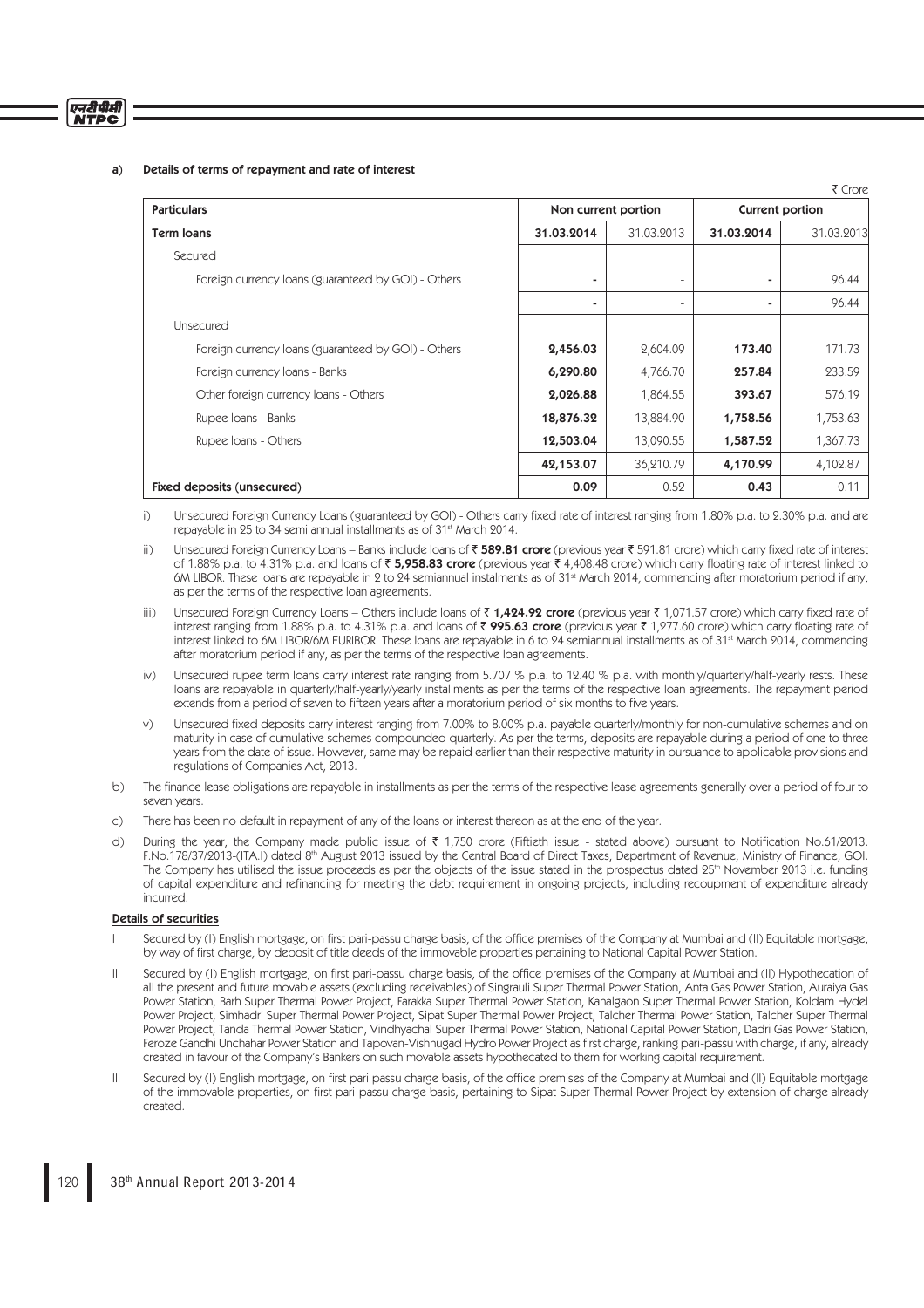- IV Secured by (I) English mortgage, on first pari-passu charge basis, of the office premises of the Company at Mumbai and (II) Equitable mortgage, by way of fi rst charge, by deposit of the title deeds of the immovable properties pertaining to Sipat Super Thermal Power Project.
- Secured by (I) English mortgage, on first pari-passu charge basis, of the office premises of the Company at Mumbai, (II) Hypothecation of all the present and future movable assets (excluding receivables) of Barh Super Thermal Power Project on first pari-passu charge basis, ranking pari passu with charge already created in favour of Trustee for other Series of Bonds and (III) Equitable mortgage of the immovable properties, on fi rst pari-passu charge basis, pertaining to Ramagundam Super Thermal Power Station by extension of charge already created.
- VI Secured by (I) English mortgage, on first pari-passu charge basis, of the office premises of the Company at Mumbai and (II) Equitable mortgage, by way of first charge, by deposit of title deeds of the immovable properties pertaining to Ramagundam Super Thermal Power Station.
- VII Secured by (I) English mortgage, on first pari-passu charge basis, of the office premises of the Company at Mumbai, (II) Equitable mortgage of the immovable properties, on first pari-passu charge basis, pertaining to National Capital Power Station by extension of charge already created.
- VIII Secured by (I) English mortgage, on first pari-passu charge basis, of the office premises of the Company at Mumbai, (II) Hypothecation of all the present and future movable assets (excluding receivables) of Singrauli Super Thermal Power Station, Anta Gas Power Station, Auraiya Gas Power Station, Barh Super Thermal Power Project, Farakka Super Thermal Power Station, Kahalgaon Super Thermal Power Station, Koldam Hydel Power Project, Simhadri Super Thermal Power Project, Sipat Super Thermal Power Project, Talcher Thermal Power Station, Talcher Super Thermal Power Project, Tanda Thermal Power Station, Vindhyachal Super Thermal Power Station, National Capital Power Station, Dadri Gas Power Station, Feroze Gandhi Unchahar Power Station and Tapovan-Vishnugad Hydro Power Project as first charge, ranking pari-passu with charge, if any, already created in favour of the Company's Bankers on such movable assets hypothecated to them for working capital requirement and (III) Equitable mortgage of the immovable properties, on first pari-passu charge basis, pertaining to Singrauli Super Thermal Power Station by extension of charge already created.
- IX Security cover mentioned at sl. no. I to VIII is above 100% of the debt securities outstanding.

# 6. Deferred tax liabilities (net)

|                                                      |                     |                                                | ₹ Crore             |
|------------------------------------------------------|---------------------|------------------------------------------------|---------------------|
|                                                      | As at<br>01.04.2013 | Additions/<br>(Adjustments)<br>during the year | As at<br>31.03.2014 |
| Deferred tax liability                               |                     |                                                |                     |
| Difference in book depreciation and tax depreciation | 6,323.06            | 392.63                                         | 6,715.69            |
| Less: Deferred tax assets                            |                     |                                                |                     |
| Provisions & other disallowances for tax purposes    | 775.92              | (7.08)                                         | 768.84              |
| Disallowances u/s 43B of the Income Tax Act, 1961    | 333.49              | 59.10                                          | 392.59              |
|                                                      | 5,213.65            | 340.61                                         | 5,554.26            |
| Less: Recoverable from beneficiaries                 | 4,298.35            | 204.30                                         | 4,502.65            |
| Total                                                | 915.30              | 136.31                                         | 1,051.61            |

a) The net increase during the year in the deferred tax liability of  $\bar{\tau}$  136.31 crore (previous year  $\bar{\tau}$  278.40 crore) has been debited to Statement of Profit and Loss.

b) Deferred tax assets and deferred tax liabilities have been offset as they relate to the same governing laws.

# 7. Other long-term liabilities

|            | ₹ Crore    |
|------------|------------|
| 31.03.2014 | 31.03.2013 |
| 5.59       | 6.47       |
| 151.67     | 135.60     |
|            |            |
| 2,353.46   | 1,825.87   |
| 1.74       | 1.90       |
| 2,512.46   | 1,969.84   |
|            |            |

a) Disclosure with respect to micro and small enterprises as required by the Micro, Small and Medium Enterprises Development Act, 2006 (MSMED Act) is made in Note 50.

b) In line with accounting policy no.L.3 (Note 1), deferred foreign currency fluctuation liability to the extent of  $\bar{\tau}$  16.07 crore (previous year  $\bar{\tau}$  1.17 crore) has been created during the year.

c) Other liabilities - Others include deposits received from contractors, customers and other parties.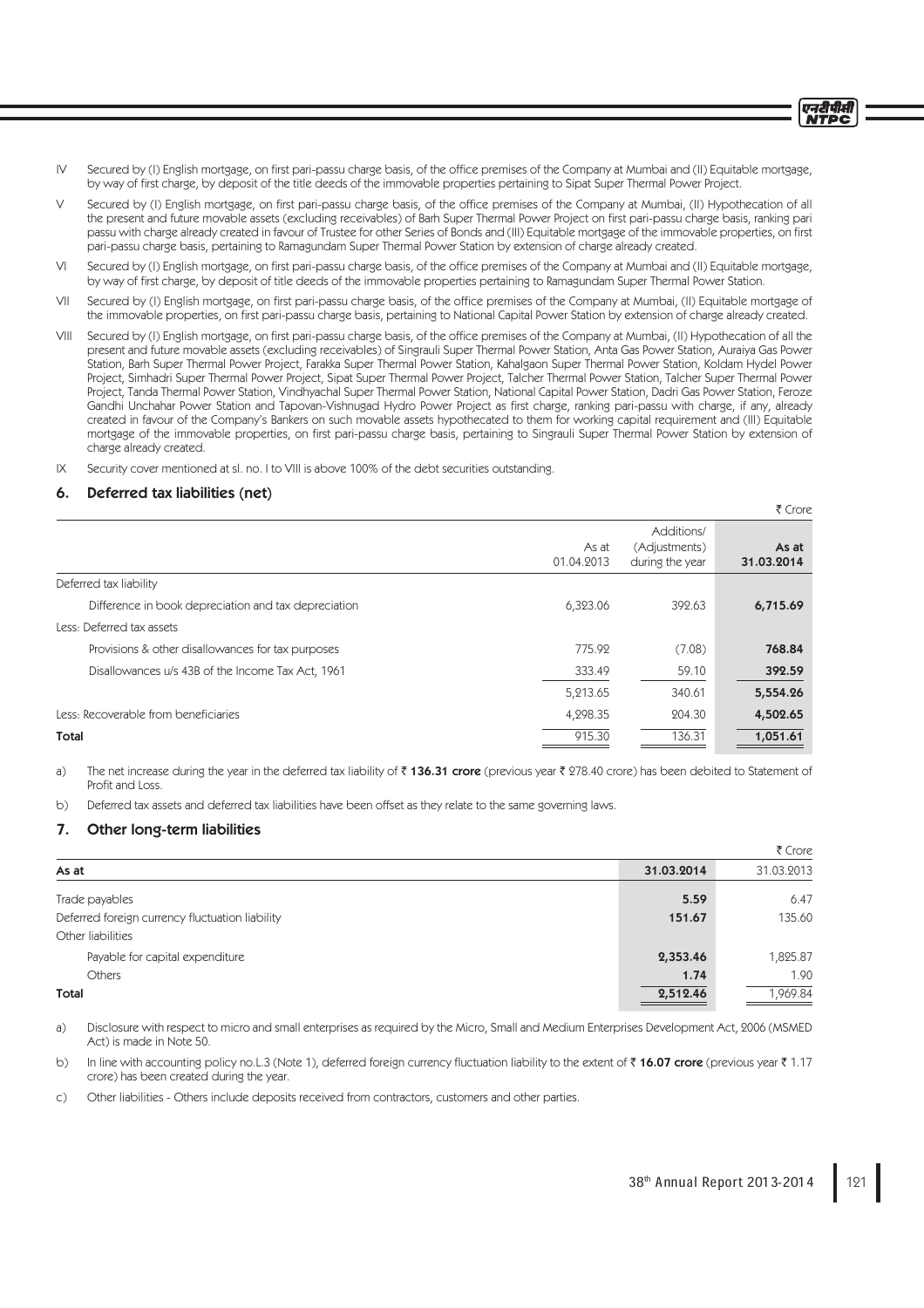# एनदीपीसी<br>NTPC

# 8. Long-term provisions

|                                 |            | ₹ Crore    |
|---------------------------------|------------|------------|
| As at                           | 31.03.2014 | 31.03.2013 |
| Provision for employee benefits | 879.36     | 739.92     |

Disclosure as per AS 15 on 'Employee benefits' has been made in Note 39.

# 9. Trade payables

|                        |            | ₹ Crore    |
|------------------------|------------|------------|
| As at                  | 31.03.2014 | 31.03.2013 |
| For goods and services | 6,633.34   | 5,132.39   |

Disclosure with respect to micro and small enterprises as required by the MSMED Act is made in Note 50.

# 10. Other current liabilities

|                                                          |            | ₹ Crore    |
|----------------------------------------------------------|------------|------------|
| As at                                                    | 31.03.2014 | 31.03.2013 |
| Current maturities of long term borrowings               |            |            |
| <b>Bonds - Secured</b>                                   | 593.00     | 693.00     |
| From Banks                                               |            |            |
| Unsecured                                                |            |            |
| Foreign currency loans                                   | 257.84     | 233.59     |
| Rupee term loans                                         | 1,758.56   | 1,753.63   |
| From Others                                              |            |            |
| Secured                                                  |            |            |
| Foreign currency loan (guaranteed by GOI)                |            | 96.44      |
| Unsecured                                                |            |            |
| Foreign currency loans (guaranteed by GOI)               | 173.40     | 171.73     |
| Other foreign currency loans                             | 393.67     | 576.19     |
| Rupee term loans                                         | 1,587.52   | 1,367.73   |
| Fixed deposits                                           | 0.43       | 0.11       |
|                                                          | 4,764.42   | 4,892.42   |
| Current maturities of finance lease obligations -Secured | 0.05       | 0.22       |
| Interest accrued but not due on borrowings               | 705.04     | 626.52     |
| Unpaid dividends                                         | 14.19      | 15.65      |
| Unpaid matured deposits and interest accrued thereon     | 0.22       | 0.20       |
| Unpaid matured bonds and interest accrued thereon        | 0.58       | 0.59       |
| Unpaid bond refund money-Tax free bonds                  | 0.52       |            |
| Book overdraft                                           | 2.71       | 17.23      |
| Advances from customers and others                       | 383.42     | 321.81     |
| Payable for capital expenditure                          | 4,540.89   | 3,536.35   |
| Other payables                                           |            |            |
| Tax deducted at source and other statutory dues          | 227.58     | 168.68     |
| Deposits from contractors and others                     | 112.01     | 102.67     |
| Gratuity obligations                                     | 30.10      | 93.12      |
| Payable to employees                                     | 271.59     | 452.54     |
| Others                                                   | 290.54     | 241.25     |
| Total                                                    | 11,343.86  | 10,469.25  |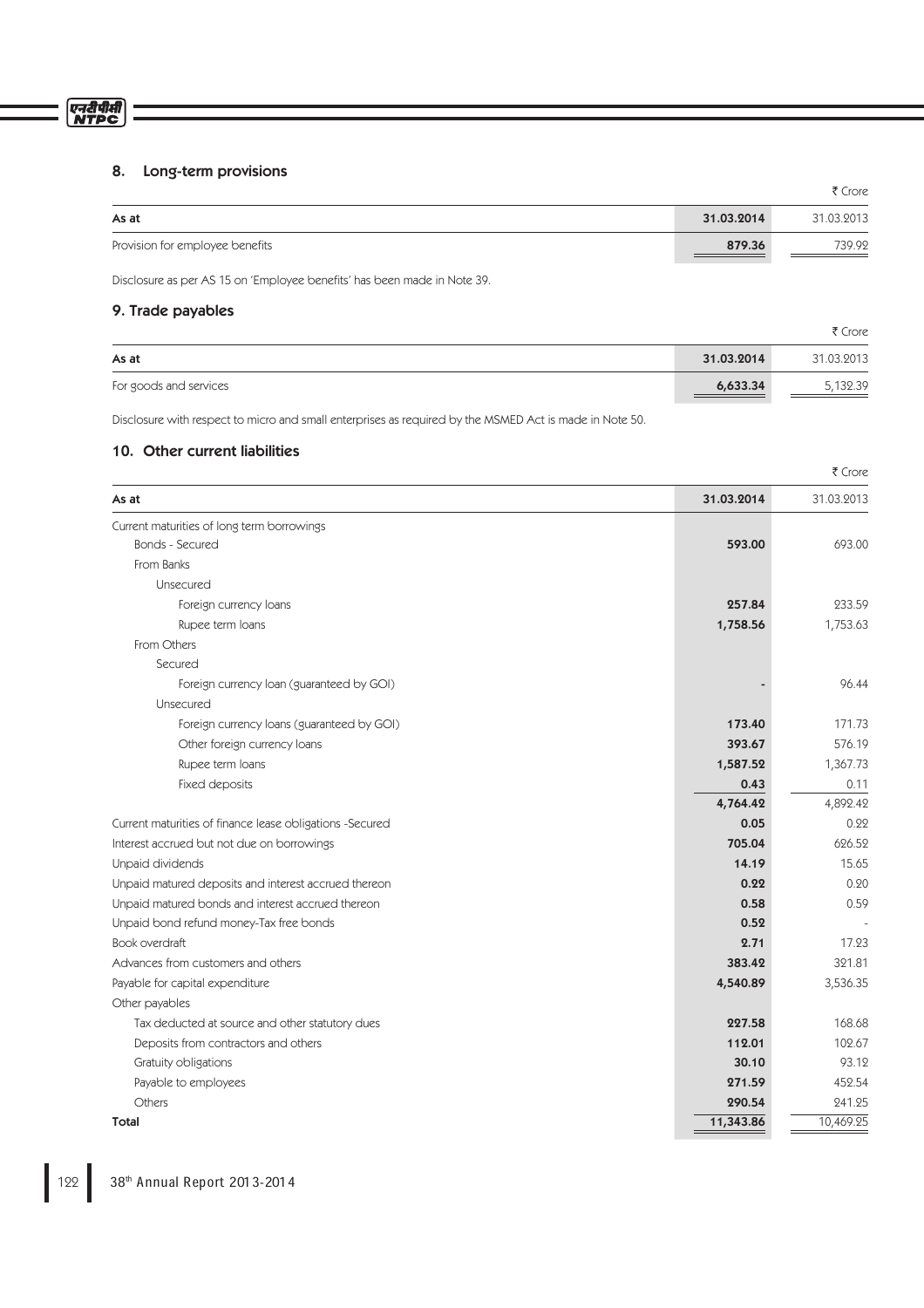एनटीपीसी **NTPC** 

- a) Details in respect of rate of interest and terms of repayment of secured and unsecured current maturities of long term borrowings indicated above are disclosed in Note 5.
- b) Unpaid dividends, matured deposits and bonds including the interest accrued thereon include the amounts which have either not been claimed by the investors/holders of the equity shares/bonds/fixed deposits or are on hold pending legal formalities etc. Out of the above, no amount is due for payment to investor education and protection fund.
- c) Payable for capital expenditure includes liabilities of  $\bar{\tau}$  165.11 crore (previous year  $\bar{\tau}$  378.77 crore) towards an equipment supplier pending evaluation of performance and guarantee test results of steam/turbine generators at some of the stations. Pending settlement, liquidated damages recoverable for shortfall in performance of these equipments, if any, have not been recognised.
- d) Other payables Others include amount payable to hospitals, retired employees etc.

# 11. Short-term provisions

|                                                |            | ₹ Crore    |
|------------------------------------------------|------------|------------|
| As at                                          | 31.03.2014 | 31.03.2013 |
| Provision for                                  |            |            |
| Employee benefits                              | 1,078.98   | 1423.64    |
| Proposed dividend                              | 1,442.96   | 1,649.09   |
| Tax on proposed dividend                       | 244.21     | 280.26     |
| Obligations incidental to land acquisition     | 2,822.42   | 2,053.94   |
| Tariff adjustment                              | 1,275.70   | 1,316.94   |
| Shortage in fixed assets pending investigation | 6.17       | 1.09       |
| Others                                         | 432.16     | 279.58     |
| Total                                          | 7,302.60   | 7,004.54   |

a) Disclosure as per AS 15 'Employee Benefits' has been made in Note 39.

b) Disclosure as per AS 29 'Provisions, Contingent Liabilities and Contingent Assets' has been made in Note 48.

- c) The Company aggrieved over many of the issues as considered by the CERC in the tariff orders for its stations for the period 2004-09 had filed appeals with the Appellate Tribunal for Electricity (APTEL). The APTEL disposed off the appeals favourably directing the CERC to revise the tariff orders as per directions and methodology given. Some of the issues decided in favour of the Company by the APTEL were challenged by the CERC in the Hon'ble Supreme Court of India. Subsequently, the CERC has issued revised tariff orders for all the stations except one for the period 2004-09, considering the judgment of APTEL subject to disposal of appeals pending before the Hon'ble Supreme Court of India. Towards the above and other anticipated tariff adjustments, provision of ₹121.32 crore (previous year ₹166.35 crore) has been made during the year and in respect of some of the stations, an amount of  $\bar{\tau}$  162.56 crore ( previous year  $\bar{\tau}$  63.11 crore) has been written back.
- d) Other provisions include  $\bar{z}$  53.64 crore (previous year  $\bar{\tau}$  46.27 crore) towards cost of unfinished minimum work programme demanded by the Ministry of Petroleum and Natural Gas (MoP&NG) including interest thereon in relation to block AA-ONN-2003/2 [Refer Note 46 (b) (ii)] and ₹ 378.52 crore (previous year ₹ 200.84 crore) towards provision for litigation cases.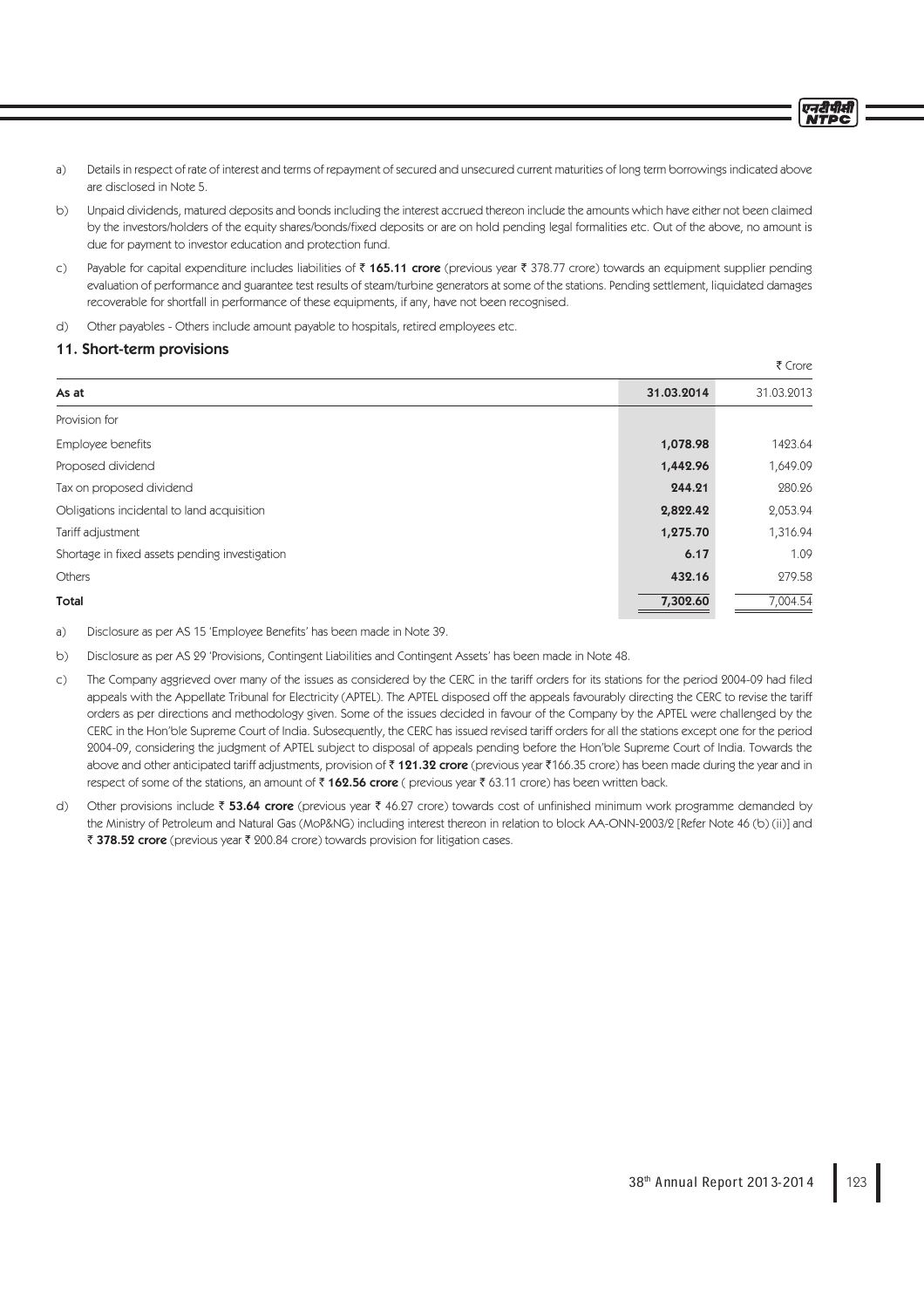# एनरीपीसी<br>NTPC

# 12. Tangible Assets

|                                                           |                     |           |             |                                            |           |                 | ₹ Crore     |           |                                            |                     |
|-----------------------------------------------------------|---------------------|-----------|-------------|--------------------------------------------|-----------|-----------------|-------------|-----------|--------------------------------------------|---------------------|
|                                                           |                     |           | Gross Block | Depreciation/Amortisation                  |           |                 |             | Net Block |                                            |                     |
|                                                           | As at<br>01.04.2013 | Additions | Deductions/ | As at<br>Adjustments 31.03.2014 01.04.2013 | Upto      | For<br>the year | Deductions/ | Upto      | As at<br>Adjustments 31.03.2014 31.03.2014 | As at<br>31.03.2013 |
| Land (including development<br>expenses)                  |                     |           |             |                                            |           |                 |             |           |                                            |                     |
| Freehold                                                  | 4,060.95            | 715.22    | (1,010.77)  | 5,786.94                                   |           |                 |             |           | 5,786.94                                   | 4,060.95            |
| Leasehold                                                 | 1,445.15            | 838.46    | (81.40)     | 2,365.01                                   | 158.40    | 266.04          | (4.35)      | 428.79    | 1,936.22                                   | 1,286.75            |
| Roads, bridges, culverts &<br>helipads                    | 583.93              | 85.26     | (10.65)     | 679.84                                     | 203.89    | 25.22           | 0.08        | 229.03    | 450.81                                     | 380.04              |
| <b>Building</b>                                           |                     |           |             |                                            |           |                 |             |           |                                            |                     |
| Freehold                                                  |                     |           |             |                                            |           |                 |             |           |                                            |                     |
| Main plant                                                | 4,555.05            | 75.71     | (38.66)     | 4,669.42                                   | 1,333.92  | 132.75          |             | 1,466.67  | 3,202.75                                   | 3,221.13            |
| Others                                                    | 2,490.20            | 225.31    | (20.70)     | 2,736.21                                   | 967.19    | 102.95          | 0.15        | 1,069.99  | 1,666.22                                   | 1,523.01            |
| Leasehold                                                 | 49.89               |           |             | 49.89                                      | 27.41     | 1.84            |             | 29.25     | 20.64                                      | 22.48               |
| Temporary erection                                        | 34.69               | 0.57      | 0.11        | 35.15                                      | 32.35     | 0.91            | 0.17        | 33.09     | 2.06                                       | 2.34                |
| Water supply, drainage &<br>sewerage system               | 645.31              | 27.71     | (3.83)      | 676.85                                     | 314.92    | 20.55           | 0.14        | 335.33    | 341.52                                     | 330.39              |
| MGR track and signalling system                           | 1,325.85            | 26.46     | (19.39)     | 1,371.70                                   | 629.82    | 47.41           | L.          | 677.23    | 694.47                                     | 696.03              |
| Railway siding                                            | 441.08              | 150.63    | (1.99)      | 593.70                                     | 173.03    | 25.84           | L.          | 198.87    | 394.83                                     | 268.05              |
| Earth dam reservoir                                       | 286.56              |           | (1.72)      | 288.28                                     | 107.98    | 14.11           | L,          | 122.09    | 166.19                                     | 178.58              |
| Plant and equipment                                       |                     |           |             |                                            |           |                 |             |           |                                            |                     |
| Owned                                                     | 85,075.94           | 6,985.40  | (3,089.33)  | 95,150.67                                  | 35,164.56 | 4,014.34        | 199.54      | 38,979.36 | 56,171.31                                  | 49,911.38           |
| Leased                                                    |                     | 60.00     |             | 60.00                                      |           | 1.06            |             | 1.06      | 58.94                                      |                     |
| Furniture and fixtures                                    | 414.62              | 36.08     | 0.99        | 449.71                                     | 246.03    | 16.99           | 0.91        | 262.11    | 187.60                                     | 168.59              |
| Vehicles including speedboats                             |                     |           |             |                                            |           |                 |             |           |                                            |                     |
| Owned                                                     | 11.03               | 1.53      | 1.50        | 11.06                                      | 5.74      | 0.77            | 1.15        | 5.36      | 5.70                                       | 5.29                |
| Leased                                                    | 2.16                |           | 1.57        | 0.59                                       | 1.91      | 0.20            | 1.57        | 0.54      | 0.05                                       | 0.25                |
| Office equipment                                          | 158.46              | 19.95     | 2.59        | 175.82                                     | 77.26     | 10.37           | 2.37        | 85.26     | 90.56                                      | 81.20               |
| EDP, WP machines and satcom<br>equipment                  | 390.27              | 23.31     | 13.12       | 400.46                                     | 268.55    | 26.67           | 11.83       | 283.39    | 117.07                                     | 121.72              |
| Construction equipments                                   | 157.63              | 10.22     | (2.71)      | 170.56                                     | 84.49     | 9.60            | 0.68        | 93.41     | 77.15                                      | 73.14               |
| Electrical installations                                  | 390.60              | 37.02     | (6.57)      | 434.19                                     | 162.72    | 15.44           | 0.54        | 177.62    | 256.57                                     | 227.88              |
| Communication equipments                                  | 95.54               | 7.24      | (0.25)      | 103.03                                     | 52.97     | 4.98            | 0.71        | 57.24     | 45.79                                      | 42.57               |
| <b>Hospital Equipments</b>                                | 32.40               | 4.36      | 0.36        | 36.40                                      | 16.27     | 1.23            | 0.22        | 17.28     | 19.12                                      | 16.13               |
| Laboratory and workshop<br>equipments                     | 48.51               | 9.26      | (0.11)      | 57.88                                      | 14.25     | 2.29            | 0.04        | 16.50     | 41.38                                      | 34.26               |
| Assets under 5 KM scheme of<br>the GOI                    | 0.53                | 86.24     | (13.03)     | 99.80                                      | 0.01      | 20.66           |             | 20.67     | 79.13                                      | 0.52                |
| Capital expenditure on assets<br>not owned by the Company | 179.79              | 27.38     | (0.26)      | 207.43                                     | 145.05    | 9.54            |             | 154.59    | 52.84                                      | 34.74               |
| Assets of government                                      | 2.81                |           |             | 2.81                                       |           |                 |             |           | 2.81                                       | 2.81                |
| Less: Grants from government                              | 2.81                |           |             | 2.81                                       |           |                 |             |           | 2.81                                       | 2.81                |
| Total                                                     | 102,876.14          | 9,453.32  | (4, 281.13) | 116,610.59                                 | 40,188.72 | 4,771.76        | 215.75      | 44,744.73 | 71,865.86                                  | 62,687.42           |
| Previous year                                             | 81,509.59           | 19,464.84 | (1,901.71)  | 102,876.14                                 | 36,465.12 | 3,877.27        | 153.67      | 40,188.72 | 62,687.42                                  | 45,044.47           |

a) The conveyancing of the title to 10,806 acres of freehold land of value ₹ 2,401.12 crore (previous year 11,322 acres of value ₹ 1,587.59 crore), buildings & structures of value ₹ 50.32 crore (previous year ₹ 136.74 crore) and also execution of lease agreements for 11, 039 acres of land of value  $\overline{\tau}$  737.70 crore (previous year 10,515 acres, value  $\overline{\tau}$  467.02 crore) in favour of the Company are awaiting completion of legal formalities.

b) Leasehold land includes 818 acres valuing ₹ 29.67 crore (previous year 2,002 acres valuing ₹ 642.07 crore) acquired on perpetual lease and accordingly not amortised.

c) Land does not include value of 33 acres (previous year 1,181 acres) of land in possession of the Company. This will be accounted for on settlement of the price thereof by the State Government Authorities.

d) Land includes 1,523 acres of value ₹173.82 crore (previous year 1,233 acres of value ₹14.99 crore) not in possession of the Company. The Company is taking appropriate steps for repossession of the same.

e) Land includes an amount of  $\bar{z}$  168.41 crore (previous year  $\bar{z}$  152.48 crore) deposited with various authorities in respect of land in possession which is subject to adjustment on final determination of price.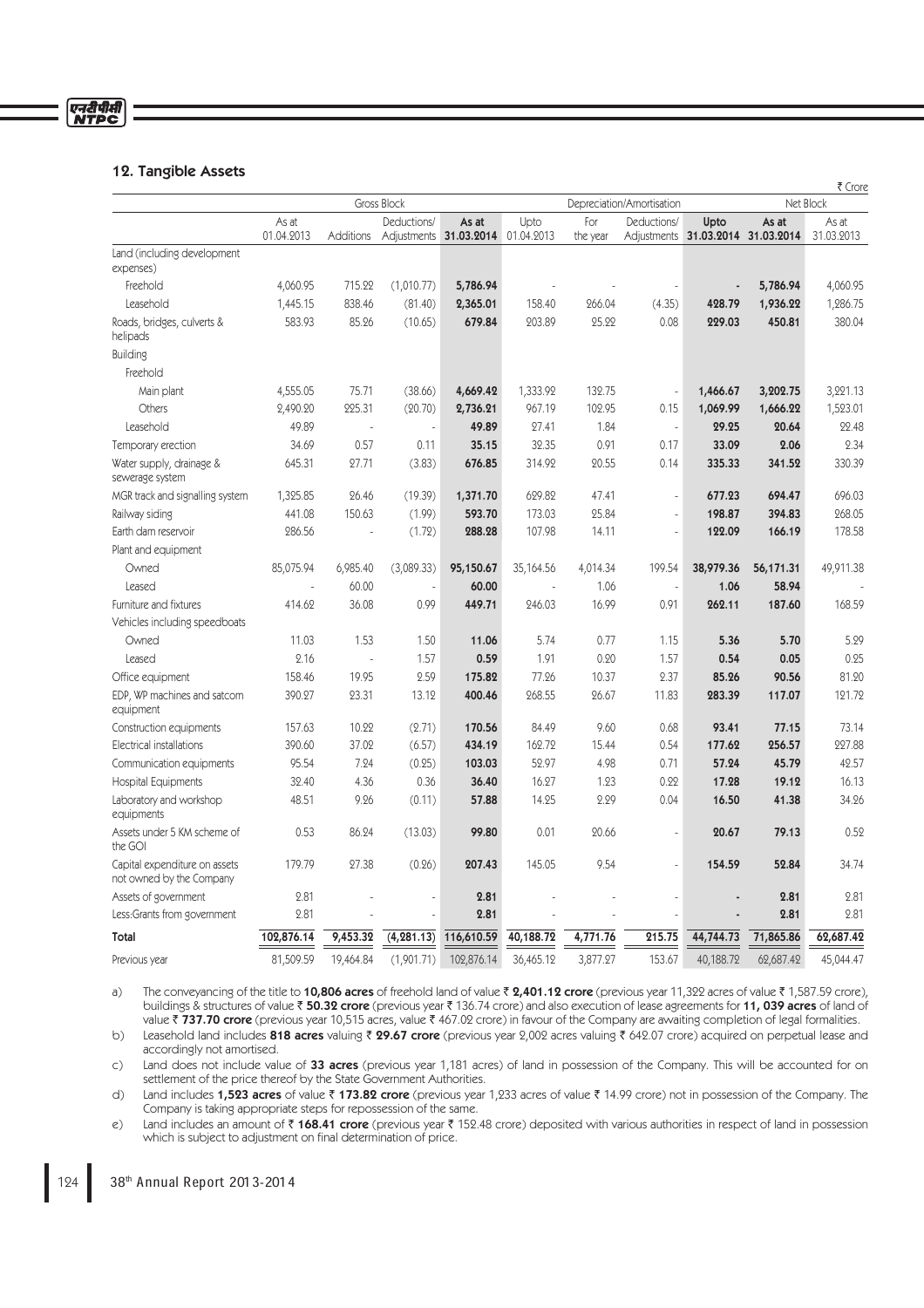- f) Possession of land measuring 98 acres (previous year 98 acres) consisting of 79 acres of freehold land (previous year 79 acres) and 19 acres of lease hold land (previous year 19 acres) of value ₹ 0.21 crore (previous year ₹ 0.21 crore) was transferred to Uttar Pradesh Rajya Vidyut Utpadan Nigam Ltd. (erstwhile UPSEB) for a consideration of  $\bar{\tau}$  0.21 crore. Pending approval for transfer of the said land, the area and value of this land has been included in the total land of the Company. The consideration received from erstwhile UPSEB is disclosed under Note -10 - 'Other Current Liabilities' - as other liabilities.
- g) Ministry of Power, Government of India vide its notification no. 2/38/99-BTPS (Volume VII) dated 22nd September 2006 transferred land of a power station to the Company on operating lease of 50 years. Lease rent for the year amounting to  $\bar{\tau}$  6.24 crore (previous year  $\bar{\tau}$  6.20 crore) has been charged to the Statement of Profit & Loss.
- h) During the year, the accounting of 'Expenditure towards diversion of forest land' disclosed under Capital Work-in-progress (Note 13) was reviewed considering the status of lease agreements entered with various state authorities. Consequently, an amount of ₹ 233.70 crore has been classified as Tangible Assets-Leasehold land and amortised from the effective date of commencement of lease.
- i) The Company has received an opinion from the EAC of the ICAI on accounting treatment of capital expenditure on assets not owned by the Company wherein it was opined that such expenditure are to be charged to the Statement of Profit & Loss as and when incurred. The Company has represented that such expenditure being essential for setting up of a project, the same be accounted in line with the existing accounting practice and sought a review. Pending receipt of communication from ICAI regarding the review, existing treatment has been continued as per the relevant accounting policy.
- j) Assets under 5 KM scheme of the GOI represent expenditure on electrification of villages within 5 KM periphery of the generation plants of the Company in terms of Ministry of Power (MOP),Government of India scheme.
- k) From the accounting periods commencing on or after 7th December 2006, the Company adjusts exchange differences arising on translation/ settlement of long-term foreign currency monetary items relating to the acquisition of a depreciable asset to the cost of asset and depreciates the same over the remaining life of the asset.
- l) Additions include  $\bar{\tau}$  19.86 crore in freehold land,  $\bar{\tau}$  9.60 crore in leasehold land,  $\bar{\tau}$  0.01 crore in plant and equipment-owned,  $\bar{\tau}$  0.25 crore in furniture and fixtures, ₹ 0.14 crore in office equipment, ₹ 0.34 crore in EDP, WP machines and satcom equipment, ₹ 0.01 crore in electrical installations, ` 4.81 crore in capital expenditure on assets not owned by the Company consequent upon amalgamation of NTPC Hydro Ltd. (a wholly owned subsidiary of the Company) .
- m) Refer Note 43 (a) (ii) regarding plant and equipment under finance lease.
- n) Deduction/adjustments from gross block and depreciation/amortisation for the year includes:

|                                                                                     |             |                    |            | ₹ Crore                          |
|-------------------------------------------------------------------------------------|-------------|--------------------|------------|----------------------------------|
|                                                                                     |             | <b>Gross Block</b> |            | <b>Depreciation/Amortisation</b> |
|                                                                                     | 31.03.2014  | 31.03.2013         | 31.03.2014 | 31.03.2013                       |
| Disposal of assets                                                                  | 9.33        | 5.36               | 7.34       | 4.05                             |
| Retirement of assets                                                                | 284.52      | 201.91             | 207.79     | 142.49                           |
| Cost adjustments including exchange differences                                     | (4, 478.59) | (2,109.66)         |            |                                  |
| Assets capitalised with retrospective effect/write back of<br>excess capitalisation | (53.20)     | (8.67)             | (2.15)     | 0.18                             |
| Others                                                                              | (43.19)     | 9.35               | 2.77       | 6.95                             |
|                                                                                     | (4, 281.13) | (1,901.71)         | 215.75     | 153.67                           |

o) The borrowing costs capitalised during the year ended 31<sup>st</sup> March 2014 is  $\bar{\zeta}$  2,543.96 crore (previous year  $\bar{\zeta}$  2,148.14 crore). The Company capitalised the borrowings costs in the capital work-in-progress (CWIP). Exchange differences capitalised are disclosed in the 'Addition' column of CWIP and allocated to various heads of CWIP in the year of capitalisation through 'Deductions/Adjustment' column of CWIP. Exchange differences in respect of assets already capitalised are disclosed in the 'Deductions/Adjustments' column of fixed assets. Asset-wise details of exchange differences and borrowing costs included in the cost of major heads of fixed assets and CWIP through 'Addition' or 'Deductions/ Adjustments' column are given below:

|                                                    |                        |                                                                                                                                                                   | For the year ended 31 <sup>st</sup> March 2013 |
|----------------------------------------------------|------------------------|-------------------------------------------------------------------------------------------------------------------------------------------------------------------|------------------------------------------------|
| Exchg. Difference                                  | <b>Borrowing costs</b> | Exchg. Difference                                                                                                                                                 | Borrowing costs                                |
|                                                    |                        | incl. in fixed assets/                                                                                                                                            | incl. in fixed assets/                         |
| <b>CWIP</b>                                        | <b>CWIP</b>            | <b>CWIP</b>                                                                                                                                                       | <b>CWIP</b>                                    |
|                                                    |                        |                                                                                                                                                                   |                                                |
|                                                    | 134.29                 | 2.15                                                                                                                                                              | 121.58                                         |
|                                                    | 38.83                  | 0.18                                                                                                                                                              | 26.81                                          |
|                                                    | 302.47                 |                                                                                                                                                                   | 194.24                                         |
|                                                    | 12.94                  |                                                                                                                                                                   | 8.94                                           |
|                                                    | 22.27                  | 0.03                                                                                                                                                              | 18.37                                          |
|                                                    | 1,777.90               | 655.55                                                                                                                                                            | 1,458.93                                       |
|                                                    | 255.26                 | 398.10                                                                                                                                                            | 319.27                                         |
|                                                    | 2,543.96               | 1,056.01                                                                                                                                                          | 2,148.14                                       |
| Hydraulic works, barrages, dams, tunnels and power |                        | For the year ended 31 <sup>st</sup> March 2014<br>incl. in fixed assets/ incl. in fixed assets/<br>5.90<br>0.92<br>0.03<br>0.03<br>1,119.78<br>723.73<br>1,850.39 |                                                |

 $\bar{\tau}$  Crore

एनटीपीसी **NTDC**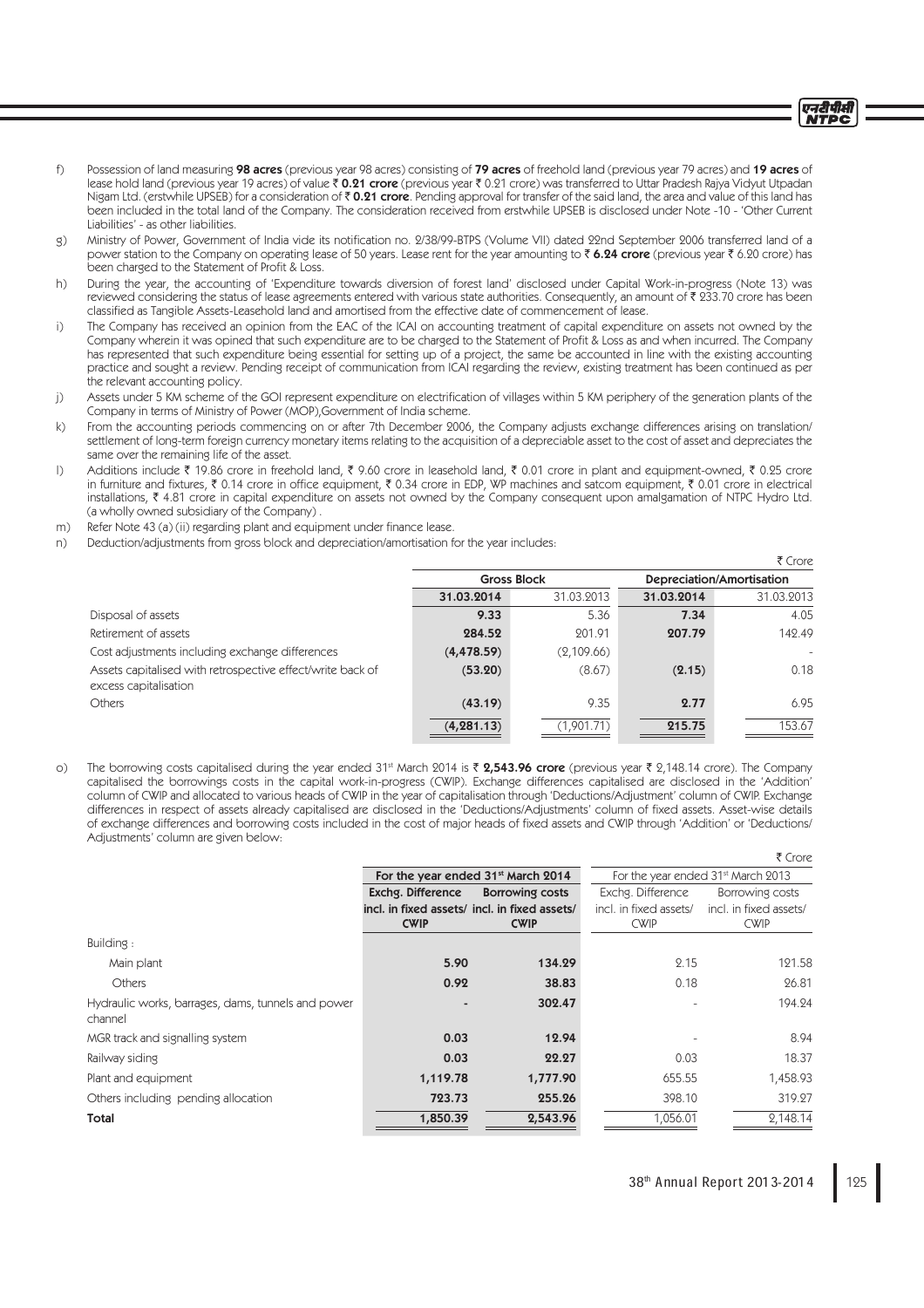#### Intangible assets

एनरीपीर्स<br>NTPC

|                     |                     |                          |                                                 |        |                    |              |                          |           |                                                     | $\sim$              |
|---------------------|---------------------|--------------------------|-------------------------------------------------|--------|--------------------|--------------|--------------------------|-----------|-----------------------------------------------------|---------------------|
|                     | Gross Block         |                          |                                                 |        |                    | Amortisation |                          | Net Block |                                                     |                     |
|                     | As at<br>01.04.2013 |                          | Deductions/<br>Additions Adjustments 31.03.2014 | As at  | Upto<br>01.04.2013 |              | For Deductions/          | Upto      | As at<br>the year Adjustments 31.03.2014 31.03.2014 | As at<br>31.03.2013 |
| Software            | 95.50               | 2.69                     | (0.10)                                          | 98.29  | 91.17              | 3.05         | (0.09)                   | 94.31     | 3.98                                                | 4.33                |
| Right of Use - Land | 47.73               | 5.17                     | 3.87                                            | 49.03  | 4.78               | 2.92         | (0.19)                   | 7.89      | 41.14                                               | 42.95               |
| - Others            | 226.33              | $\overline{\phantom{a}}$ | (7.82)                                          | 234.15 | 24.93              | 9.37         | $\overline{\phantom{0}}$ | 34.30     | 199.85                                              | 201.40              |
| Total               | 369.56              | 7.86                     | (4.05)                                          | 381.47 | 120.88             | 15.34        | (0.28)                   | 136.50    | 244.97                                              | 248.68              |
| Previous year       | 318.67              | 44.28                    | (6.61)                                          | 369.56 | 106.78             | 13.85        | (0.25)                   | 120.88    | 248.68                                              | 211.89              |

 $\bar{\tau}$  Crore

a) The right of use of land & others are amortized over the period of legal right to use or life of the related plant, whichever is less.

b) Right of use –land includes ₹ 43.15 crore (previous year ₹ 41.85 crore) and right to use-others includes ₹ 234.15 crore (previous year ₹ 226.33 crore) which are amortised over a period of more than ten years considering the useful life of these assets as per the related agreements / arrangements.

c) During the year, the accounting of 'Expenditure towards diversion of forest land' disclosed under Capital Work-in-progress (Note-13) was reviewed considering the status of lease agreements entered with various state authorities. Consequently, an amount of  $\bar{\tau}$  0.31 crore has been classified as Intangible Assets-Right of Use land and amortised from the effective date of diversion.

d) Cost of acquisition of the right for drawl of water amounting to  $\bar{\tau}$  234.15 crore (previous year  $\bar{\tau}$  226.33 crore) is included under intangible assets – Right of use - Others.

e) Additions include ₹ 0.03 crore in software consequent upon amalgamation of NTPC Hydro Ltd. (a wholly owned subsidiary of the Company).

f) Deduction/adjustments from gross block and amortisation for the year includes:

|                                                                                     |            |                    |            | ₹ Crore      |
|-------------------------------------------------------------------------------------|------------|--------------------|------------|--------------|
|                                                                                     |            | <b>Gross Block</b> |            | Amortisation |
|                                                                                     | 31.03.2014 | 31.03.2013         | 31.03.2014 | 31.03.2013   |
| Cost adjustments including exchange differences                                     | (3.28)     | (6.30)             |            |              |
| Assets capitalised with retrospective effect/write back of<br>excess capitalisation | (0.68)     | 0.08               | (0.18)     | 0.07         |
| <b>Others</b>                                                                       | (0.09)     | (0.39)             | (0.10)     | (0.32)       |
|                                                                                     | (4.05)     | (6.61)             | (0.28)     | (0.25)       |

## Depreciation/amortisation of tangible and intangible assets for the year is allocated as given below:

|                                                                                    |            | ₹ Crore    |
|------------------------------------------------------------------------------------|------------|------------|
|                                                                                    | 31.03.2014 | 31.03.2013 |
| Charged to statement of profit & loss                                              | 4,142.19   | 3,396.76   |
| Allocated to fuel cost                                                             | 240.15     | 201.35     |
| Transferred to expenditure during construction period (net) - Note 28              | 268.95     | 36.11      |
| Transferred to development of coal mines                                           | 1.33       | 1.20       |
| Adjustment with deferred income/expense from deferred foreign currency fluctuation | 134.48     | 255.70     |
|                                                                                    | 4,787.10   | 3.891.12   |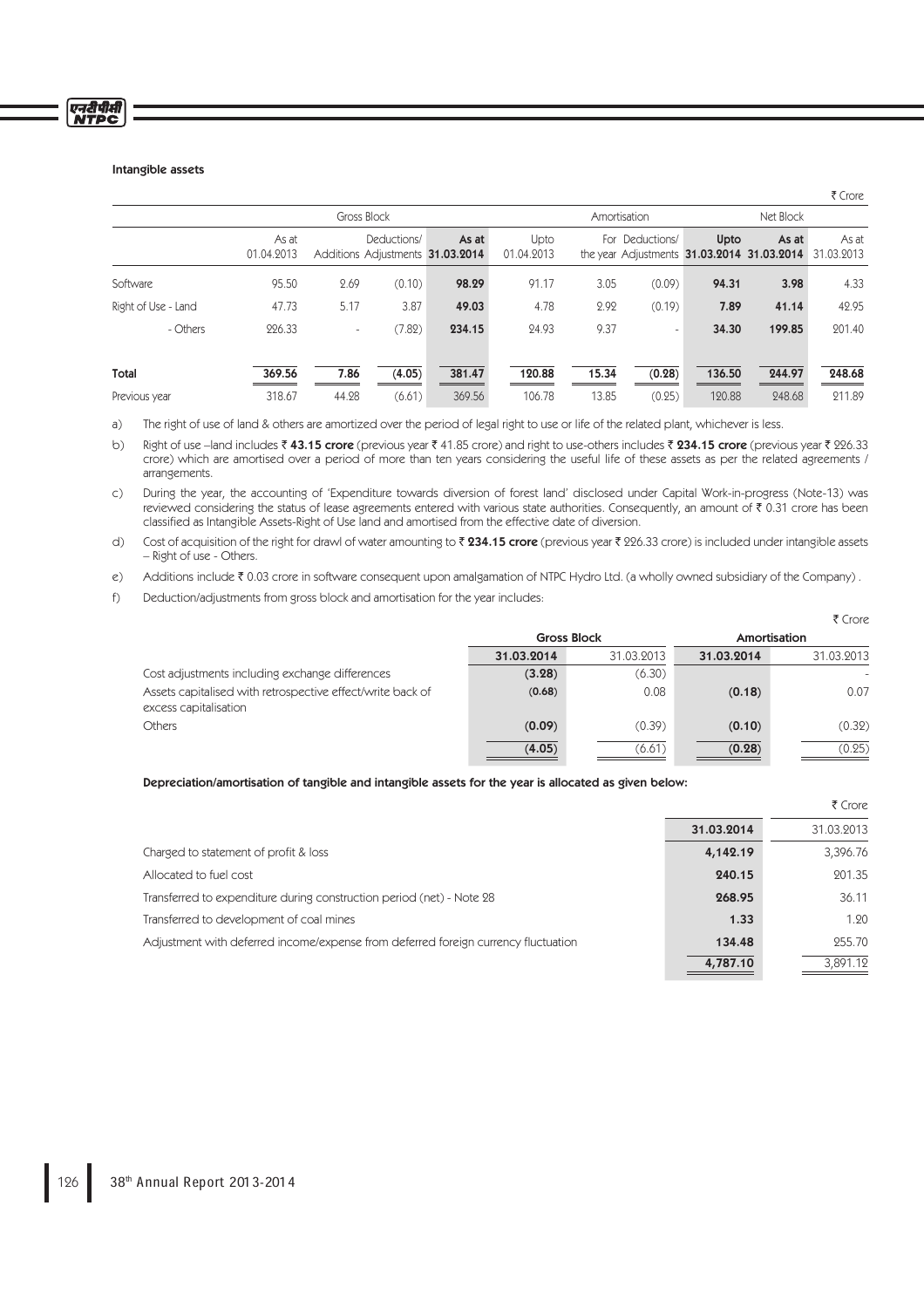# 13. Capital work-in-progress

|                                                            |                     |            |                             |                          | ₹ Crore             |
|------------------------------------------------------------|---------------------|------------|-----------------------------|--------------------------|---------------------|
|                                                            | As at<br>01.04.2013 | Additions  | Deductions &<br>Adjustments | Capitalised              | As at<br>31.03.2014 |
| Development of land                                        | 439.73              | 236.62     | 65.36                       |                          | 610.99              |
| Roads, bridges, culverts & helipads                        | 75.86               | 116.67     | (45.48)                     | 85.26                    | 152.75              |
| Piling and foundation                                      | 575.25              | 37.88      | 4.80                        |                          | 608.33              |
| <b>Buildings</b>                                           |                     |            |                             |                          |                     |
| Main plant                                                 | 1,440.00            | 1,112.24   | 239.78                      | 75.71                    | 2,236.75            |
| Others                                                     | 612.39              | 444.30     | 32.83                       | 225.31                   | 798.55              |
| Temporary erection                                         | 6.15                | 36.71      | 12.67                       | 0.57                     | 29.62               |
| Water supply, drainage and sewerage system                 | 51.75               | 40.97      | 7.03                        | 26.89                    | 58.80               |
| Hydraulic works, barrages, dams, tunnels and power channel | 4,065.48            | 753.09     | 62.72                       |                          | 4,755.85            |
| MGR track and signalling system                            | 245.41              | 68.12      | 19.34                       | 26.46                    | 267.73              |
| Railway siding                                             | 360.95              | 149.24     | 81.67                       | 150.63                   | 277.89              |
| Earth dam reservoir                                        | 49.54               | 4.82       | 5.61                        |                          | 48.75               |
| Plant and equipment                                        | 24,793.93           | 12,083.59  | 1,822.99                    | 6,906.45                 | 28,148.08           |
| Furniture and fixtures                                     | 11.93               | 21.78      | (2.80)                      | 16.91                    | 19.60               |
| Vehicles                                                   | 0.64                | 0.21       | 0.41                        | 0.24                     | 0.20                |
| Office equipment                                           | 3.32                | 6.07       | 1.69                        | 4.00                     | 3.70                |
| EDP/WP machines & satcom equipment                         | 3.52                | 1.64       | 0.17                        | 3.75                     | 1.24                |
| Construction equipments                                    | 0.01                | 0.34       | 0.01                        | $\overline{\phantom{m}}$ | 0.34                |
| Electrical installations                                   | 74.17               | 61.55      | (1.24)                      | 34.71                    | 102.25              |
| Communication equipments                                   | 2.71                | 1.75       | 1.32                        | 1.50                     | 1.64                |
| Hospital equipments                                        | 0.15                | 0.34       |                             | 0.15                     | 0.34                |
| Laboratory and workshop equipments                         | 0.16                | 0.37       | 0.02                        | 0.14                     | 0.37                |
| Assets under 5 KM scheme of the GOI                        | 58.23               | 40.79      | 0.28                        | 86.25                    | 12.49               |
| Capital expenditure on assets not owned by the company     | 20.67               | 52.82      | (3.15)                      | 22.56                    | 54.08               |
| Exploratory wells-in-progress                              | 7.66                |            | 7.66                        |                          |                     |
| Development of coal mines                                  | 376.16              | 260.37     |                             |                          | 636.53              |
|                                                            | 33,275.77           | 15,532.28  | 2,313.69                    | 7,667.49                 | 38,826.87           |
| <b>Expenditure pending allocation</b>                      |                     |            |                             |                          |                     |
| Survey, investigation, consultancy and supervision charges | 99.76               | 47.89      | 0.39                        |                          | 147.26              |
| Difference in exchange on foreign currency loans           | 851.36              | 940.35     | 291.46                      |                          | 1,500.25            |
| Expenditure towards diversion of forest land               | 233.70              | 0.31       | 234.01                      |                          |                     |
| Pre-commisioning expenses (net)                            | 27.03               | 317.03     | 212.58                      |                          | 131.48              |
| Expenditure during construction period (net)               | 496.45              | 3,687.06 * |                             |                          | 4,183.51            |
| Less: Allocated to related works                           |                     | 3,668.62   |                             |                          | 3,668.62            |
|                                                            | 34,984.07           | 16,856.30  | 3,052.13                    | 7,667.49                 | 41,120.75           |
| Less: Provision for unserviceable works                    | 71.43               | 6.63       | 8.84                        |                          | 69.22               |
| Construction stores (net of provision)                     | 2,196.78            | 1,638.43   |                             |                          | 3,835.21            |
| Total                                                      | 37,109.42           | 18,488.10  | 3,043.29                    | 7,667.49                 | 44,886.74           |
| Previous year                                              | 41,827.82           | 13,429.22  | 857.71                      | 17,289.91                | 37,109.42           |

\* Brought from expenditure during construction period (net) - Note 28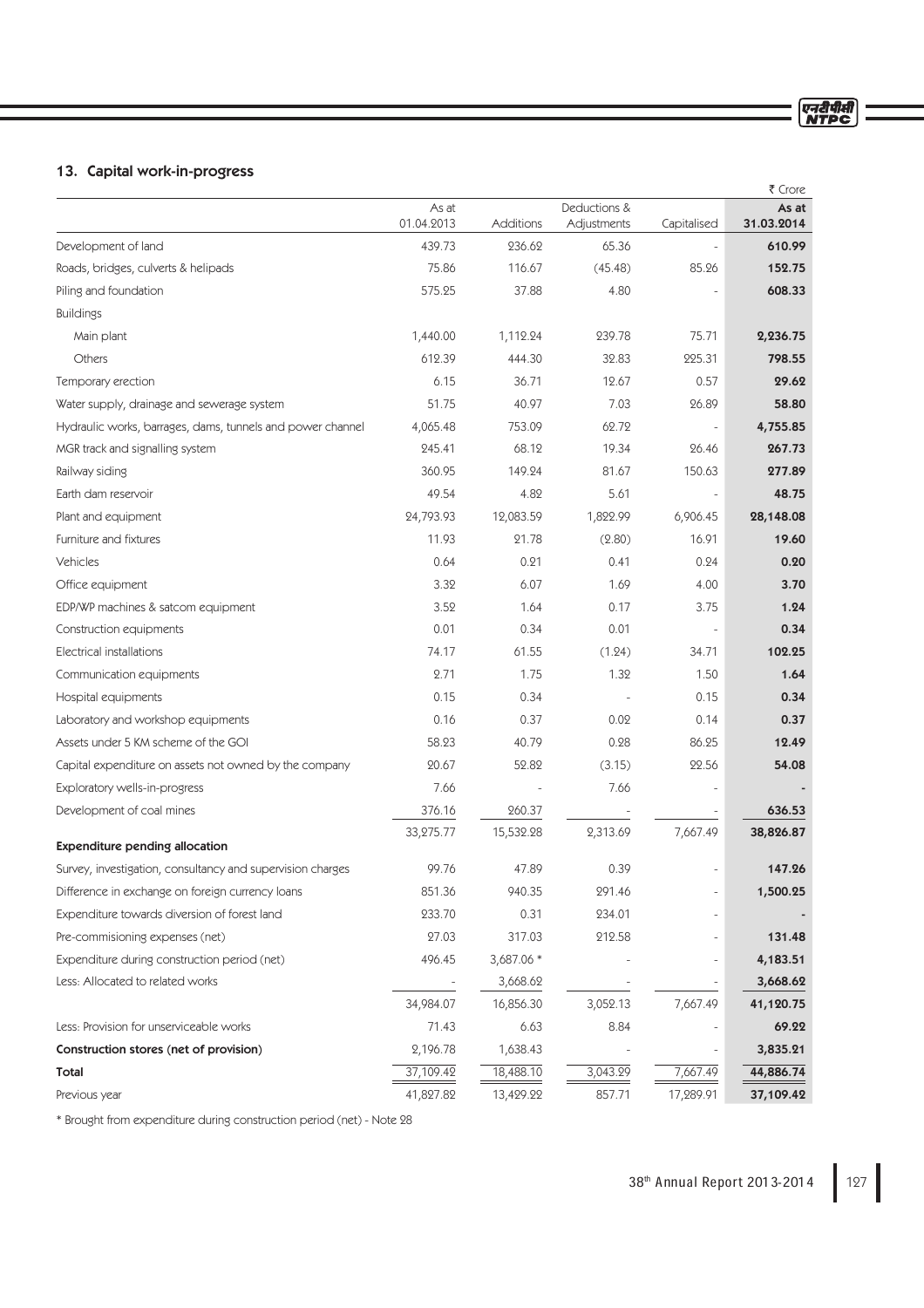एनरीपीसी<br>NTPC

- a) Construction stores are net of provision for shortages pending investigation amounting to  $\bar{\tau}$  0.27 crore (previous year  $\bar{\tau}$  0.63 crore).
- b) Pre-commissioning expenses for the year amount to ₹ 346.09 crore (previous year ₹ 446.98 crore) and after adjustment of pre-commissioning sales of ₹ 29.06 crore (previous year ₹ 266.30 crore) resulted in net pre-commissioning expenditure of ₹ 317.03 crore (previous year ₹ 180.68 crore).
- c) Additions to the development of coal mines includes expenditure during construction period of  $\bar{\tau}$  260.37 crore (previous year  $\bar{\tau}$  96.42 crore).
- d) Assets under 5 KM scheme of the GOI represent expenditure on electrification of villages within 5 KM periphery of the generation plants of the Company in terms of Ministry of Power (MOP), Government of India scheme.
- e) During the year, the accounting of 'Expenditure towards diversion of forest land' was reviewed considering the status of lease agreements entered with various state authorities. Consequently, an amount of ₹ 233.70 crore has been classified as Tangible Assets-Leasehold land and an amount of ₹ 0.31 crore has been classified under Intangible Assets-Right of use-Land, in Note 12.
- f) Additions include ` 5.66 crore in roads, bridges, culverts and helipads, ` 30.62 crore in hydraulic works, barrages, dams, tunnels and power channel, ₹ 5.69 crore in survey, investigation, consultancy and supervision charges, ₹ 0.31 crore in expenditure towards diversion of forest land and ₹ 54.16 crore in expenditure during construction period (net) consequent upon amalgamation of NTPC Hydro Ltd. ( a wholly owned subsidiary of the Company).

| Intangible assets under development     |                          |                          |              |                          | ₹ Crore    |
|-----------------------------------------|--------------------------|--------------------------|--------------|--------------------------|------------|
|                                         | As at                    |                          | Deductions & |                          | As at      |
|                                         | 01.04.2013               | <b>Additions</b>         | Adjustments  | Capitalised              | 31.03.2014 |
| Exploratory wells-in-progress           |                          | 1.91                     | (7.66)       | ۰                        | 9.57       |
|                                         |                          | 1.91                     | (7.66)       | -                        | 9.57       |
| Less: Provision for unserviceable works | $\overline{\phantom{0}}$ | $\overline{\phantom{a}}$ | (7.64)       | -                        | 7.64       |
| Total                                   |                          | 1.91                     | (0.02)       |                          | 1.93       |
| Previous year                           | 0.04                     |                          | 0.04         | $\overline{\phantom{a}}$ |            |

₹ Crore

# 14. Non-current investments

| As at                                                        |                                                                              |                                                                                                              | 31.03.2014 | 31.03.2013 |
|--------------------------------------------------------------|------------------------------------------------------------------------------|--------------------------------------------------------------------------------------------------------------|------------|------------|
|                                                              | Number of<br>shares/bonds/<br>securities<br>Current year/<br>(previous year) | Face value per<br>share/bond/<br>security<br>Current year/<br>(previous year)<br>$(\overline{\mathfrak{F}})$ |            |            |
| Long term - Trade                                            |                                                                              |                                                                                                              |            |            |
| Equity instruments (fully paid up - unless otherwise stated) |                                                                              |                                                                                                              |            |            |
| Quoted                                                       |                                                                              |                                                                                                              |            |            |
| PTC India Ltd.                                               | 12000000<br>(12000000)                                                       | 10<br>(10)                                                                                                   | 12.00      | 12.00      |
|                                                              |                                                                              |                                                                                                              | 12.00      | 12.00      |
| <b>Unquoted</b>                                              |                                                                              |                                                                                                              |            |            |
| <b>Subsidiary companies</b>                                  |                                                                              |                                                                                                              |            |            |
| NTPC Electric Supply Company Ltd.                            | 80910<br>(80910)                                                             | 10<br>(10)                                                                                                   | 0.08       | 0.08       |
| NTPC Vidyut Vyapar Nigam Ltd.                                | 20000000<br>(20000000)                                                       | 10<br>(10)                                                                                                   | 20.00      | 20.00      |
| NTPC Hydro Ltd.                                              | (121359500)                                                                  | ÷,<br>(10)                                                                                                   |            | 121.36     |
| Less: Provision for diminution in value                      |                                                                              |                                                                                                              |            | 8.14       |
|                                                              |                                                                              |                                                                                                              |            | 113.22     |
| Kanti Bijlee Utpadan Nigam Ltd.                              | 473001233<br>(357151233)                                                     | 10<br>(10)                                                                                                   | 473.00     | 357.15     |
| Bhartiya Rail Bijlee Company Ltd.                            | 774152309<br>(509460000)                                                     | 10<br>(10)                                                                                                   | 774.15     | 509.46     |
|                                                              |                                                                              |                                                                                                              | 1,267.23   | 999.91     |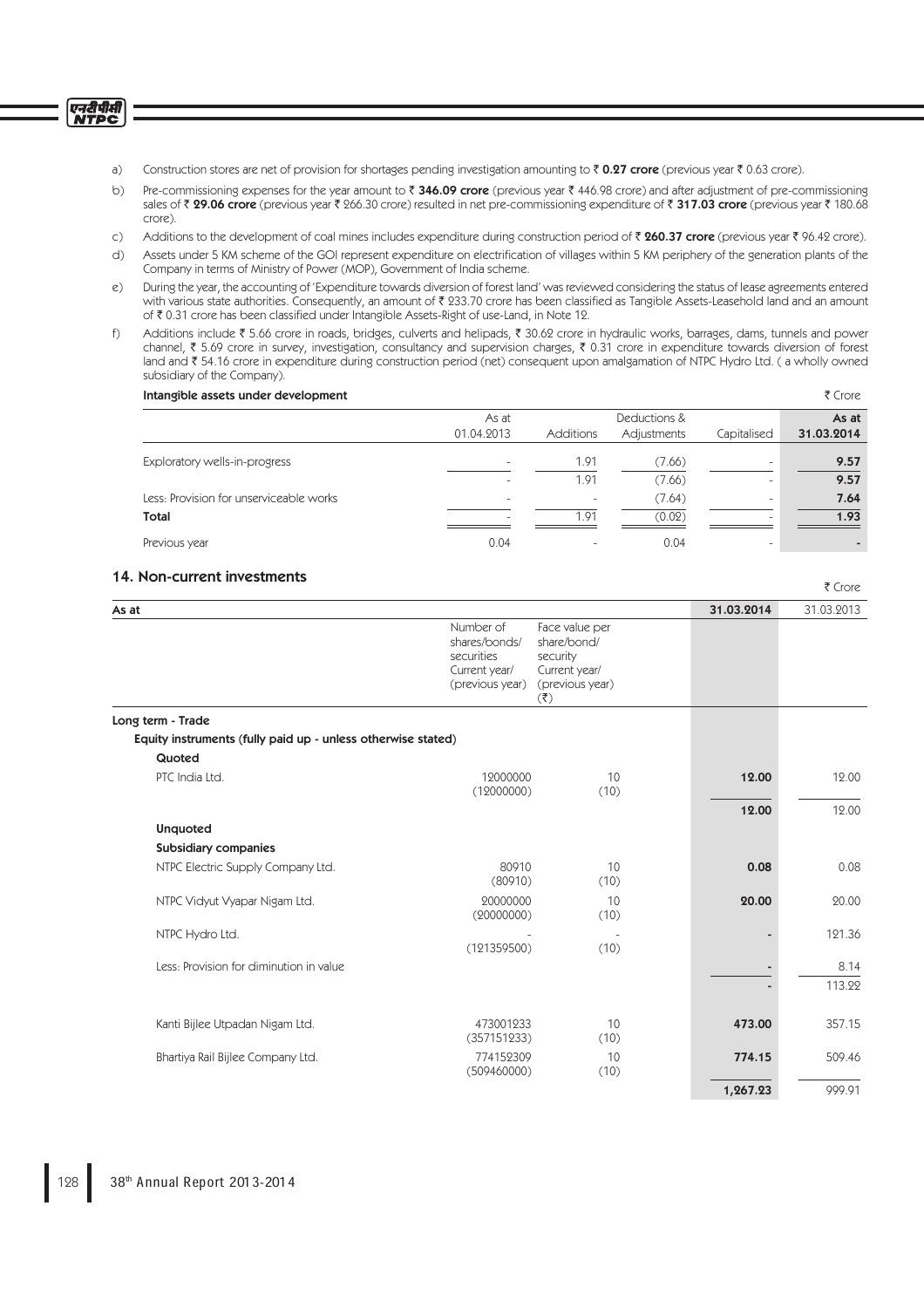एनरीपीसी<br>NTPC

|                                                                            |                                                                              |                                                                                                              |      |                 | ₹ Crore         |
|----------------------------------------------------------------------------|------------------------------------------------------------------------------|--------------------------------------------------------------------------------------------------------------|------|-----------------|-----------------|
| As at                                                                      |                                                                              |                                                                                                              |      | 31.03.2014      | 31.03.2013      |
|                                                                            | Number of<br>shares/bonds/<br>securities<br>Current year/<br>(previous year) | Face value per<br>share/bond/<br>security<br>Current year/<br>(previous year)<br>$(\overline{\mathfrak{F}})$ |      |                 |                 |
| Share application money pending allotment in                               |                                                                              |                                                                                                              |      |                 |                 |
| NTPC Hydro Ltd.                                                            |                                                                              |                                                                                                              |      |                 | 0.20            |
| Kanti Bijlee Utpadan Nigam Ltd.                                            |                                                                              |                                                                                                              |      | 39.51           | 25.65<br>$\ast$ |
| Bhartiya Rail Bijlee Company Ltd. (* ₹ 39,000/-)                           |                                                                              |                                                                                                              |      | 60.66<br>100.17 | 25.85           |
| Joint venture companies                                                    |                                                                              |                                                                                                              |      |                 |                 |
| Utility Powertech Ltd. (includes 1000000 bonus shares)                     | 2000000<br>(2000000)                                                         | 10<br>(10)                                                                                                   |      | 1.00            | 1.00            |
| NTPC-Alstom Power Services Private Ltd.                                    | 3000000<br>(3000000)                                                         | 10<br>(10)                                                                                                   |      | 3.00            | 3.00            |
| NTPC-SAIL Power Company Private Ltd.                                       | 490250050<br>(490250050)                                                     | 10<br>(10)                                                                                                   |      | 490.25          | 490.25          |
| NTPC-Tamil Nadu Energy Company Ltd.                                        | 1265606112<br>(1143606112)                                                   | 10<br>(10)                                                                                                   |      | 1,265.61        | 1,143.61        |
| Ratnagiri Gas & Power Private Ltd.                                         | 974308300<br>(974308300)                                                     | 10<br>(10)                                                                                                   |      | 974.30          | 974.30          |
| Aravali Power Company Private Ltd.                                         | 1257508200<br>(1159508200)                                                   | 10<br>(10)                                                                                                   |      | 1,257.51        | 1,159.51        |
| NTPC-SCCL Global Ventures Private Ltd.                                     | 50000<br>(50000)                                                             | 10<br>(10)                                                                                                   |      | 0.05            | 0.05            |
| NTPC BHEL Power Projects Private Ltd.                                      | 50000000<br>(25000000)                                                       | 10<br>(10)                                                                                                   |      | 50.00           | 25.00           |
| Meja Urja Nigam Private Ltd.                                               | 412429800<br>(378789800)                                                     | 10<br>(10)                                                                                                   |      | 412.43          | 378.79          |
| BF-NTPC Energy Systems Ltd.                                                | 5880000<br>(5880000)                                                         | 10<br>(10)                                                                                                   |      | 5.88            | 5.88            |
| National Power Exchange Ltd.                                               | 2188325<br>(2188325)                                                         | 10<br>(10)                                                                                                   | 2.19 |                 | 2.19            |
| Less: Provision for diminution in value                                    |                                                                              |                                                                                                              | 1.06 |                 | 1.04            |
|                                                                            |                                                                              |                                                                                                              |      | 1.13            | 1.15            |
| Nabinagar Power Generating Company Private Ltd.                            | 470125000<br>(153000000)                                                     | 10<br>(10)                                                                                                   |      | 470.13          | 153.00          |
| Transformers and Electricals Kerala Ltd.                                   | 19163438<br>(19163438)                                                       | 10<br>(10)                                                                                                   |      | 31.34           | 31.34           |
| National High Power Test Laboratory Private Ltd.                           | 14875000<br>(11060000)                                                       | 10<br>(10)                                                                                                   |      | 14.88           | 11.06           |
| International Coal Ventures Private Ltd.                                   | 1400000<br>(1400000)                                                         | 10<br>(10)                                                                                                   |      | 1.40            | 1.40            |
| Energy Efficiency Services Ltd.                                            | 22500000<br>(22500000)                                                       | 10<br>(10)                                                                                                   |      | 22.50           | 22.50           |
| CIL NTPC Urja Private Ltd.                                                 | 25000<br>(25000)                                                             | 10<br>(10)                                                                                                   |      | 0.03            | 0.03            |
| Anushakti Vidhyut Nigam Ltd.                                               | 49000<br>(49000)                                                             | 10<br>(10)                                                                                                   |      | 0.05            | 0.05            |
| Pan-Asian Renewables Private Ltd.                                          | 1500000<br>(500000)                                                          | 10<br>(10)                                                                                                   |      | 1.50            | 0.50            |
| Trincomalee Power Company Ltd.<br>(* Srilankan rupees)                     | 1500000<br>(1500000)                                                         | $100*$<br>(100)                                                                                              |      | 6.72            | 6.72            |
| Bangladesh-India Friendship Power Company Pvt.Ltd.<br>(* Bangladeshi Taka) | 800000<br>$(-)$                                                              | $100*$<br>$(-)$                                                                                              |      | 6.12            |                 |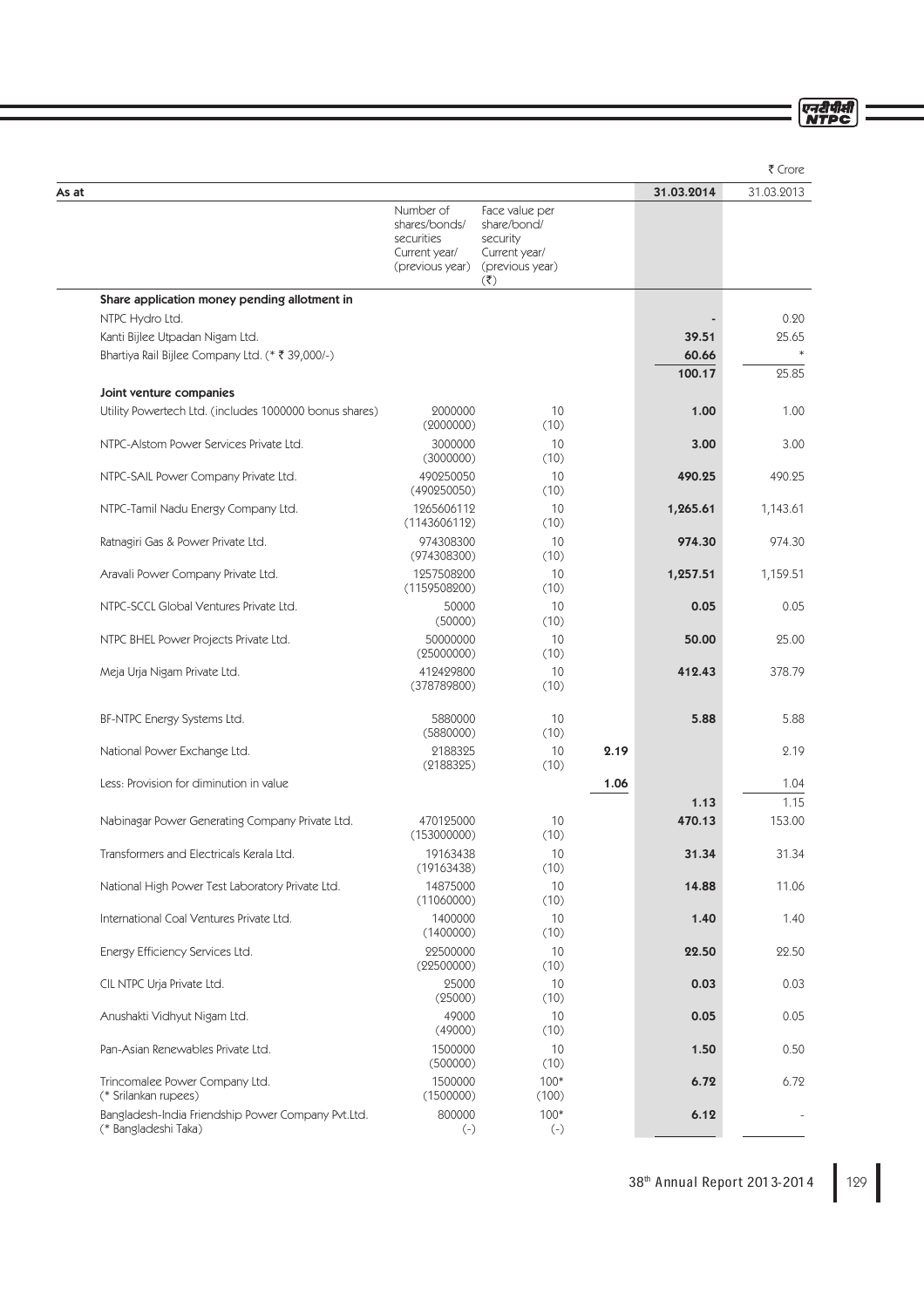एनदीपीसी<br>NTPC

|                                                                        |                                          |                                                                 |            | ₹ Crore      |
|------------------------------------------------------------------------|------------------------------------------|-----------------------------------------------------------------|------------|--------------|
| As at                                                                  |                                          |                                                                 | 31.03.2014 | 31.03.2013   |
|                                                                        | Number of<br>shares/bonds/<br>securities | Face value per<br>share/bond/<br>security                       |            |              |
|                                                                        | Current year/<br>(previous year)         | Current year/<br>(previous year)<br>$(\overline{\mathfrak{c}})$ |            |              |
|                                                                        |                                          |                                                                 | 5,015.83   | 4,409.14     |
| Share application money pending allotment in                           |                                          |                                                                 |            |              |
| NTPC-Tamilnadu Energy Company Ltd.                                     |                                          |                                                                 | 59.99      |              |
| Aravali Power Company Private Ltd.                                     |                                          |                                                                 | 14.17      | 49.01        |
| Meja Urja Nigam Private Ltd.                                           |                                          |                                                                 |            | 33.64        |
| Nabinagar Power Generating Company Pvt. Ltd.                           |                                          |                                                                 |            | 317.12       |
| CIL NTPC Urja Private Ltd.                                             |                                          |                                                                 | 0.05       | 0.05<br>2.50 |
| Energy Efficiency Services Ltd.                                        |                                          |                                                                 | 74.21      | 402.32       |
| Cooperative societies                                                  |                                          |                                                                 | #          | #            |
| Bonds (fully paid up)                                                  |                                          |                                                                 |            |              |
| <b>Unquoted</b>                                                        |                                          |                                                                 |            |              |
| 8.50 % Tax-Free State Government Special Bonds of<br>the Government of |                                          |                                                                 |            |              |
| Andhra Pradesh                                                         | 1260650                                  | 1000                                                            | 126.07     | 252.13       |
|                                                                        | (2521300)                                | (1000)                                                          |            |              |
| Assam                                                                  | 51464<br>(102928)                        | 1000<br>(1000)                                                  | 5.15       | 10.29        |
| Bihar                                                                  | 1894400<br>(3788800)                     | 1000<br>(1000)                                                  | 189.44     | 378.88       |
| Chattisgarh                                                            | 483220<br>(966440)                       | 1000<br>(1000)                                                  | 48.32      | 96.64        |
| Gujarat                                                                | 837240<br>(1674480)                      | 1000<br>(1000)                                                  | 83.72      | 167.45       |
| Haryana                                                                | 1075000<br>(2150000)                     | 1000<br>(1000)                                                  | 107.50     | 215.00       |
| Himachal Pradesh                                                       | 33388<br>(66776)                         | 1000<br>(1000)                                                  | 3.34       | 6.68         |
| Jammu and Kashmir                                                      | 367360<br>(734720)                       | 1000<br>(1000)                                                  | 36.74      | 73.47        |
| Jharkhand                                                              | 960136<br>(1920256)                      | 1000<br>(1000)                                                  | 96.01      | 192.03       |
| Kerala                                                                 | 1002400<br>(2004800)                     | 1000<br>(1000)                                                  | 100.24     | 200.48       |
| Madhya Pradesh                                                         | 830840<br>(1661680)                      | 1000<br>(1000)                                                  | 83.08      | 166.17       |
| Maharashtra                                                            | 381400<br>(762800)                       | 1000<br>(1000)                                                  | 38.14      | 76.28        |
| Orissa                                                                 | 1102874<br>(2205748)                     | 1000<br>(1000)                                                  | 110.29     | 220.57       |
| Punjab                                                                 | 346230<br>(692460)                       | 1000<br>(1000)                                                  | 34.62      | 69.25        |
| Rajasthan                                                              | 290000<br>(435000)                       | 1000<br>(1000)                                                  | 29.00      | 43.50        |
| Sikkim                                                                 | 34196<br>(68392)                         | 1000<br>(1000)                                                  | 3.42       | 6.84         |
| Uttar Pradesh                                                          | 3989900<br>(7979800)                     | 1000<br>(1000)                                                  | 398.99     | 797.98       |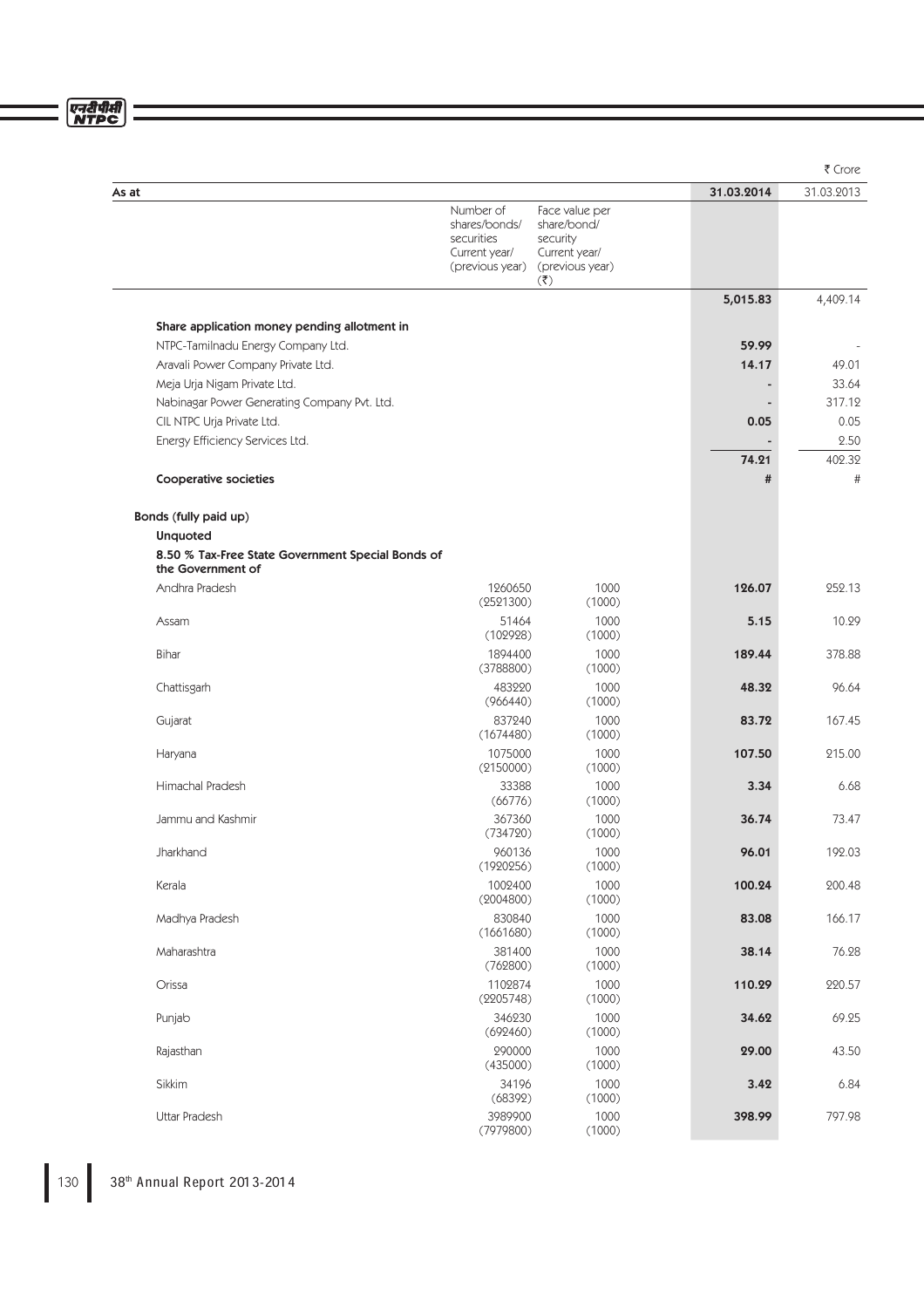एनदीपीसी **NTDC** 

|                                                                              |                                                                                                              |            | ₹ Crore    |
|------------------------------------------------------------------------------|--------------------------------------------------------------------------------------------------------------|------------|------------|
| As at                                                                        |                                                                                                              | 31.03.2014 | 31.03.2013 |
| Number of<br>shares/bonds/<br>securities<br>Current year/<br>(previous year) | Face value per<br>share/bond/<br>security<br>Current year/<br>(previous year)<br>$(\overline{\mathfrak{r}})$ |            |            |
| Uttaranchal<br>399650<br>(799300)                                            | 1000<br>(1000)                                                                                               | 39.97      | 79.93      |
| West Bengal<br>1174248<br>(2348496)                                          | 1000<br>(1000)                                                                                               | 117.42     | 234.85     |
|                                                                              |                                                                                                              | 1,651.46   | 3,288.42   |
| Total                                                                        |                                                                                                              | 8,120.90   | 9,137.64   |
| Aggregate amount of quoted investments                                       |                                                                                                              |            |            |
| Book value                                                                   |                                                                                                              | 12.00      | 12.00      |
| Market value                                                                 |                                                                                                              | 81.36      | 71.94      |
| Aggregate amount of unquoted investments                                     |                                                                                                              |            |            |
| Book value                                                                   |                                                                                                              | 8,108.90   | 9,125.64   |
| Aggregate amount of provision for dimunition in the<br>value of investments  |                                                                                                              | 1.06       | 9.18       |

# Equity shares of  $\bar{z}$  30,200/- (previous year  $\bar{z}$  30,200/-) held in various employee co-operative societies.

- a) Investments have been valued considering the accounting policy no.J (Note 1).
- b) During the year, NTPC Hydro Ltd. (a wholly owned subsidiary of the Company) has been merged with the Company consequent to the order of Ministry of Corporate Affairs, GOI w.e.f. 1st April 2013.
- c) The Board of Directors of NTPC Limited in its meeting held on 7th November 2012 accorded in principle approval for withdrawl from National Power Exchange Ltd. (NPEX) (a joint venture of the Company). In the meeting of Group of Promoters (GOP) held on 21st March 2014, GOP recommended for voluntary winding up of NPEX and the same has been approved by the Board of NPEX in its meeting held on 21st March 2014. Pending withdrawl and other formalities, provision of  $\bar{\tau}$  1.06 crore (previous year  $\bar{\tau}$  1.04 crore) towards the diminution other than temporary in the value of investment in NPEX has been made.
- d) The Board of Directors of NTPC Limited in its meeting held on 27<sup>th</sup> January 2012 accorded in principle approval for withdrawl from International Coal Ventures Private Limited (a joint venture of the Company). Cabinet approval for the same is awaited, subsequent to which, the process of withdrawal shall commence.
- e) Restrictions for the disposal of investments held by the Company and committments towards certain Subsidiary & Joint Venture entities are disclosed in Note 53 b) to 53 e).

# 15. Long-term loans and advances (Considered good, unless otherwise stated)

|                                             |            | ₹ Crore    |
|---------------------------------------------|------------|------------|
| As at                                       | 31.03.2014 | 31.03.2013 |
| Capital advances                            |            |            |
| Secured                                     | 24.06      | 58.88      |
| Unsecured                                   |            |            |
| Covered by bank guarantee                   | 4,370.63   | 3,775.96   |
| Others                                      | 4,249.25   | 3,092.47   |
| Considered doubtful                         | 2.59       | 2.54       |
| Less: Allowance for bad & doubtful advances | 2.59       | 2.54       |
|                                             | 8,643.94   | 6,927.31   |
| Security deposits (unsecured)               | 74.18      | 82.84      |
| Loans                                       |            |            |
| Related parties                             |            |            |
| Unsecured                                   | 0.01       | 0.03       |
| Employees (including accrued interest)      |            |            |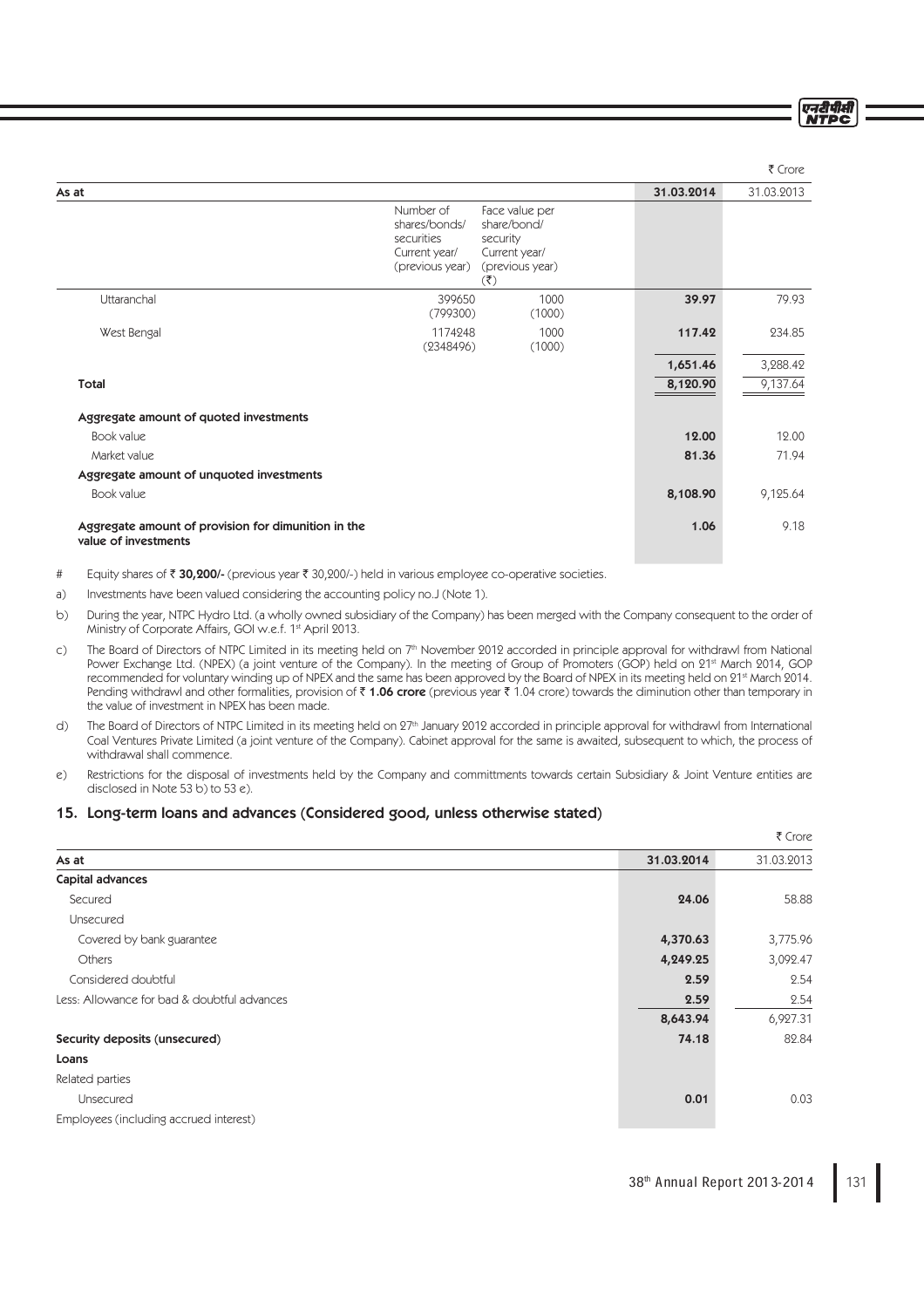एनटीपीसी **NTDC** 

|                                                                                                                                                               |            | ₹ Crore    |
|---------------------------------------------------------------------------------------------------------------------------------------------------------------|------------|------------|
| As at                                                                                                                                                         | 31.03.2014 | 31.03.2013 |
| Secured                                                                                                                                                       | 402.07     | 395.88     |
| Unsecured                                                                                                                                                     | 140.50     | 142.74     |
| Loan to state government in settlement of dues from customers (Unsecured)                                                                                     | 143.59     | 239.31     |
| Others                                                                                                                                                        |            |            |
| Secured                                                                                                                                                       | 40.00      | 14.29      |
| Unsecured                                                                                                                                                     | 4.88       | 8.86       |
|                                                                                                                                                               | 731.05     | 801.11     |
| Advances                                                                                                                                                      |            |            |
| Contractors & suppliers, including material issued on loan                                                                                                    |            |            |
| Unsecured                                                                                                                                                     | 607.52     | 65.58      |
| Advance tax & tax deducted at source                                                                                                                          | 9,434.36   | 11,460.19  |
| Less: Provision for current tax                                                                                                                               | 6,714.83   | 9,703.62   |
|                                                                                                                                                               | 2,719.53   | 1,756.57   |
| <b>Total</b>                                                                                                                                                  | 12,776.22  | 9,633.41   |
| Due from directors and officers of the Company<br>a)                                                                                                          |            |            |
| Directors (₹20,305/-)                                                                                                                                         |            | 0.03       |
| <b>Officers</b>                                                                                                                                               | 0.01       | 0.01       |
| Loans to related parties include:<br>b)                                                                                                                       |            |            |
| Key management personnel (₹20,305/-)                                                                                                                          |            | 0.03       |
| Loans and advances include amounts due from the following private companies in which one or more<br>$\mathsf{C}$ )<br>directors of the Company are directors: |            |            |
| NTPC-Alstom Power Services Private Ltd.                                                                                                                       | 0.04       |            |
| NTPC BHEL Power Projects Private Ltd.                                                                                                                         | 213.21     |            |

d) Capital advances include ₹ 252.22 crore (previous year ₹ 226.27 crore), paid to a contractor pending settlement of certain claims which are under arbitration. The amount will be adjusted in the cost of related work or recovered from the party, depending upon the outcome of the arbitration proceedings.

- e) Capital advances include amount due from related parties  $\bar{\tau}$  0.04 crore (previous year  $\bar{\tau}$  0.08 crore).
- f) Other loans include loan of  $\bar{\tau}$  40.00 crore (previous year  $\bar{\tau}$  14.29 crore) given to Andhra Pradesh Industrial Infrastructure Corporation Ltd. (APIIC) and ₹ 4.29 crore (previous year ₹ 8.86 crore) to Kanti Bijlee Utpadan Nigam Ltd.

# 15 A. Other non-current assets

|                                             |            | ₹ Crore    |
|---------------------------------------------|------------|------------|
| As at                                       | 31.03.2014 | 31.03.2013 |
| Deferred foreign currency fluctuation asset | 1,360.77   | 1,132.77   |
| Claims recoverable                          | 426.00     | 358.42     |
|                                             | 1,786.77   | .491.19    |

- a) In line with accounting policy no.L.3 (Note 1), deferred foreign currency fluctuation asset has been accounted and (-)  $\bar{z}$  257.31 crore (previous year (-)  $\bar{\tau}$  296.96 crore) being exchange fluctuations on account of foreign currency loans has been recognised as energy sales in Note 22.
- b) Claims recoverable represents the cost incurred upto 31<sup>st</sup> March 2014 in respect of one of the hydro power projects, the construction of which has been discontinued on the advice of the Ministry of Power, GOI. This includes  $\bar{\tau}$  176.22 crore (previous year  $\bar{\tau}$  109.65 crore) in respect of arbitration awards challenged/being challenged by the Company before High Court. In the event the High Court grants relief to the Company, the amount would be adjusted against Short Term Provisions - Others (Note 11). Management expects that the total cost incurred, anticipated expenditure on the safety and stabilisation measures, other recurring site expenses and interest costs as well as claims of contractors/vendors for various packages for this project will be compensated in full by the GOI. Hence, no provision is considered necessary. Also refer Note 21 c).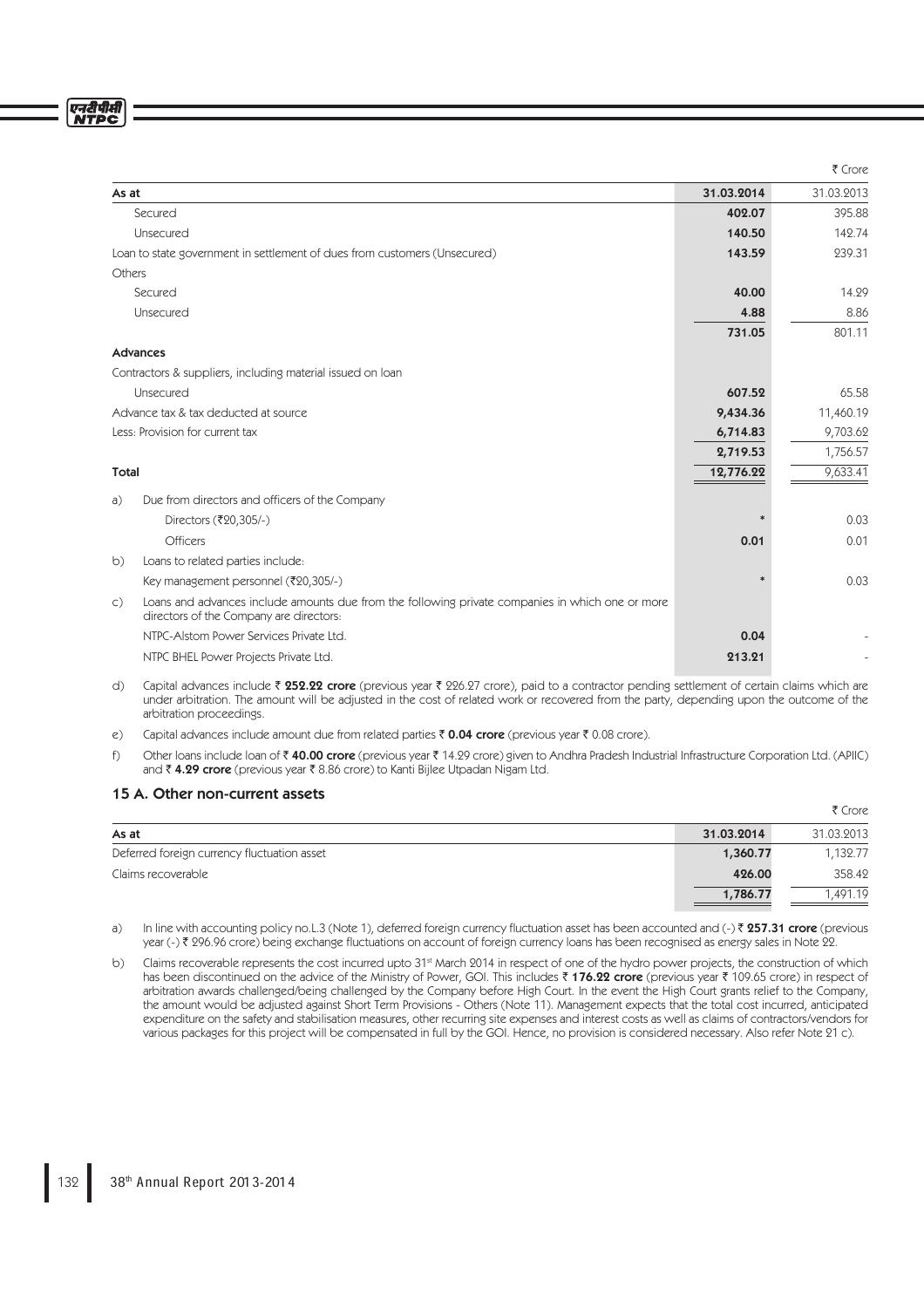# एनटीपीसी<br>NTPC

# 16. Current investments

|                                                                        |                                                                       |                                                                                                        |            | ₹ Crore    |
|------------------------------------------------------------------------|-----------------------------------------------------------------------|--------------------------------------------------------------------------------------------------------|------------|------------|
| As at                                                                  |                                                                       |                                                                                                        | 31.03.2014 | 31.03.2013 |
|                                                                        | Number of<br>bonds/<br>securities<br>Current year/<br>(previous year) | Face value per<br>bond/<br>security<br>Current year/<br>(previous year)<br>$(\overline{\mathfrak{F}})$ |            |            |
| <b>Trade</b>                                                           |                                                                       |                                                                                                        |            |            |
| Current maturities of long term investments                            |                                                                       |                                                                                                        |            |            |
| Bonds (fully-paid up)                                                  |                                                                       |                                                                                                        |            |            |
| <b>Unquoted</b>                                                        |                                                                       |                                                                                                        |            |            |
| 8.50 % Tax-Free State Government Special Bonds of the<br>Government of |                                                                       |                                                                                                        |            |            |
| Andhra Pradesh                                                         | 1260650<br>(1260650)                                                  | 1000<br>(1000)                                                                                         | 126.07     | 126.07     |
| Assam                                                                  | 51464<br>(51464)                                                      | 1000<br>(1000)                                                                                         | 5.15       | 5.15       |
| <b>Bihar</b>                                                           | 1894400<br>(1894400)                                                  | 1000<br>(1000)                                                                                         | 189.44     | 189.44     |
| Chattisgarh                                                            | 483220<br>(483220)                                                    | 1000<br>(1000)                                                                                         | 48.32      | 48.32      |
| Gujarat                                                                | 837240<br>(837240)                                                    | 1000<br>(1000)                                                                                         | 83.73      | 83.73      |
| Haryana                                                                | 1075000<br>(1075000)                                                  | 1000<br>(1000)                                                                                         | 107.50     | 107.50     |
| Himachal Pradesh                                                       | 33388<br>(33388)                                                      | 1000<br>(1000)                                                                                         | 3.34       | 3.34       |
| Jammu and Kashmir                                                      | 367360<br>(367360)                                                    | 1000<br>(1000)                                                                                         | 36.74      | 36.74      |
| Jharkhand                                                              | 960120<br>(960120)                                                    | 1000<br>(1000)                                                                                         | 96.01      | 96.01      |
| Kerala                                                                 | 1002400<br>(1002400)                                                  | 1000<br>(1000)                                                                                         | 100.24     | 100.24     |
| Madhya Pradesh                                                         | 830840<br>(830840)                                                    | 1000<br>(1000)                                                                                         | 83.08      | 83.08      |
| Maharashtra                                                            | 381400<br>(381400)                                                    | 1000<br>(1000)                                                                                         | 38.14      | 38.14      |
| Orissa                                                                 | 1102874<br>(1102874)                                                  | 1000<br>(1000)                                                                                         | 110.29     | 110.29     |
| Punjab                                                                 | 346230<br>(346230)                                                    | 1000<br>(1000)                                                                                         | 34.62      | 34.62      |
| Rajasthan                                                              | 145000<br>$(\text{-})$                                                | 1000<br>$(-)$                                                                                          | 14.50      |            |
| Sikkim                                                                 | 34196<br>(34196)                                                      | 1000<br>(1000)                                                                                         | 3.42       | 3.42       |
| Uttar Pradesh                                                          | 3989900<br>(3989900)                                                  | 1000<br>(1000)                                                                                         | 398.99     | 398.99     |
| Uttaranchal                                                            | 399650<br>(399650)                                                    | 1000<br>(1000)                                                                                         | 39.96      | 39.96      |
| West Bengal                                                            | 1174248<br>(1174248)                                                  | 1000<br>(1000)                                                                                         | 117.42     | 117.42     |
| Total<br>Aggregate amount of unquoted investments                      |                                                                       |                                                                                                        | 1,636.96   | 1,622.46   |
| Book value                                                             |                                                                       |                                                                                                        | 1,636.96   | 1,622.46   |

a) Investments have been valued considering the accounting policy no.J (Note 1).

b) The above investments are unquoted and hence market value is not applicable.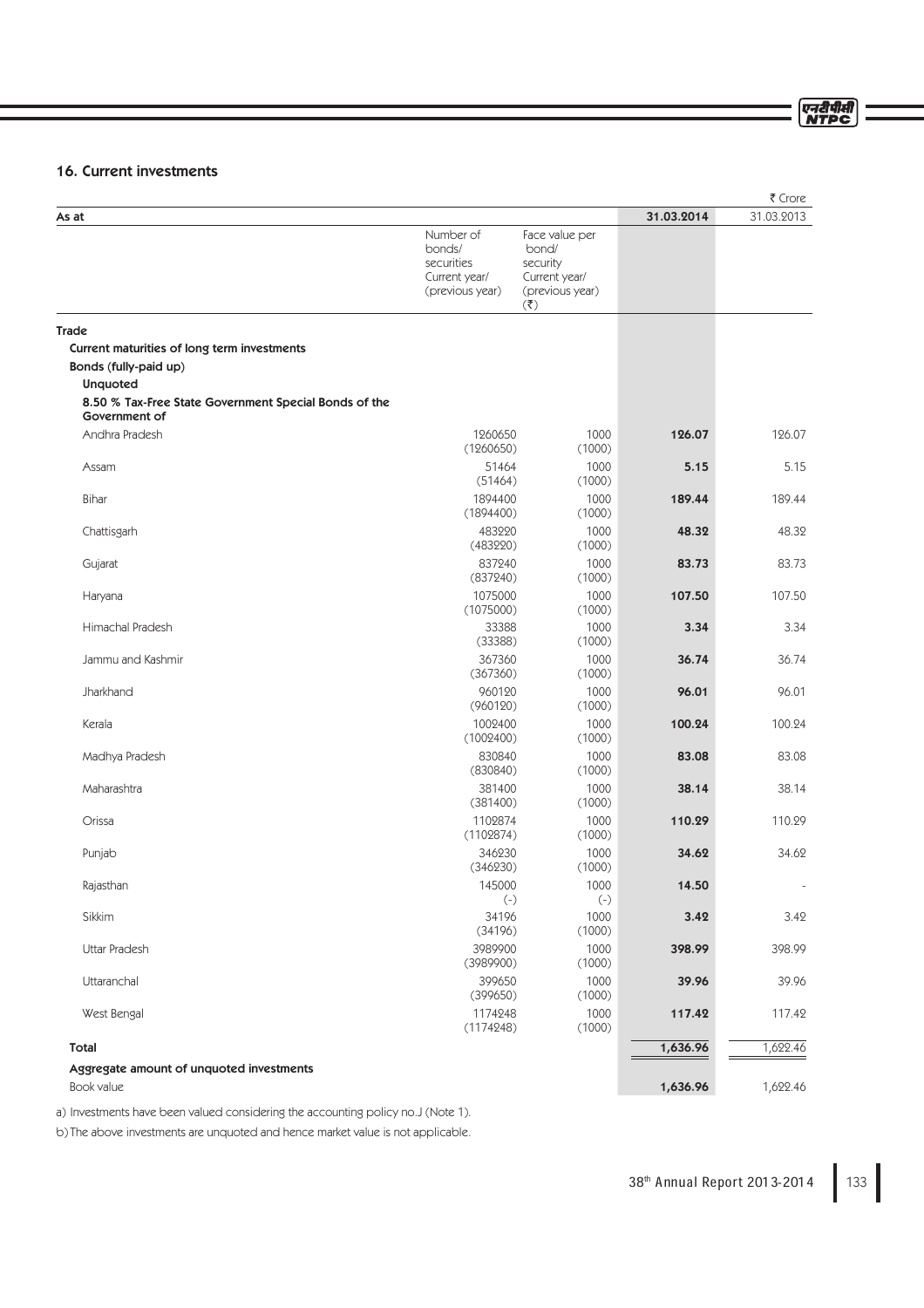# एनरीपीसी<br>NTPC

# 17. Inventories

|                                                         |            | ₹ Crore    |
|---------------------------------------------------------|------------|------------|
| As at                                                   | 31.03.2014 | 31.03.2013 |
| Coal                                                    | 1,957.45   | 885.62     |
| Fuel oil                                                | 337.51     | 364.99     |
| Naphtha                                                 | 119.81     | 146.77     |
| Stores and spares                                       | 2,493.77   | 2,210.19   |
| Chemicals & consumables                                 | 62.66      | 73.51      |
| Loose tools                                             | 6.55       | 5.70       |
| Steel scrap                                             | 22.15      | 20.96      |
| Others                                                  | 446.09     | 413.40     |
|                                                         | 5,445.99   | 4,121.14   |
| Less: Provision for shortages                           | 2.17       | 1.87       |
| Provision for obsolete/unserviceable items/             | 70.47      | 62.08      |
| dimunition in value of surplus inventory                |            |            |
| <b>Total</b>                                            | 5,373.35   | 4,057.19   |
| Inventories include material-in-transit, valued at cost |            |            |
| Coal                                                    | 143.65     | 75.02      |
| Stores and spares                                       | 37.10      | 29.13      |
| Chemicals & consumables                                 | 0.82       | 0.62       |
| Loose tools                                             | 0.27       | 0.05       |
| Others                                                  | 4.30       | 2.27       |
|                                                         | 186.14     | 107.09     |

a) Inventory items, other than steel scrap have been valued considering the accounting policy no.K.1 (Note 1). Steel scrap has been valued at estimated realisable value.

b) Inventories - Others includes steel, cement, ash bricks etc.

# 18. Trade receivables

|                                                                                      |            | ₹ Crore    |
|--------------------------------------------------------------------------------------|------------|------------|
| As at                                                                                | 31.03.2014 | 31.03.2013 |
| Outstanding for a period exceeding six months from the date they are due for payment |            |            |
| Unsecured, considered good                                                           | 5.91       | 59.41      |
| Considered doubtful                                                                  | 0.03       | 0.03       |
| Less: Allowance for bad & doubtful receivables                                       | 0.03       | 0.03       |
|                                                                                      | 5.91       | 59.41      |
| Others - unsecured, considered good                                                  | 5,214.17   | 5,305.59   |
| Total                                                                                | 5,220.08   | 5,365.00   |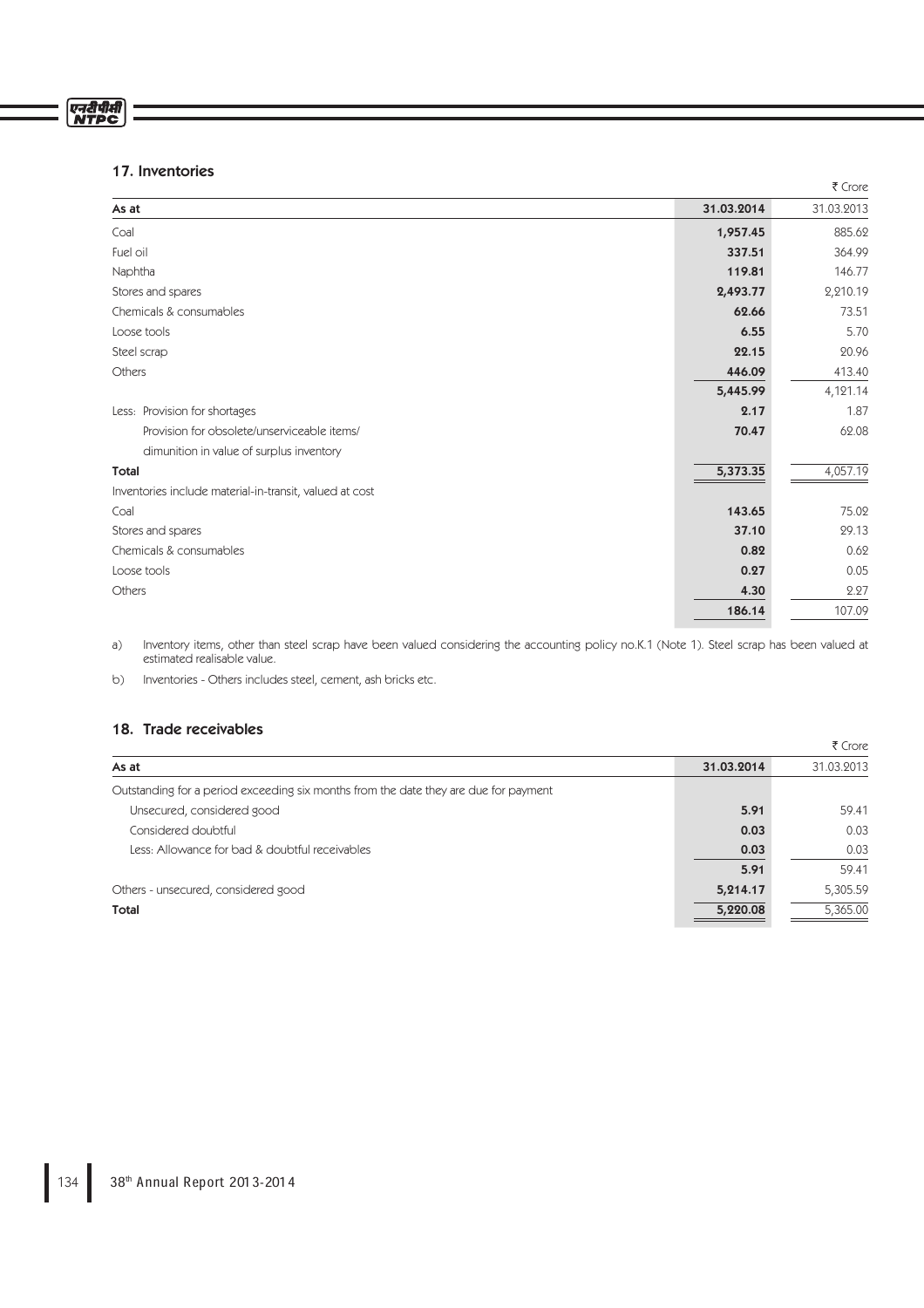एनटीपीसी<br>NTDC

# 19. Cash and bank balances

|                                                                                           |            | ₹ Crore    |
|-------------------------------------------------------------------------------------------|------------|------------|
| As at                                                                                     | 31.03.2014 | 31.03.2013 |
| Cash & cash equivalents                                                                   |            |            |
| Balances with banks                                                                       |            |            |
| Current accounts                                                                          | 62.95      | 286.21     |
| Cheques & drafts on hand                                                                  | 61.50      | 64.97      |
| Balance with Reserve Bank of India                                                        | 30.79      | 29.03      |
| Others (Stamp on hand)                                                                    | 0.08       | 0.09       |
|                                                                                           | 155.32     | 380.30     |
| Other bank balances                                                                       |            |            |
| Deposits with original maturity of more than three months but not more than twelve months | 15,141.30  | 16,469.97  |
| Others#                                                                                   | 14.75      | 17.43      |
| Total                                                                                     | 15,311.37  | 16,867.70  |
| # Not available for use to the Company and include:                                       |            |            |
| Unpaid dividend account balance                                                           | 14.19      | 15.65      |
| Unpaid refund account balance                                                             | 0.52       |            |
| Balance with Reserve Bank of India *                                                      | 0.02       | 1.77       |
| Security with government authorities                                                      | 0.02       | 0.01       |
|                                                                                           | 14.75      | 17.43      |
|                                                                                           |            |            |

\* Out of margin money kept with Reserve Bank of India in terms of Rule 3 A of the Companies (Acceptance of Deposits) Rules, 1975 for fixed deposits from public.

# 20. Short-term loans and advances (Considered good, unless otherwise stated)

|                                                               |            | ₹ Crore    |
|---------------------------------------------------------------|------------|------------|
| As at                                                         | 31.03.2014 | 31.03.2013 |
| Loans                                                         |            |            |
| Related parties                                               |            |            |
| Unsecured                                                     | 0.03       | 0.04       |
| Employees (including accrued interest)                        |            |            |
| Secured                                                       | 77.38      | 76.27      |
| Unsecured                                                     | 94.46      | 90.86      |
| Loan to state government in settlement of dues from customers |            |            |
| Unsecured                                                     | 95.73      | 95.73      |
| Others                                                        |            |            |
| Secured                                                       | 10.00      | 35.71      |
| Unsecured                                                     | 3.71       | 35.99      |
|                                                               | 281.31     | 334.60     |
| Advances                                                      |            |            |
| Related parties                                               |            |            |
| Unsecured                                                     | 3.54       | 3.40       |
| <b>Employees</b>                                              |            |            |
| Unsecured                                                     | 10.22      | 8.59       |
| Considered doubtful                                           | 0.03       | 0.11       |
| Contractors & suppliers, including material issued on loan    |            |            |
| Secured                                                       |            | 6.71       |
| Unsecured                                                     | 1,747.97   | 533.85     |
| Considered doubtful                                           | 2.31       | 1.51       |
| Others                                                        |            |            |
| Unsecured                                                     | 181.01     | 202.64     |
| Considered doubtful                                           | 0.02       | 0.02       |
| Less: Allowance for bad & doubtful advances                   | 2.36       | 1.64       |
|                                                               | 1,942.74   | 755.19     |
| Security deposits (unsecured)                                 | 893.03     | 655.78     |
| <b>Total</b>                                                  | 3,117.08   | 1,745.57   |
|                                                               |            |            |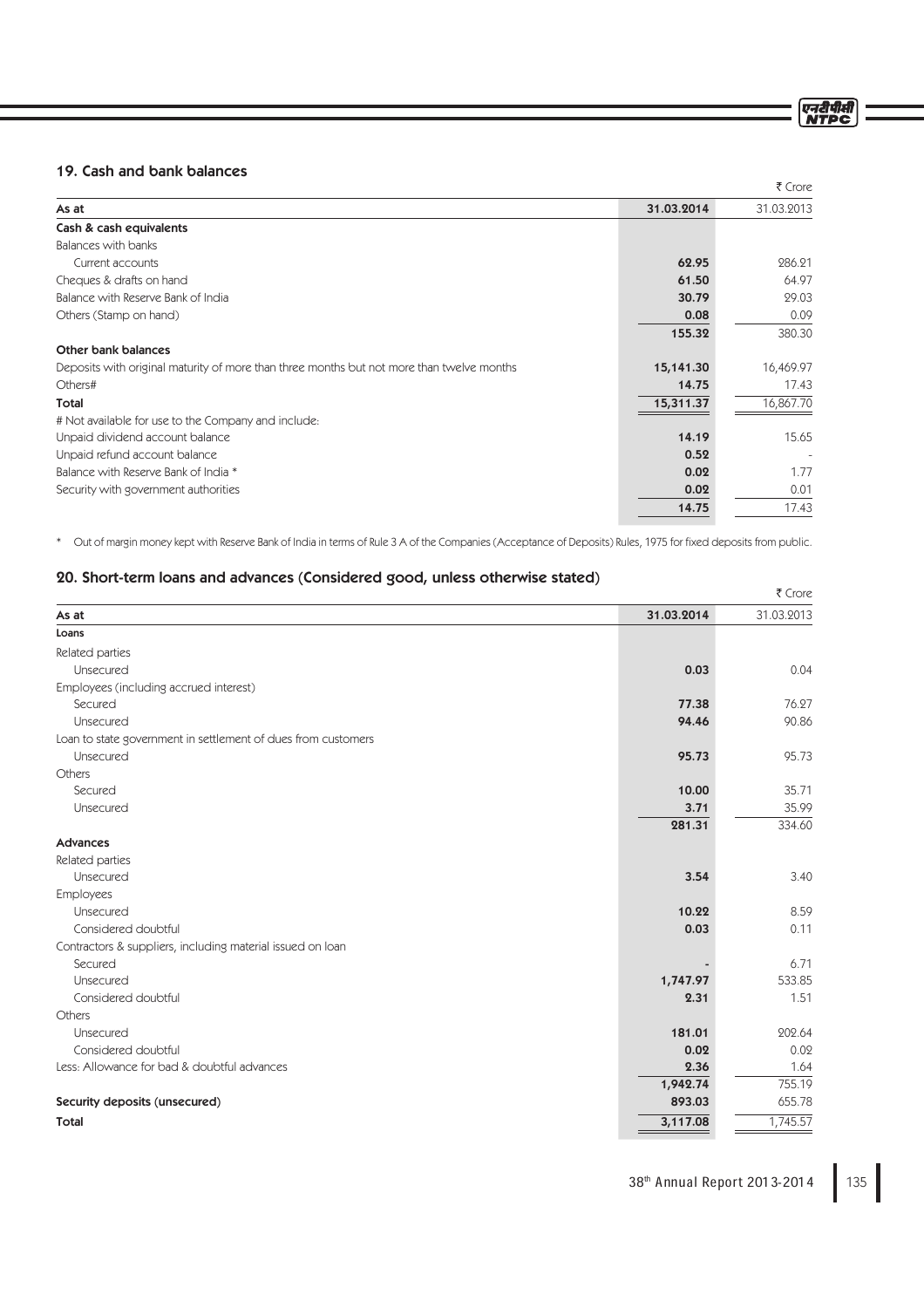# एनरीपीसी<br>NTPC

|                                                                                                                                                |            | ₹ Crore    |
|------------------------------------------------------------------------------------------------------------------------------------------------|------------|------------|
| As at                                                                                                                                          | 31.03.2014 | 31.03.2013 |
| a) Due from Directors and Officers of the Company                                                                                              |            |            |
| <b>Directors</b>                                                                                                                               | 0.03       | 0.04       |
| Officers (* ₹33,168/-, # ₹ 28,236/-)                                                                                                           |            | #          |
| b) Loans to related parties include:                                                                                                           |            |            |
| Key management personnel                                                                                                                       | 0.03       | 0.04       |
| c) Advance to related parties include:                                                                                                         |            |            |
| Joint venure companies                                                                                                                         | 0.17       | 2.30       |
| d) Loans and advances include amounts due from the following private companies in which one or more<br>directors of the Company are directors: |            |            |
| NTPC-Alstom Power Services Private Ltd.                                                                                                        | 0.68       | 1.33       |
| NTPC-SAIL Power Company Private Ltd.                                                                                                           | 2.09       | 25.54      |
| Aravali Power Company Private Ltd.                                                                                                             | 5.02       | 10.75      |
| NTPC BHEL Power Projects Private Ltd.                                                                                                          | 1.50       | 0.93       |
| Meja Urja Nigam Private Limited                                                                                                                | 4.60       | 4.85       |
| Nabinagar Power Generating Company Private Ltd.*                                                                                               | 0.13       | 2.63       |
| International Coal Ventures Private Ltd.                                                                                                       |            | 0.00       |
| Pan-Asian Renewables Private Ltd.                                                                                                              |            | 0.13       |
| Bangladesh India Friendship Power Company Pvt. Ltd.                                                                                            | 1.46       | 0.00       |

\* As at the Balance Sheet date, no director of the Company is a director on the Board of this Company.

e) Other loans represent loans of  $\bar{\tau}$  10.00 crore (previous year  $\bar{\tau}$  35.71 crore) given to APIIC and  $\bar{\tau}$  3.71 crore (previous year  $\bar{\tau}$  3.72 crore) to Kanti Bijlee Utpadan Nigam Ltd..

f) Other advances mainly represent prepaid expenses amounting to  $\bar{\tau}$  64.92 crore (previous year  $\bar{\tau}$  57.89 crore).

g) Security deposit (unsecured) includes ₹ 211.92 crore (previous year ₹ 200.35 crore) sales tax deposited under protest with sales tax authorities.

 $\overline{z}$   $\overline{c}$ 

# 21. Other current assets

|                                     |            | R CIOIR    |
|-------------------------------------|------------|------------|
| As at                               | 31.03.2014 | 31.03.2013 |
| Interest accrued on:                |            |            |
| <b>Bonds</b>                        | 174.24     | 243.19     |
| Term deposits                       | 586.35     | 824.34     |
| Others                              | 46.52      | 23.95      |
|                                     | 807.11     | 1,091.48   |
| Claims recoverable                  |            |            |
| Unsecured, considered good          | 1,743.26   | 4,418.99   |
| Considered doubtful                 | 13.77      | 13.05      |
| Less: Allowance for doubtful claims | 13.77      | 13.05      |
|                                     | 1,743.26   | 4,418.99   |
| Unbilled revenue                    | 6,646.93   | 5,624.27   |
| Assets held for disposal            | 2.60       | 2.96       |
| Others                              | 12.05      | 13.08      |
| Total                               | 9,211.95   | 11,150.78  |
|                                     |            |            |

a) Others include amount recoverable from contractors and other parties towards hire charges, rent/electricity, etc.

b) Unbilled revenue is net of credits to be passed to beneficiaries at the time of billing and includes  $\bar{\tau}$  7,069.70 crore (previous year  $\bar{\tau}$  6,005.41 crore) billed to the beneficiaries after 31st March for energy sales.

c) Claims recoverable are net of the first phase amount of  $\bar{z}$  536.30 crore, received from the GOI in September 2013 towards the cost incurred in respect of one of the hydro power projects which has been discontinued on the advice of Ministry of Power, GOI. Balance amount of ` 426.00 crore recoverable from the GOI is disclosed in Note 15A (b).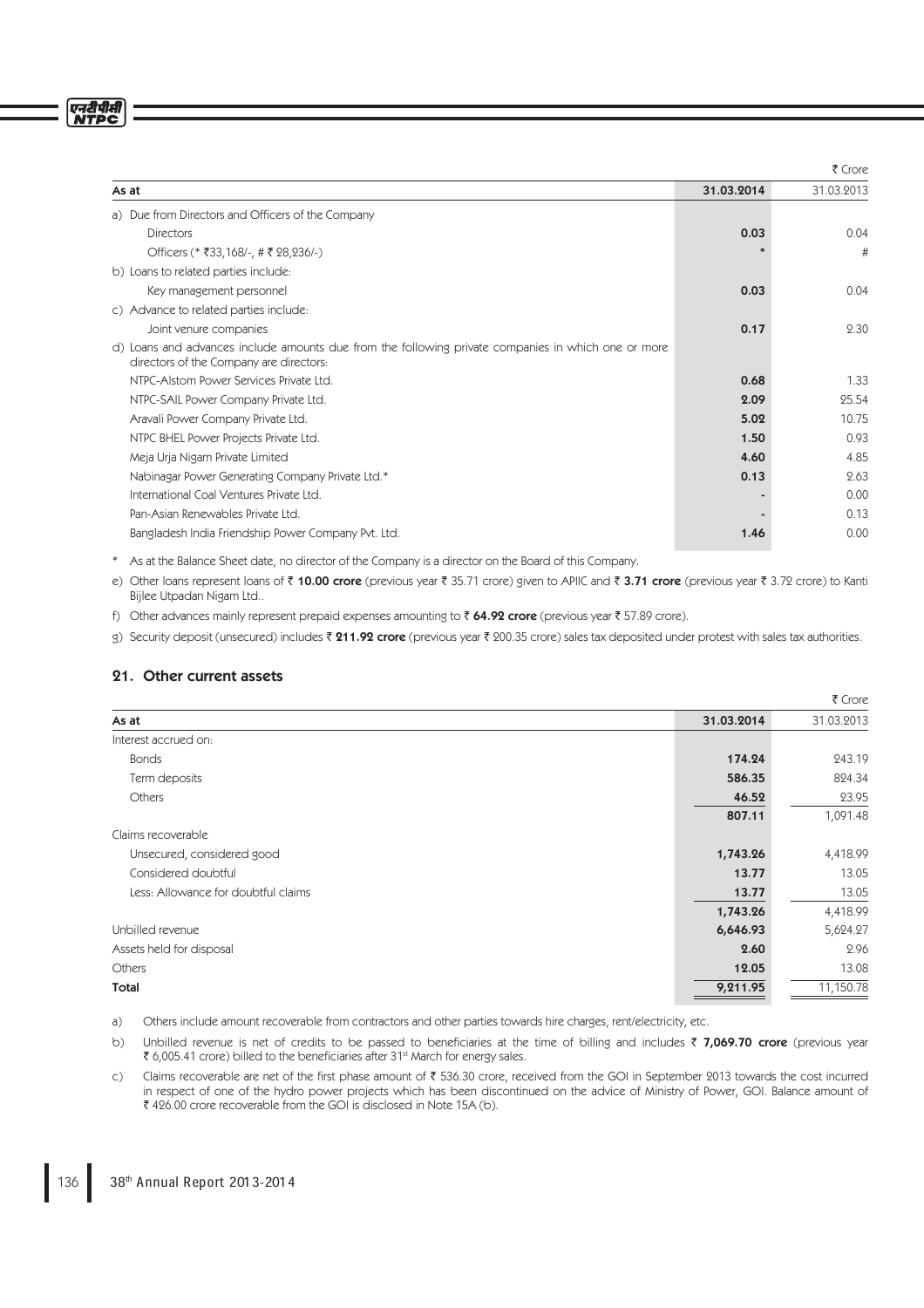# 22. Revenue from operations (gross)

|                                                                                                  |            | $\sim$     |
|--------------------------------------------------------------------------------------------------|------------|------------|
| For the year ended                                                                               | 31.03.2014 | 31.03.2013 |
| Energy sales (including electricity duty)                                                        | 72,115.06  | 64,715.88  |
| Consultancy, project management and supervision fee<br>(including turnkey construction projects) | 112.66     | 126.81     |
|                                                                                                  | 72,227.72  | 64,842.69  |
| Energy internally consumed                                                                       | 83.39      | 76.73      |
| Other operating revenues                                                                         |            |            |
| Interest from customers                                                                          | 131.48     | 432.60     |
| Recognized from deferred foreign currency fluctuation liability                                  | 1.56       | 3.52       |
| Provisions written back                                                                          |            |            |
| Tariff adjustments                                                                               | 162.56     | 63.11      |
| Doubtful debts                                                                                   |            | 840.67     |
| Doubtful loans, advances and claims                                                              | 0.06       | 0.33       |
| Shortage in construction stores                                                                  | 0.54       | 0.58       |
| Shortage in stores                                                                               | 0.88       | 0.57       |
| Obsolescence in stores                                                                           | 2.14       | 1.26       |
| Unserviceable capital works                                                                      | 1.20       | 0.90       |
| Shortages in fixed assets                                                                        | 0.32       | 0.39       |
| Others                                                                                           | 32.17      |            |
|                                                                                                  | 199.87     | 907.81     |
| <b>Total</b>                                                                                     | 72,644.02  | 66,263.35  |

- a) The Central Electricity Regulatory Commission (CERC) notified the Tariff Regulations, 2009 in January 2009, and First, Second and Third Amendments thereto in May 2011, June 2011 and December 2012 respectively (Regulations, 2009). In line with the Regulations, 2009, the CERC has issued provisional/final tariff orders w.e.f. 1<sup>st</sup> April 2009 for all the stations except for four stations. Beneficiaries are billed in accordance with the said provisional/final tariff orders except for four stations where it is done on provisional basis. The amount billed for the year ended 31<sup>st</sup> March 2014 on this basis is  $\bar{\tau}$  68,704.03 crore (previous year  $\bar{\tau}$  61,794.68 crore).
- b) In respect of stations for which the CERC has issued final tariff orders under the Regulations, 2009 and Renewable Energy Regulations, 2009, sales have been recognised at ₹66,209.42 crore for the year ended 31st March 2014 (previous year ₹ 61,650.23 crore) after truing up capital expenditure to arrive at the capacity charges. For other stations, pending determination of station-wise final tariff by the CERC, sales have been provisionally recognised at  $\bar{\tau}$  3,386.70 crore for the year ended 31<sup>st</sup> March 2014 (previous year  $\bar{\tau}$  998.24 crore) on the basis of principles enunciated in the said Regulations, 2009 after truing-up capital expenditure to arrive at the capacity charges.
- c) Sales include  $\bar{\tau}$  2,086.82 crore for the year ended 31<sup>st</sup> March 2014 (previous year  $\bar{\tau}$  1,241.90 crore) pertaining to previous years recognized based on the orders issued by the CERC/Appellate Tribunal for Electricity (APTEL).
- d) Sales include (-)  $\bar{\zeta}$  269.99 crore for the year ended 31<sup>st</sup> March 2014 (previous year  $\bar{\zeta}$  246.04 crore) on account of income-tax recoverable from the beneficiaries as per Regulations, 2004. Sales also include  $\bar{\zeta}$  77.02 crore for the year ended 31<sup>st</sup> March 2014 (previous year  $\bar{\zeta}$  53.16 crore) on account of deferred tax materialized which is recoverable from beneficiaries as per Regulations, 2009.
- e) Electricity duty on energy sales amounting to  $\bar{\tau}$  625.09 crore (previous year  $\bar{\tau}$  526.31 crore) has been reduced from sales in the statement of profit and loss.
- f) Revenue from operations include  $\bar{\epsilon}$  83.39 crore (previous year  $\bar{\epsilon}$  76.73 crore) towards energy internally consumed, valued at variable cost of generation and the corresponding amount is included in power charges (Note 26).
- g) CERC Regulations provides that where after the truing-up, the tariff recovered is less/more than the tariff approved by the Commission, the generating Company shall recover/pay from/to the beneficiaries the under/over recovered amount along-with simple interest. Accordingly, the interest recoverable from the beneficiaries amounting to  $\bar{\tau}$  131.48 crore (previous year  $\bar{\tau}$  432.60 crore) has been accounted as 'Interest from customers'. Further, the amount payable to the beneficiaries has been accounted as 'Interest to customers' (Note 26).

 $F$  Crore

एनटीपीसी **NTDC**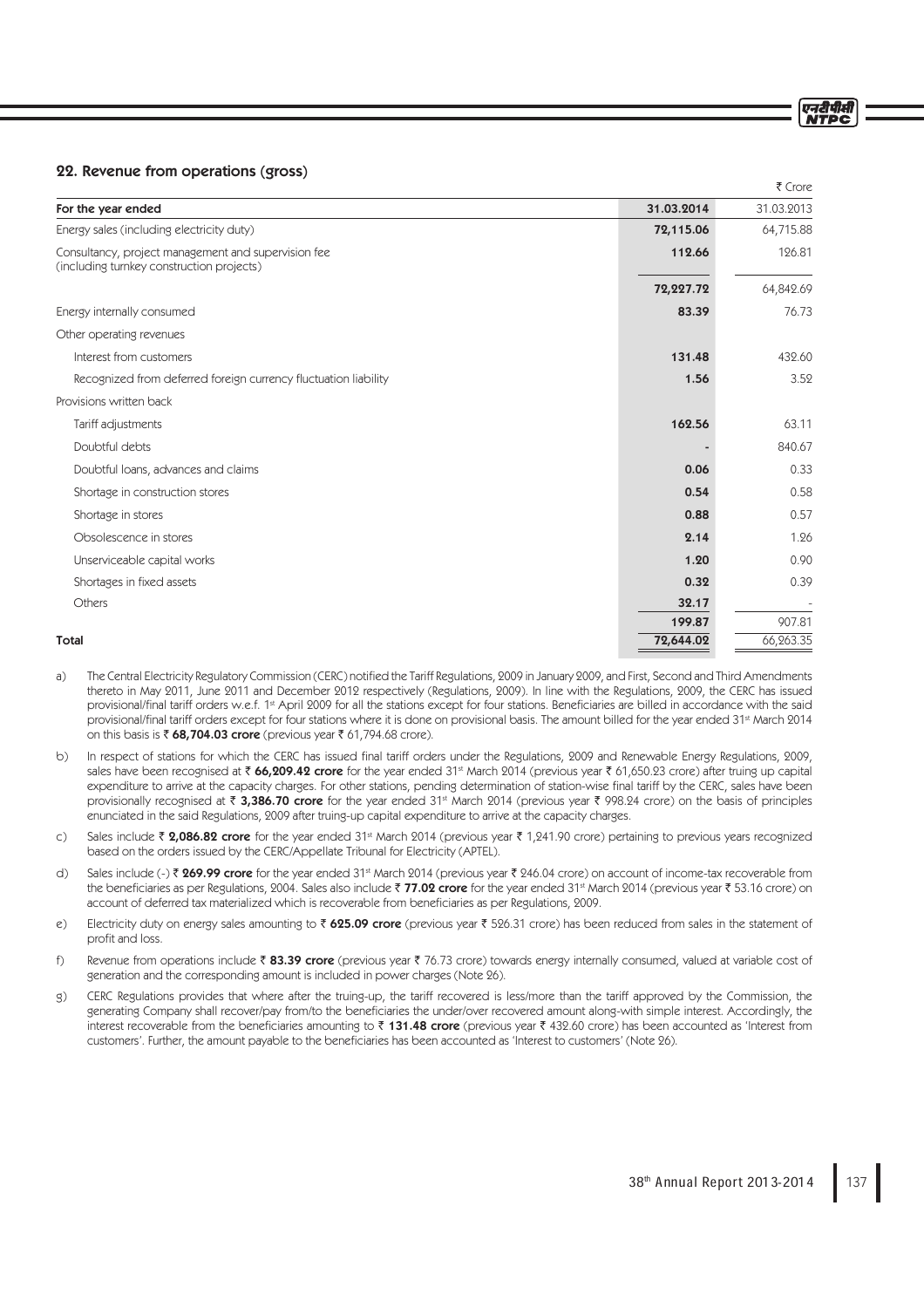# एनरीपीर्स<br>NTPC

# 23. Other income

| סטופו וויכטוונ                                                                |        |            | ₹ Crore    |
|-------------------------------------------------------------------------------|--------|------------|------------|
| For the year ended                                                            |        | 31.03.2014 | 31.03.2013 |
| Interest from                                                                 |        |            |            |
| Long-term investments - Government securities (8.5% tax free bonds)           |        | 382.95     | 520.86     |
| Others                                                                        |        |            |            |
| Loan to state government in settlement of dues from customers (8.5% tax free) |        | 26.44      | 34.58      |
| Loan to subsidiary companies                                                  |        | 1.69       | 2.37       |
| Loan to employees                                                             |        | 30.67      | 28.84      |
| Contractors                                                                   |        | 44.57      | 36.25      |
| Deposits with banks/Reserve Bank of India                                     |        | 1,600.15   | 1,839.30   |
| Income tax refunds                                                            | 154.54 |            | 39.41      |
| Less: Refundable to customers                                                 | 80.53  |            | 0.02       |
|                                                                               |        | 74.01      | 39.39      |
| Others                                                                        |        | 9.12       | 8.22       |
| Dividend from                                                                 |        |            |            |
| Long-term investments in                                                      |        |            |            |
| Subsidiaries                                                                  |        |            | 25.00      |
| Joint ventures                                                                |        | 73.90      | 103.66     |
| Current investments in                                                        |        |            |            |
| Mutual funds                                                                  |        | 64.35      | 112.66     |
| Other non-operating income                                                    |        |            |            |
| Surcharge received from customers                                             |        | 76.66      | 87.75      |
| Hire charges for equipment                                                    |        | 3.13       | 4.28       |
| Net gain in foreign currency transactions & translations                      |        | 51.33      | 27.90      |
| Sale of scrap                                                                 |        | 83.13      | 89.06      |
| Liquidated damages recovered                                                  |        | 12.89      | 11.82      |
| Profit on redemption of current investments                                   |        | 28.53      |            |
| Net gain on sale of current investments                                       |        | 3.15       | 0.18       |
| Miscellaneous income                                                          |        | 215.31     | 217.07     |
| Profit on disposal of fixed assets                                            |        | 12.86      | 4.62       |
|                                                                               |        | 2,794.84   | 3,193.81   |
| Less: Transferred to expenditure during construction period (net) - Note 28   |        | 47.46      | 38.84      |
| Transferred to development of coal mines                                      |        | 7.16       | 8.30       |
| Transferred to deferred foreign currency fluctuation asset/liability          |        | 51.33      | 27.90      |
| <b>Total</b>                                                                  |        | 2,688.89   | 3.118.77   |

Miscellaneous income includes income from township recoveries and receipts towards insurance claims.

# 24. Employee benefits expense

| $27.$ Employee ocherts expense                                      |            | ₹ Crore                  |
|---------------------------------------------------------------------|------------|--------------------------|
| For the year ended                                                  | 31.03.2014 | 31.03.2013               |
| Salaries and wages                                                  | 3,323.71   | 3,283.99                 |
| Contribution to provident and other funds                           | 999.36     | 546.49                   |
| Staff welfare expenses                                              | 444.47     | 355.00                   |
|                                                                     | 4,767.54   | 4,185.48                 |
| Less: Allocated to fuel cost                                        | 240.16     | 193.58                   |
| Transferred to development of coal mines                            | 41.10      | 34.31                    |
| Transferred to NVVN for reimbursement from fly ash utilisation fund | 15.48      | $\overline{\phantom{a}}$ |
| Transferred to expenditure during construction period (net)-Note 28 | 602.81     | 541.63                   |
| Total                                                               | 3,867.99   | 3,415.96                 |

a) Disclosures as per AS 15 in respect of provision made towards various employee benefits are made in Note 39.

- b) Salary and wages include special allowance paid by the Company to eligible employees serving in difficult and far flung areas w.e.f.  $26<sup>th</sup>$ Example 2008. As per the Office Memorandum dated 26<sup>th</sup> November 2008 of DPE relating to revision of pay scales w.e.f 1st January 2007, special allowance can be paid to such employees upto 10% of basic pay as approved by concerned administrative ministry. In line with the office memorandum dated 22<sup>nd</sup> June 2010 of DPE, Board of Directors has approved the Special Allowance (Difficult and Far Flung Areas) to eligible employees. The approval of MOP for the same is awaited.
- c) During the year, a defined contribution pension scheme of the Company has been implemented effective from 1st January 2007. Employee benefits expense for the year includes ₹ 346.56 crore as additional contribution for the period from 1<sup>st</sup> January 2007 to 31<sup>st</sup> March 2013.
- d) During the year, detailed guidelines were framed for utilization of Fly Ash Utilisation Fund ("Fund") maintained by NTPC Vidyut Vyapar Nigam Limited (NVVN), a wholly owned subsidiary of the Company, and accordingly, ₹15.48 crore on account of employee benefits to personnel engaged in the ash utilisation activities was transferred to NVVN for reimbursement from the Fund.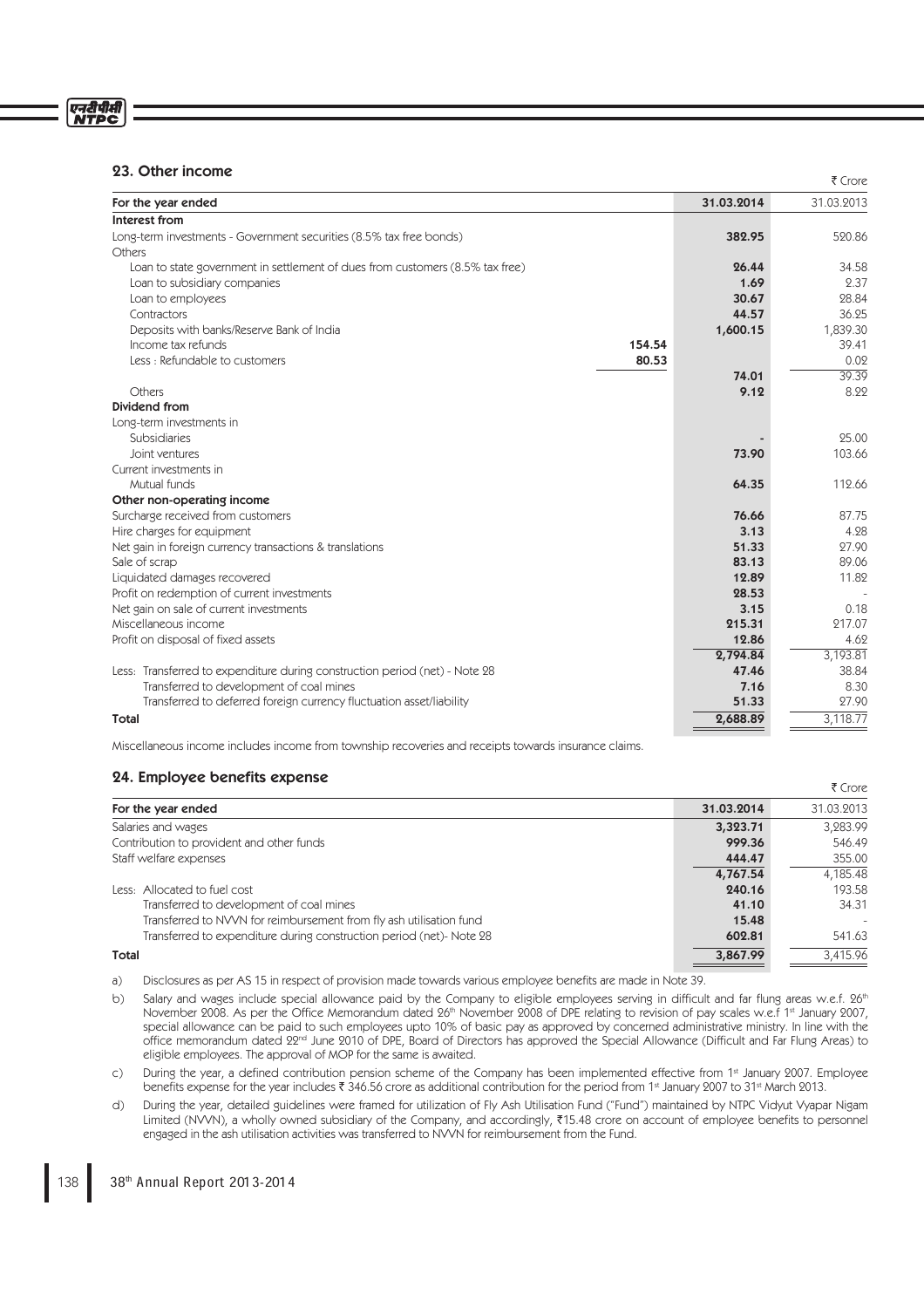एनदीपीसी<br>NTPC

# 25. Finance costs

| 25. Finance costs                                                           |            | ₹ Crore    |
|-----------------------------------------------------------------------------|------------|------------|
| For the year ended                                                          | 31.03.2014 | 31.03.2013 |
| Interest on                                                                 |            |            |
| <b>Bonds</b>                                                                | 961.67     | 900.87     |
| Foreign currency term loans                                                 | 253.96     | 235.33     |
| Rupee term loans                                                            | 3,056.24   | 2,753.01   |
| Public deposits                                                             | 0.05       | 0.16       |
| Foreign currency bonds/notes                                                | 521.77     | 345.91     |
| Others                                                                      | 26.23      | 73.14      |
|                                                                             | 4,819.92   | 4,308.42   |
| Other borrowing costs                                                       |            |            |
| Bonds servicing & public deposit expenses                                   | 2.34       | 2.38       |
| Guarantee fee                                                               | 33.50      | 39.84      |
| Management/arrangers fee                                                    | 16.41      | 36.24      |
| Foreign currency bonds/notes expenses                                       | 1.07       | 6.05       |
| Insurance premium on foreign currency loans                                 | 85.39      | 27.39      |
| Bond issue expenses                                                         | 10.60      | 0.37       |
| Others                                                                      | 4.25       | 2.30       |
|                                                                             | 153.56     | 114.57     |
| Exchange differences regarded as an adjustment to interest costs            |            | (350.21)   |
|                                                                             | 4,973.48   | 4,072.78   |
| Less: Transferred to expenditure during construction period (net) - Note 28 | 2,488.85   | 2,101.90   |
| Transferred to development of coal mines                                    | 78.04      | 46.52      |
| Total                                                                       | 2,406.59   | 1,924.36   |

# 26. Generation, administration & other expenses

| zo. Generation, administration & Other experises |        |            | ₹ Crore    |
|--------------------------------------------------|--------|------------|------------|
| For the year ended                               |        | 31.03.2014 | 31.03.2013 |
| Power charges                                    | 249.73 |            | 172.89     |
| Less: Recovered from contractors & employees     | 20.07  |            | 18.47      |
|                                                  |        | 229.66     | 154.42     |
| Water charges                                    |        | 450.92     | 488.67     |
| Stores consumed                                  |        | 47.60      | 46.35      |
| Rent                                             | 30.66  |            | 28.38      |
| Less: Recoveries                                 | 8.05   |            | 7.83       |
|                                                  |        | 22.61      | 20.55      |
| Load dispatch centre charges                     |        | 144.40     | 41.66      |
| Repairs & maintenance                            |        |            |            |
| <b>Buildings</b>                                 |        | 189.92     | 170.91     |
| Plant & machinery                                |        | 1,850.79   | 1,782.45   |
| Others                                           |        | 126.67     | 105.91     |
| Insurance                                        |        | 116.76     | 104.62     |
| Interest to customers                            |        | 59.37      | 5.72       |
| Rates and taxes                                  |        | 34.00      | 33.54      |
| Water cess & environment protection cess         |        | 38.13      | 35.44      |
| Training & recruitment expenses                  | 28.68  |            | 24.32      |
| Less: Receipts                                   | 3.30   |            | 1.56       |
|                                                  |        | 25.38      | 22.76      |
| Communication expenses                           |        | 43.50      | 43.88      |
| Travelling expenses                              |        | 196.88     | 182.76     |
| Tender expenses                                  | 30.62  |            | 21.46      |
| Less: Receipt from sale of tenders               | 3.13   |            | 2.96       |
|                                                  |        | 27.49      | 18.50      |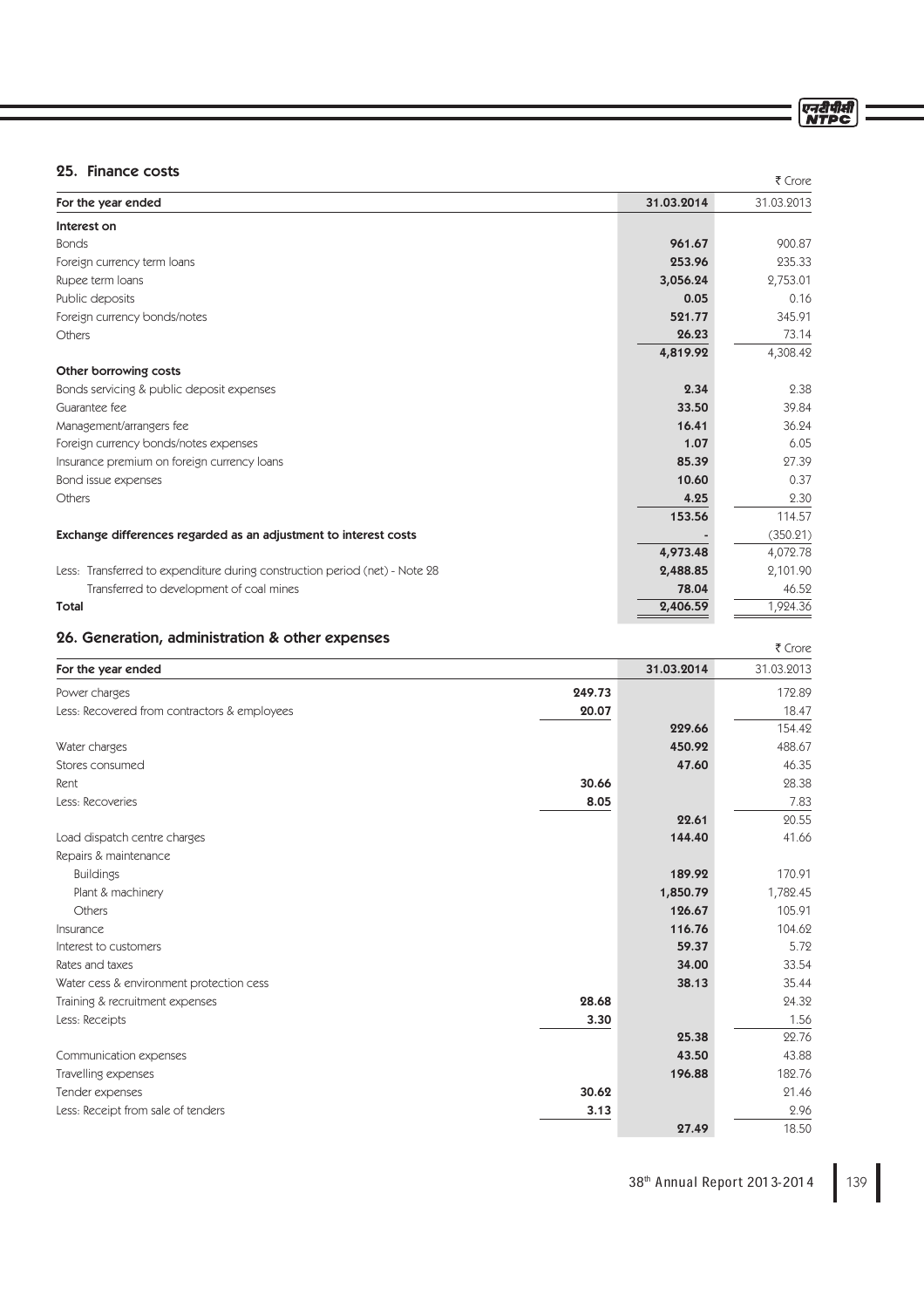# एनदीपीसी<br>NTPC

|                                                                       |        |            | ₹ Crore    |
|-----------------------------------------------------------------------|--------|------------|------------|
| For the year ended                                                    |        | 31.03.2014 | 31.03.2013 |
| Payment to auditors                                                   |        | 3.32       | 3.01       |
| Advertisement and publicity                                           |        | 14.54      | 13.31      |
| Security expenses                                                     |        | 369.75     | 327.23     |
| Entertainment expenses                                                |        | 14.26      | 13.88      |
| Expenses for guest house                                              | 21.68  |            | 18.94      |
| Less: Recoveries                                                      | 2.80   |            | 2.67       |
|                                                                       |        | 18.88      | 16.27      |
| <b>Education expenses</b>                                             |        | 9.60       | 9.31       |
| Brokerage & commission                                                |        | 2.65       | 2.79       |
| Community development and welfare expenses                            | 120.99 |            | 84.79      |
| Less: Grants-in-aid                                                   | 0.93   |            | 0.39       |
|                                                                       |        | 120.06     | 84.40      |
| Donation                                                              |        | 0.15       | 0.14       |
| Ash utilisation & marketing expenses                                  | 12.63  |            | 10.87      |
| Less: Sale of ash products                                            |        |            | 0.04       |
|                                                                       |        | 12.63      | 10.83      |
| Directors sitting fee                                                 |        | 0.45       | 0.30       |
| Books and periodicals                                                 |        | 2.96       | 2.65       |
| Professional charges and consultancy fee                              |        | 142.95     | 28.40      |
| Legal expenses                                                        |        | 31.13      | 27.12      |
| EDP hire and other charges                                            |        | 17.70      | 14.53      |
| Printing and stationery                                               |        | 13.65      | 12.36      |
| Oil & gas exploration expenses                                        |        | 3.41       | 8.78       |
| Hiring of vehicles                                                    |        | 66.05      | 55.23      |
| Rebate to customers                                                   |        | 558.44     | 521.71     |
| Reimbursement of L.C.charges on sales realisation                     |        | 1.54       | 0.60       |
| Bank charges                                                          |        | 3.60       | 2.93       |
| Net loss in foreign currency transactions & translations              |        | 17.50      | 5.07       |
| Horticulture expenses                                                 |        | 26.46      | 22.73      |
| Hire charges of helicopter/aircraft                                   |        | 12.74      | 13.21      |
| Hire charges of construction equipments                               |        | 10.86      | 14.18      |
| Transport vehicle running expenses                                    |        | 8.78       | 8.50       |
| Miscellaneous expenses                                                |        | 55.34      | 47.63      |
| Stores written off                                                    |        | 0.44       | 0.14       |
| Survey & investigation expenses written off                           |        | 2.31       | 2.37       |
| Loss on disposal/write-off of fixed assets                            |        | 73.92      | 59.91      |
|                                                                       |        | 5,220.15   | 4,587.66   |
| Less: Allocated to fuel cost                                          |        | 305.49     | 281.84     |
| Transferred to development of coal mines                              |        | 129.63     | 13.62      |
| Transferred to deferred foreign currency fluctuation asset/liability  |        | 2.98       | 1.51       |
| Transferred to NVVN for reimbursement from fly ash utilisation fund   |        | 19.41      | 5.67       |
| Transferred to expenditure during construction period (net) - Note 28 |        | 375.15     | 318.70     |
|                                                                       |        | 4,387.49   | 3,966.32   |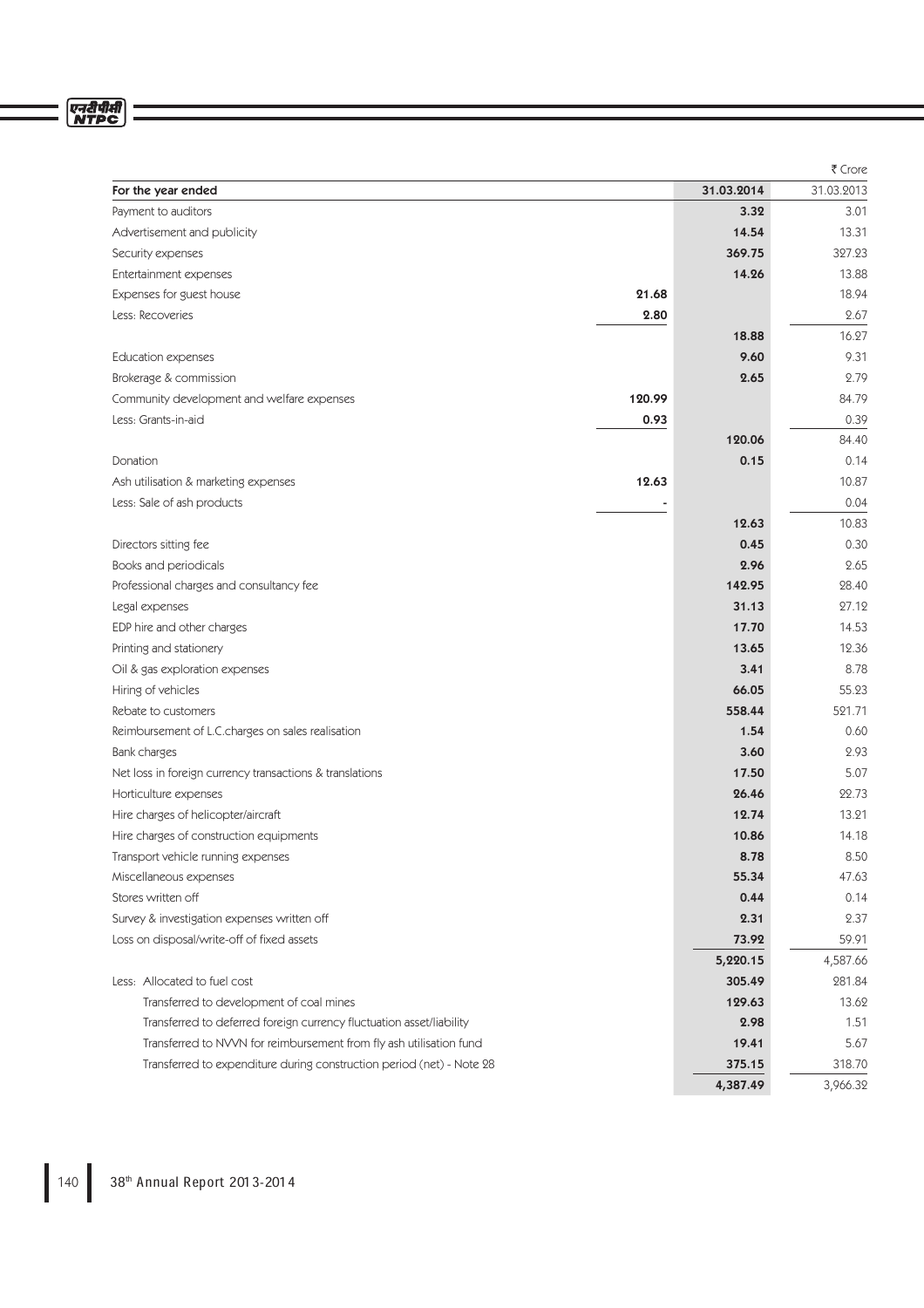ण्नदीपीसी<br>NTPC

|                                                               |            | ₹ Crore    |
|---------------------------------------------------------------|------------|------------|
| For the year ended                                            | 31.03.2014 | 31.03.2013 |
| Provisions for                                                |            |            |
| Tariff adjustments                                            | 121.32     | 166.35     |
| Diminution in value of long term investments in joint venture | 0.02       | 1.04       |
| Doubtful loans, advances and claims                           | 1.58       | 0.09       |
| Shortage in stores                                            | 1.33       | 1.34       |
| Obsolescence in stores                                        | 10.34      | 4.66       |
| Shortage in construction stores                               | 0.19       | 0.13       |
| Unserviceable capital works                                   | 6.63       | 49.89      |
| Unfinished minimum work programme for oil and gas exploration | 7.36       | 5.08       |
| Shortages in fixed assets                                     | 5.44       | 0.97       |
| Arbitration cases                                             | 2.15       | 7.95       |
| Others                                                        |            | 32.56      |
|                                                               | 156.36     | 269.36     |
| <b>Total</b>                                                  | 4,543.85   | 4,235.68   |
| a) Spares consumption included in repairs and maintenance     | 1,091.63   | 1,006.61   |
| b) Details in respect of payment to auditors:                 |            |            |
| As auditor                                                    |            |            |
| Audit fee                                                     | 1.04       | 1.00       |
| Tax audit fee                                                 | 0.36       | 0.35       |
| Limited review                                                | 0.62       | 0.60       |
| In other capacity                                             |            |            |
| Other services (certification fee)                            | 0.56       | 0.35       |
| Reimbursement of expenses                                     | 0.42       | 0.40       |
| Reimbursement of service tax                                  | 0.32       | 0.31       |
| <b>Total</b>                                                  | 3.32       | 3.01       |

Payment to the auditors includes  $\bar{\tau}$  0.13 crore (previous year  $\bar{\tau}$  0.24 crore) relating to earlier year.

c) CERC Regulations provides that where after the truing-up, the tariff recovered is more than the tariff approved by the Commission, the generating Company shall pay to the beneficiaries the over recovered amount along-with simple interest. Accordingly, the interest payable to the beneficiaries amounting to  $\bar{\tau}$  59.37 crore (previous year  $\bar{\tau}$  5.72 crore) has been accounted and disclosed as 'Interest to customers'.

# 27. Prior period items (net)

| $21.$ FIIUI DEIIUU ILEIIIS (IIEL)                                         |            | ₹ Crore    |
|---------------------------------------------------------------------------|------------|------------|
| For the year ended                                                        | 31.03.2014 | 31.03.2013 |
| Revenue                                                                   |            |            |
| Sales                                                                     |            | (0.03)     |
| Others                                                                    | 0.08       | 1.88       |
|                                                                           | 0.08       | 1.85       |
| <b>Expenditure</b>                                                        |            |            |
| Employee benefits expense                                                 | (0.37)     | (5.13)     |
| Finance costs                                                             |            |            |
| Interest                                                                  |            | (12.00)    |
| Other borrowing costs                                                     |            | (7.91)     |
| Depreciation and amortisation                                             | 2.35       | (0.25)     |
| Generation, administration and other expenses                             |            |            |
| Repairs and maintenance                                                   | 2.33       | 0.39       |
| Others                                                                    | 7.40       | (13.06)    |
|                                                                           | 11.71      | (37.96)    |
| Net expenditure/(revenue)                                                 | 11.63      | (39.81)    |
| Less: Transferred to expenditure during construction period (net)-Note 28 | (1.24)     | (10.09)    |
| Transferred to development of coal mines                                  | 0.03       |            |
| Total                                                                     | 12.84      | (29.72)    |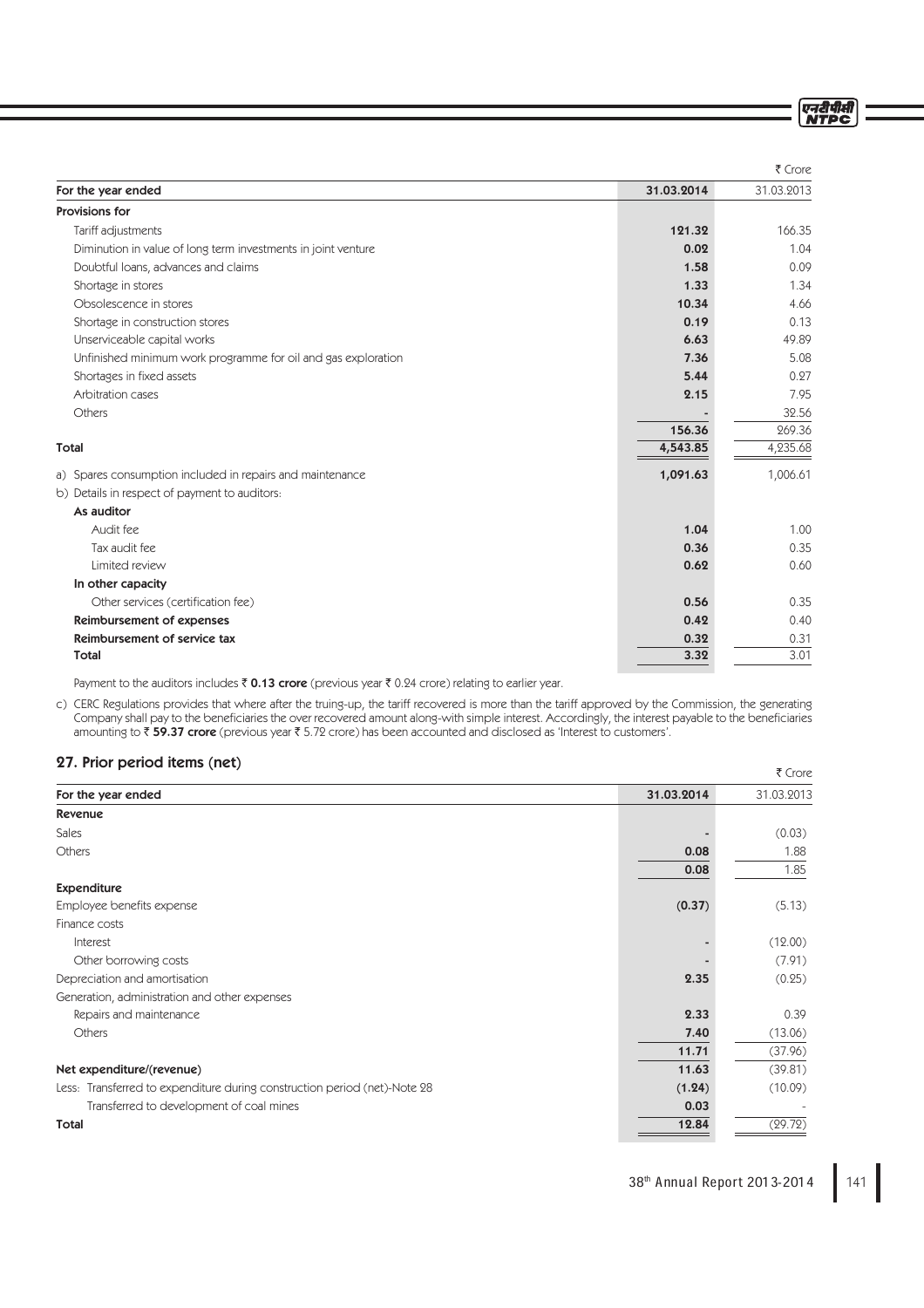# 28. Expenditure during construction period (net)

|    | For the year ended                                               |        | 31.03.2014 | 31.03.2013 |
|----|------------------------------------------------------------------|--------|------------|------------|
| А. | <b>Employee benefits expense</b>                                 |        |            |            |
|    | Salaries and wages                                               |        | 453.69     | 470.39     |
|    | Contribution to provident and other funds                        |        | 110.40     | 38.81      |
|    | Staff welfare expenses                                           |        | 38.72      | 32.43      |
|    | Total (A)                                                        |        | 602.81     | 541.63     |
| В. | <b>Finance costs</b>                                             |        |            |            |
|    | Interest on                                                      |        |            |            |
|    | <b>Bonds</b>                                                     |        | 426.37     | 390.47     |
|    | Foreign currency term loans                                      |        | 107.68     | 94.88      |
|    | Rupee term loans                                                 |        | 1,532.39   | 1,486.58   |
|    | Foreign currency bonds/notes                                     |        | 284.19     | 222.88     |
|    | Others                                                           |        | 22.92      | 20.19      |
|    | Other borrowing costs                                            |        |            |            |
|    | Foreign currency bonds/notes expenses                            |        | 1.07       | 5.54       |
|    | Management/arrangers fee                                         |        | 16.41      | 36.24      |
|    | Insurance premium on foreign currency loans                      |        | 85.39      | 27.39      |
|    | Others                                                           |        | 12.43      | 2.98       |
|    | Exchange differences regarded as an adjustment to interest costs |        |            | (185.25)   |
|    | Total $(B)$                                                      |        | 2,488.85   | 2,101.90   |
| C. | Depreciation and amortisation                                    |        | 268.95     | 36.11      |
| D. | Generation, administration & other expenses                      |        |            |            |
|    | Power charges                                                    | 163.61 |            | 100.59     |
|    | Less: Recovered from contractors & employees                     | 1.94   |            | 1.60       |
|    |                                                                  |        | 161.67     | 98.99      |
|    | Water charges                                                    |        | 1.59       | 10.76      |
|    | Rent                                                             |        | 6.19       | 5.27       |
|    | Repairs & maintenance                                            |        |            |            |
|    | <b>Buildings</b>                                                 | 5.41   |            | 6.81       |
|    | Plant and machinery                                              | 0.49   |            | 0.74       |
|    | Others                                                           | 25.81  |            | 22.73      |
|    |                                                                  |        | 31.71      | 30.28      |
|    | Insurance                                                        |        | 1.12       | 1.48       |
|    | Rates and taxes                                                  |        | 2.85       | 0.84       |
|    | Communication expenses                                           |        | 5.76       | 5.56       |
|    | Travelling expenses                                              |        | 38.02      | 35.33      |
|    | Tender expenses                                                  |        | 6.61       | 5.72       |
|    | Advertisement and publicity                                      |        | 2.44       | 1.49       |
|    | Security expenses                                                |        | 46.53      | 43.82      |
|    | Entertainment expenses                                           |        | 2.49       | 2.30       |
|    | Guest house expenses                                             |        | 4.44       | 4.13       |
|    | Books and periodicals                                            |        | 0.87       | 0.91       |
|    | Professional charges and consultancy fee                         |        | 6.63       | 6.35       |
|    | Legal expenses                                                   |        | 5.80       | 5.15       |
|    | EDP hire and other charges                                       |        | 1.29       | 1.22       |
|    | Printing and stationery                                          |        | 1.49       | 1.17       |
|    | Miscellaneous expenses                                           |        | 47.65      | 57.93      |
|    | Total (D)                                                        |        | 375.15     | 318.70     |
| Е. | Less: Other income                                               |        |            |            |
|    | Hire charges for equipment                                       |        | 2.98       | 3.70       |
|    | Sale of scrap                                                    |        | 0.02       |            |
|    | Interest from contractors                                        |        | 30.25      | 22.34      |
|    | Interest others                                                  |        | 2.93       | 0.87       |
|    | Miscellaneous income                                             |        | 11.28      | 11.93      |
|    | Total (E)                                                        |        | 47.46      | 38.84      |
|    | Prior period items (net)                                         |        | (1.24)     | (10.09)    |
| F. | Grand total (A+B+C+D-E+F)                                        |        | 3,687.06*  | 2,949.41   |

142 38<sup>th</sup> Annual Report 2013-2014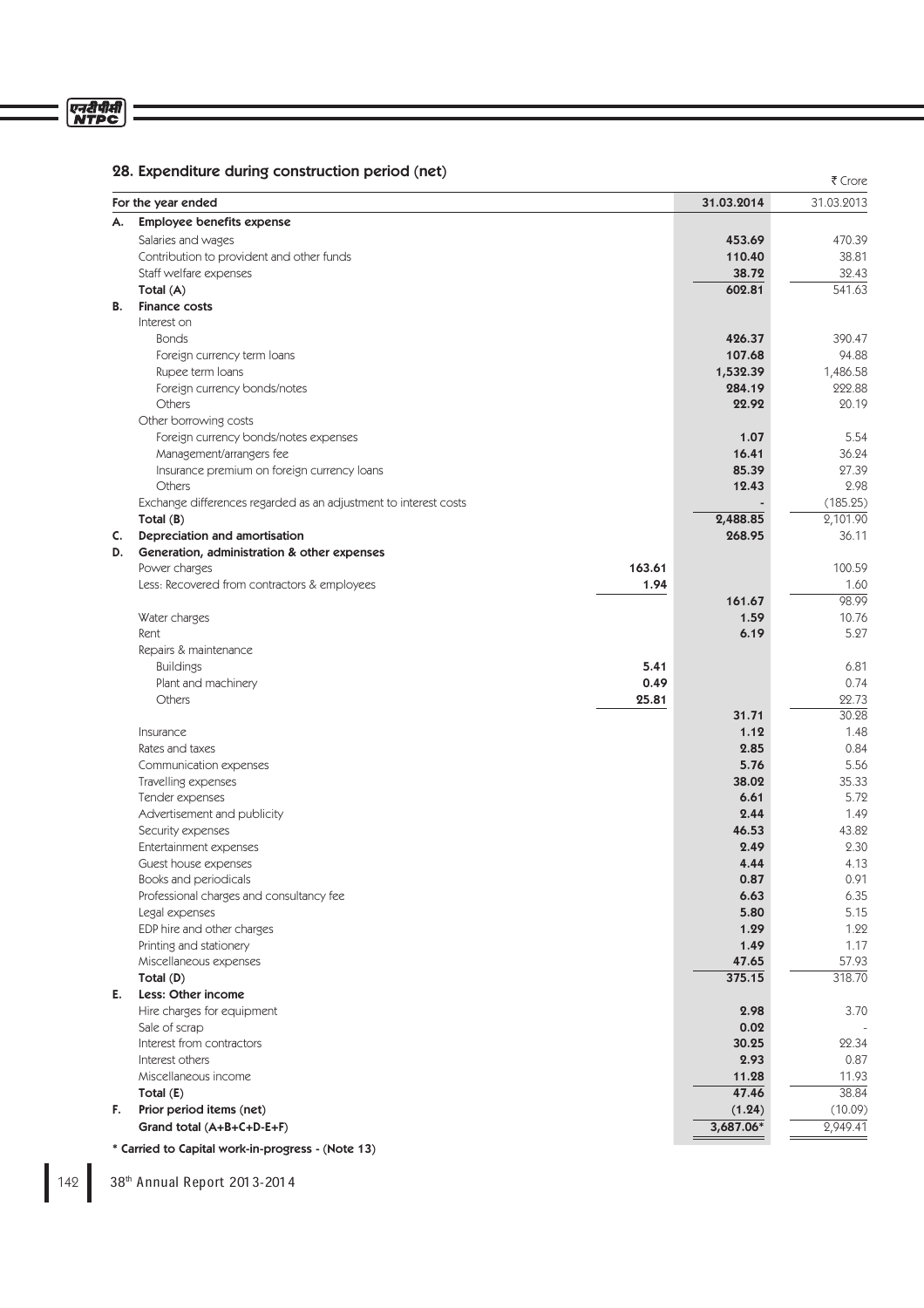एनटीपीसी

- 29. Previous year figures have been regrouped /rearranged wherever considered necessary.
- 30. Amount in the financial statements are presented in  $\bar{\tau}$  crore (upto two decimals) except for per share data and as other-wise stated. Certain amounts, which do not appear due to rounding off, are disclosed separately.
- 31. a) Some of the balances of trade/other payables and loans and advances are subject to confirmation/reconciliation. Adjustments, if any will be accounted for on confirmation/reconciliation of the same, which in the opinion of the management will not have a material impact.
	- b) In the opinion of the management, the value of assets, other than fixed assets and non-current investments, on realisation in the ordinary course of business, will not be less than the value at which these are stated in the Balance Sheet.
- 32. Due to variation in the Gross Calorific Value (GCV) of coal supplied by coal companies and received at power stations, the Company w.e.f. October/November 2012 released payments on the basis of GCV measured at station end and the difference between the amount billed by the coal companies and the amounts admitted by the Company ("disputed billed amount") were disclosed as contingent liability with corresponding possible reimbursements from the beneficiaries. The issue was taken up with the coal companies directly and through the Ministry of Power and Ministry of Coal, Govt. of India for resolution. This resulted in incorporation of a provision for "Third party sample collection, preparation, testing and analysis" at the loading end in place of joint sampling in the Coal Supply Agreement (CSA), 2012 and amendment to CSA, 2009 which have since been signed with subsidiaries of Coal India Ltd (CIL).

 Based on the advice of Government of India, Board of Directors approved the modalities for extrapolation of the third party sample analysis results for the three month period starting October/November 2013 to the supplies during the past period from October/November 2012 till start of third party sampling. On this basis, settlement with some of the CIL subsidiaries has been reached and matter has been taken up with other CIL subsidiaries for early resolution. Following the principles approved by the Board, against the disputed billed amount of  $\bar{\tau}$  4,102.87 crore, during the year the Company paid ₹1,438.69 crore and provided ₹1,440.39 crore. In respect of the balance disputed billed amount of ₹1,223.79 crore as at 31<sup>st</sup> March 2014, taking into account settlements already reached with some of the CIL subsidiaries, an amount of  $\bar{z}$  1,055.14 crore (previous year ₹ 2,531.10 crore) has been estimated as contingent liability with corresponding possible reimbursements from the beneficiaries {Refer Note 52 (a)(iii)} and remaining amount of ₹168.65 crore is considered as settled. Sales corresponding to variable charges recoverable for the amounts paid/provided as above have been recognized.

- 33. The levy of transit fee/entry tax on supplies of fuel to some of the power stations has been paid under protest as the matters are subjudice at various courts. In case the Company gets refund/demand from fuel suppliers/tax authorities on settlement of these cases, the same will be passed on to respective beneficiaries.
- 34. The environmental clearance ("clearance") granted by the Ministry of Environment and Forest, Government of India (MoEF) for one of the Company's project was challenged before the National Green Tribunal (NGT). The NGT disposed the appeal, inter alia, directing that the order of clearance be remanded to the MOEF to pass an order granting or declining clearance to the project proponent afresh in accordance with the law and the judgment of the NGT and for referring the matter to the Expert Appraisal Committee ("Committee") for its re-scrutiny, which shall complete the process within six months from the date of NGT order. NGT also directed that the environmental clearance shall be kept in abeyance and the Company shall maintain status quo in relation to the project during the period of review by the Committee or till fresh order is passed by the MoEF, whichever is earlier. The Company filed an appeal challenging the NGT order before the Hon'ble Supreme Court of India which stayed the order of the NGT and the matter is sub-judice. Aggregate cost incurred on the project upto 31<sup>st</sup> March 2014 is  $\bar{\tau}$  4,455.73 crore (previous year  $\bar{\bar{\xi}}$  1,691.63 crore).

## 35. Disclosure as per Accounting Standard - 1 on 'Disclosure of Accounting Policies'

During the year, following changes in accounting policies have been made:

- Policy A "Basis of Preparation" has been amended to reflect that the financial statements have been prepared inter alia, in accordance with General Circular 15/2013 dated 13<sup>th</sup> September 2013 of the Ministry of Corporate Affairs and the Companies Act, 2013 (to the extent notified and applicable).
- b) Accounting of capital expenditure on assets not owned by the company for community development is disclosed in accounting policy D.4 instead of in M.a.10 for better presentation.
- c) Consequent to the revised guidance note on 'Accounting for Oil & Gas Producing Activities' issued by ICAI becoming effective from 1 st April 2013, the policy to charge off exploratory wells-in-progress which have been found dry or not planned to be developed after two years from the date of completion of drilling has been modified and henceforth, such expenditure shall be charged off as and when the wells are determined to be dry/abandoned.
- d) Policy M.a.11 has been modified to state that leasehold land and buildings relating to generation of electricity business are fully amortised over the lease period or life of the related plant whichever is lower, to cover both hydro and thermal power plants.
- e) Policy H.5 and L.5 regarding accounting of derivative contracts and recovery of cost of hedging from the beneficiaries have been added consequent upon entering into derivative transactions for hedging as per the exchange risk management policy in the current year.
- f) In Policy N.1, contribution to pension fund has been included as an employee benefit following the implementation of a contributory pension scheme in the Company in the current year.
- g) Policy S "Taxes on Income" has been added for improved disclosures.

There is no impact on the accounts due to the above changes.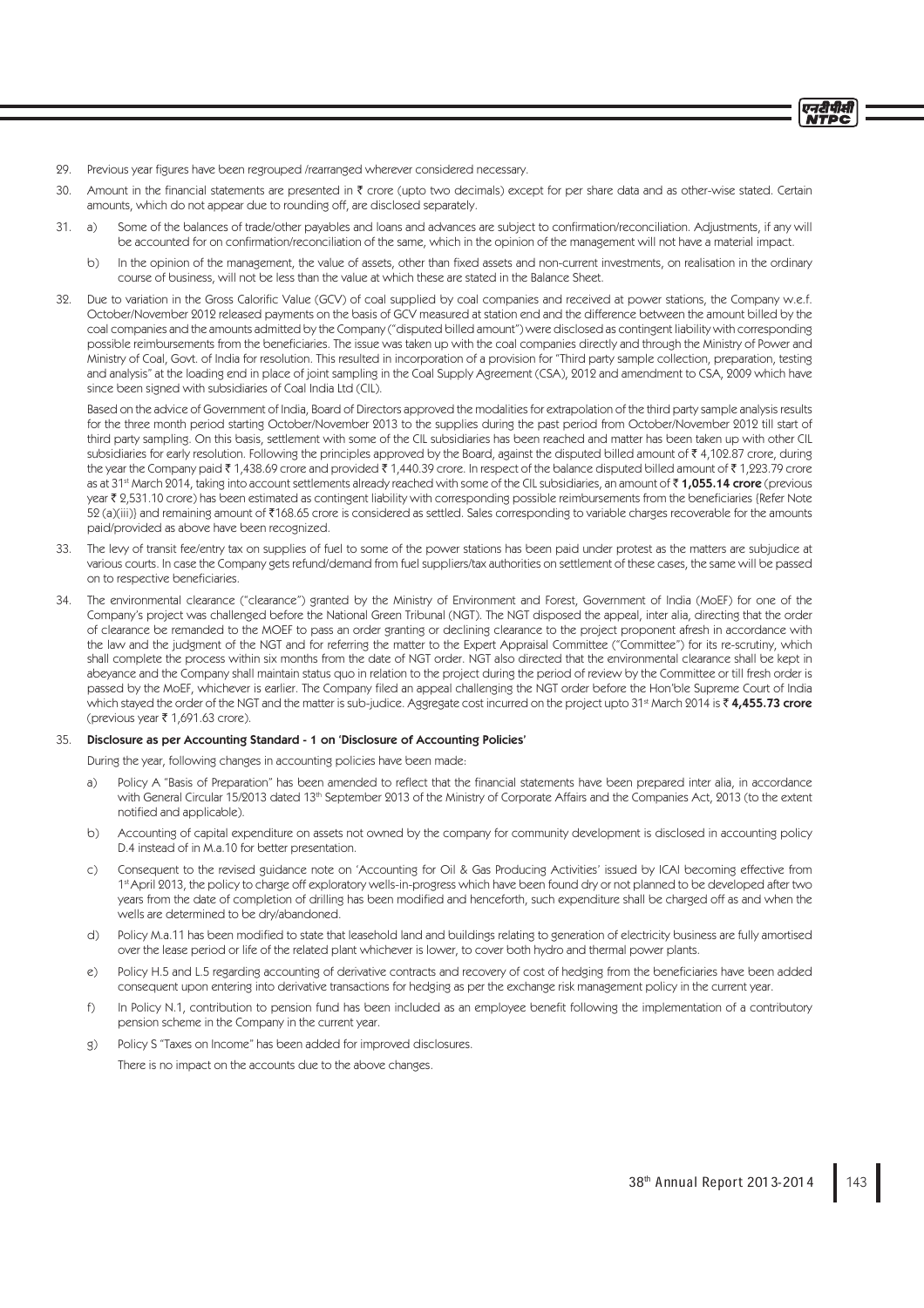#### एनदीपीसी **NTDC**

### 36. Disclosure as per Accounting Standard - 11 on 'Effects of Changes in Foreign Exchange Rates'

The effect of foreign exchange fluctuation during the year is as under:

- i) The amount of exchange differences (net) debited to the statement of profit & loss is  $\bar{z}$  14.52 crore (previous year  $\bar{z}$  3.56 crore).
- ii) The amount of exchange differences (net) debited to the carrying amount of fixed assets is  $\bar{\tau}$  1.850.39 crore (previous year ₹ 1,056.01 crore).

## 37. Disclosure as per Accounting Standard - 12 on 'Accounting for Government Grants'

Revenue grants recognised during the year is  $\bar{\tau}$  0.93 crore (previous year  $\bar{\tau}$  0.39 crore).

## 38. Disclosure as per Accounting Standard - 14 on 'Accounting for Amalgamation'

 Ministry of Corporate Affairs (MCA) has accorded approval for the Scheme of Amalgamation of NTPC Hydro Ltd. (NHL), a wholly owned subsidiary of NTPC Ltd. engaged in the business of setting up small hydro power projects, with NTPC Ltd. effective from 18th December 2013. As per the Scheme and order of MCA, all assets and liabilities of NHL have been transferred to and vested in the Company w.e.f 1<sup>st</sup> April 2013. The Company followed Pooling of Interests Method to reflect the amalgamation. Consequent to the amalgamation, the shares of NHL held by the Company were cancelled and all assets and liabilities of NHL became the assets and liabilities of the Company. Since NHL was a wholly owned subsidiary of the Company, no issue of shares or payment towards purchase consideration was made and no goodwill or capital reserve was recognised on amalgamation.

## 39. Disclosure as per Accounting Standard - 15 on 'Employee Benefits'

General description of various employee benefit schemes are as under:

#### **Provident Fund**

Company pays fixed contribution to provident fund at predetermined rates to a separate trust, which invests the funds in permitted securities. Contribution to family pension scheme is paid to the appropriate authorities. The contribution of  $\bar{z}$  235.63 crore (previous year ₹ 210.07 crore) to the funds for the year is recognised as expense and is charged to the Statement of Profit and Loss. The obligation of the Company is to make such fixed contribution and to ensure a minimum rate of return to the members as specified by GOI. As per report of the actuary, overall interest earnings and cumulative surplus is more than the statutory interest payment requirement. Hence, no further provision is considered necessary. The details of fair value of plan assets and obligitions are as under:  $\overline{F}$  Cross

|                                                  |            | . JUL      |
|--------------------------------------------------|------------|------------|
| <b>Particulars</b>                               | 31.03.2014 | 31.03.2013 |
| Obligitions at the end of the year               | 5,463.94   | 4,755.00   |
| Fair value of plan assets at the end of the year | 5,515.53   | 4.812.7    |

#### B. Gratuity & Pension

- (a) The Company has a defined benefit gratuity plan. Every employee who has rendered continuous service of five years or more is entitled to get gratuity at 15 days salary (15/26 X last drawn basic salary plus dearness allowance) for each completed year of service subject to a maximum of  $\bar{\tau}$  0.10 crore on superannuation, resignation, termination, disablement or on death.
- (b) The Company has pension schemes at two of its stations in respect of employees taken over from erstwhile state government power utilities.

 The existing schemes stated at (a) and at one of the power stations at (b) above are funded by the Company and are managed by separate trusts. The liability for gratuity and the pension schemes as above is recognised on the basis of actuarial valuation. The Company's best estimate of the contribution towards gratuity/pension for the financial year 2014-15 is  $\bar{\tau}$  44.90 crore.

During the year, a defined contribution pension scheme of the Company has been implemented effective from 1st January 2007, for its employees. The scheme is administered through a separate trust. The obligation of the Company is to contribute to the trust to the extent of amount not exceeding 30% of Basic Pay and dearness allowance less employer's contribution towards provident fund, gratuity, PRMF or any other retirement benefits.

## C. Post-Retirement Medical Facility (PRMF)

 The Company has Post-Retirement Medical Facility (PRMF), under which a retired employee and his / her spouse are provided medical facilities in the Company hospitals/empanelled hospitals. They can also avail treatment as out-patient subject to a ceiling fixed by the Company. The liability for the same is recognised on the basis of actuarial valuation.

# D. Terminal Benefits

Terminal benefits include baggage allowance for settlement at home town for employees & dependents and farewell gift to the superannuating employees. Further, the Company also provides for pension in respect of employees taken over from erstwhile State Government Power Utility at another station referred at B (b) above. Liability for the same is recognised based on acturial valuation.

## E. Leave

The Company provides for earned leave benefit (including compensated absences) and half-pay leave to the employees of the Company which accrue annually at 30 days and 20 days respectively. Earned leave is en-cashable while in service. Half-pay leaves (HPL) are en-cashable only on separation beyond the age of 50 years up to the maximum of 240 days (HPL). However, total amount of leave that can be encashed on superannuation shall be restricted to 300 days and no commutation of half-pay leave shall be permissible. The liability for the same is recognised on the basis of actuarial valuation.

The above mentioned schemes (C, D and E) are unfunded and are recognised on the basis of actuarial valuation.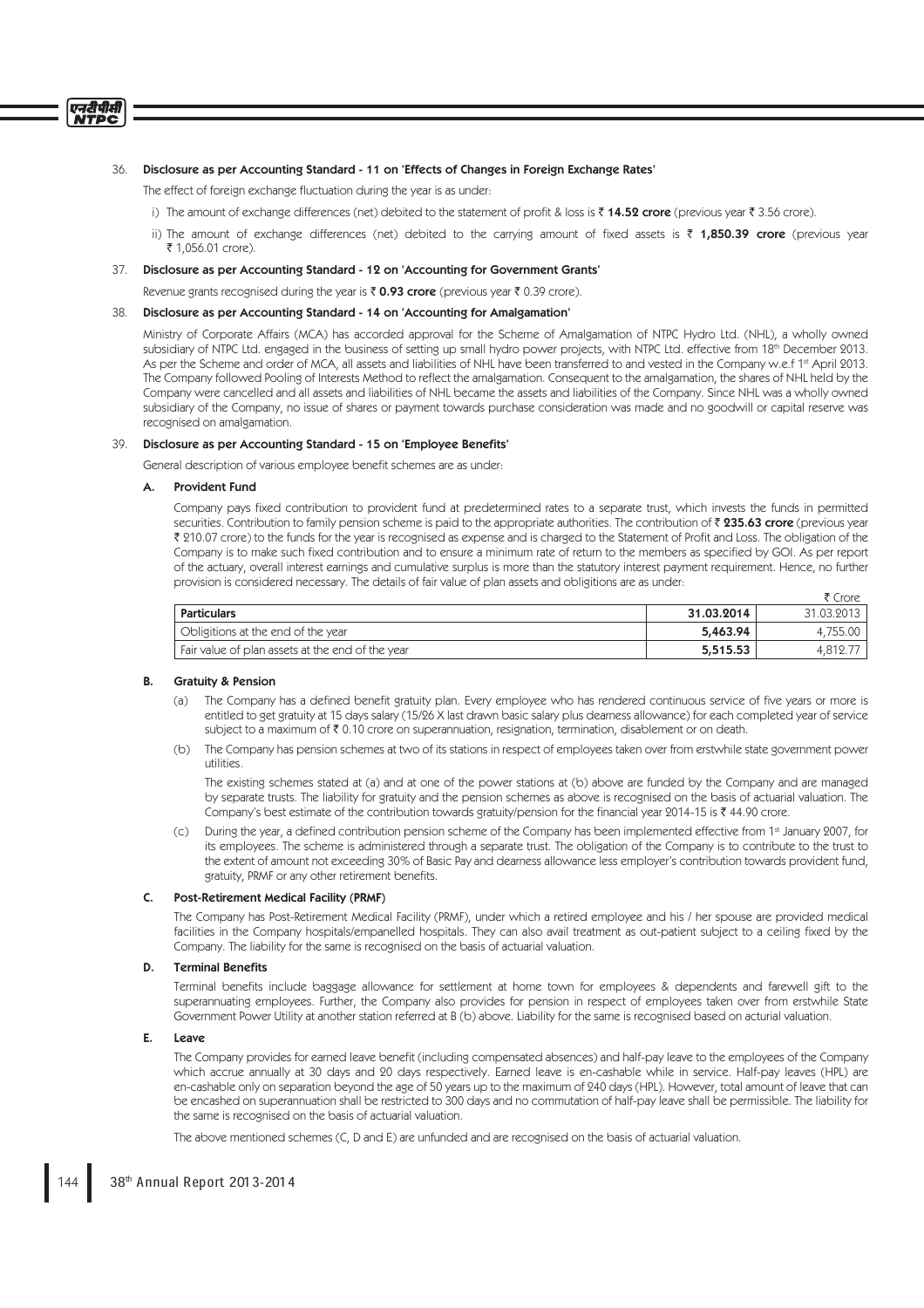एनरीपीसी<br>NTPC

The summarised position of various defined benefits recognised in the Statement of Profit & Loss, Balance Sheet are as under: (Figures given in { } are for previous year)

# i) Expenses recognised in Statement of Profit & Loss

| expenses recognised in statement or Profit & Loss      |                            |                     |                      | ₹ Crore                            |
|--------------------------------------------------------|----------------------------|---------------------|----------------------|------------------------------------|
|                                                        | Gratuity &<br>Pension      | <b>PRMF</b>         | Leave                | <b>Terminal</b><br><b>Benefits</b> |
| Current service cost                                   | 69.15<br>${65.23}$         | 15.47<br>${13.81}$  | 53.82<br>${50.12}$   | 6.06<br>${5.55}$                   |
| Interest cost on benefit obligation                    | 114.71<br>${103.11}$       | 36.08<br>${29.56}$  | 68.27<br>${59.17}$   | 21.76<br>${18.35}$                 |
| Expected return on plan assets                         | (100.26)<br>$\{(92.84)\}\$ | $\{\text{-}\}$      | {-}                  |                                    |
| Net actuarial (gain) / loss recognised in the year     | (17.97)<br>${48.14}$       | 73.63<br>${51.03}$  | 179.93<br>{184.16}   | 26.53<br>${30.21}$                 |
| Less: Expenses transferred to capital work-in-progress | 3.81<br>${5.94}$           | 4.46<br>${3.72}$    | 13.17<br>${8.24}$    |                                    |
| Expenses recognised in the Statement of Profit & Loss  | 61.82<br>${117.70}$        | 120.72<br>${90.68}$ | 288.85<br>${285.21}$ | 54.35<br>${54.11}$                 |
| Actual return on plan assets                           | 114.66<br>${102.20}$       | $\left\{ -\right\}$ | ۳                    |                                    |

### ii) The amount recognised in the Balance Sheet

| THE QUIDENT FECOSITISED IN THE DOMING SIRE.   |                          |                      |                      | ₹ Crore                            |
|-----------------------------------------------|--------------------------|----------------------|----------------------|------------------------------------|
|                                               | Gratuity &<br>Pension    | <b>PRMF</b>          | Leave                | <b>Terminal</b><br><b>Benefits</b> |
| Present value of obligation as at 31.03.2014  | 1.519.91<br>${1,433.87}$ | 559.65<br>${451.06}$ | 931.87<br>{853.42}   | 312.40<br>${271.85}$               |
| Fair value of plan assets as at 31.03.2014    | 1,383.31<br>${1,256.05}$ | [_]                  | r_}                  | ${-}$                              |
| Net liability recognised in the Balance Sheet | 136.60<br>${177.82}$     | 559.65<br>{451.06}   | 931.87<br>${853.42}$ | 312.40<br>${271.85}$               |

# iii) Changes in the present value of the defined benefit obligations:

| Changes in the present value of the defined benefit congations.  |                       |                |                 | ₹ Crore                            |
|------------------------------------------------------------------|-----------------------|----------------|-----------------|------------------------------------|
|                                                                  | Gratuity &<br>Pension | <b>PRMF</b>    | Leave           | <b>Terminal</b><br><b>Benefits</b> |
| Present value of obligation as at 01.04.2013                     | 1,433.87              | 451.06         | 853.42          | 271.85                             |
|                                                                  | ${1,288.86}$          | ${369.49}$     | ${739.57}$      | {229.34}                           |
| Interest cost                                                    | 114.71                | 36.08          | 68.27           | 21.76                              |
|                                                                  | ${103.11}$            | ${29.56}$      | ${59.17}$       | ${18.35}$                          |
| Current service cost                                             | 69.15                 | 15.47          | 53.82           | 6.06                               |
|                                                                  | ${65.23}$             | ${13.81}$      | ${50.12}$       | ${5.55}$                           |
| Benefits paid                                                    | (94.23)               | (16.59)        | (223.57)        | (13.80)                            |
|                                                                  | $\{(80.84)\}$         | $\{(12.83)\}\$ | $\{(179.60)\}\$ | $\{(11.60)\}\$                     |
| Net actuarial (gain)/ loss on obligation                         | (3.59)                | 73.63          | 179.93          | 26.53                              |
|                                                                  | ${57.51}$             | ${51.03}$      | ${184.16}$      | ${30.21}$                          |
| Present value of the defined benefit obligation as at 31.03.2014 | 1,519.91              | 559.65         | 931.87          | 312.40                             |
|                                                                  | ${1,433.87}$          | ${451.06}$     | ${853.42}$      | {271.85}                           |

# iv) Changes in the fair value of plan assets:

₹ Crore Gratuity & Pension PRMF Leave Terminal **Benefits** Fair value of plan assets as at 01.04.2013 1,256.05 {1,162.97} - {-} - {-} - {-} Expected return on plan assets 100.26 {92.84} - {-} - {-} - {-} Contributions by employer 101.29 {67.22} - {-} - {-} - {-} Benefit paid (88.67)  $\{(76.35)\}$ - {-} - {-} - {-} Net actuarial gain/(loss) 14.38 {9.37} - {-} - {-} - {-} Fair value of plan assets as at 31.03.2014  $\frac{1}{1,383.31}$ <br>{1,256.05} - {-} - {-} - {-}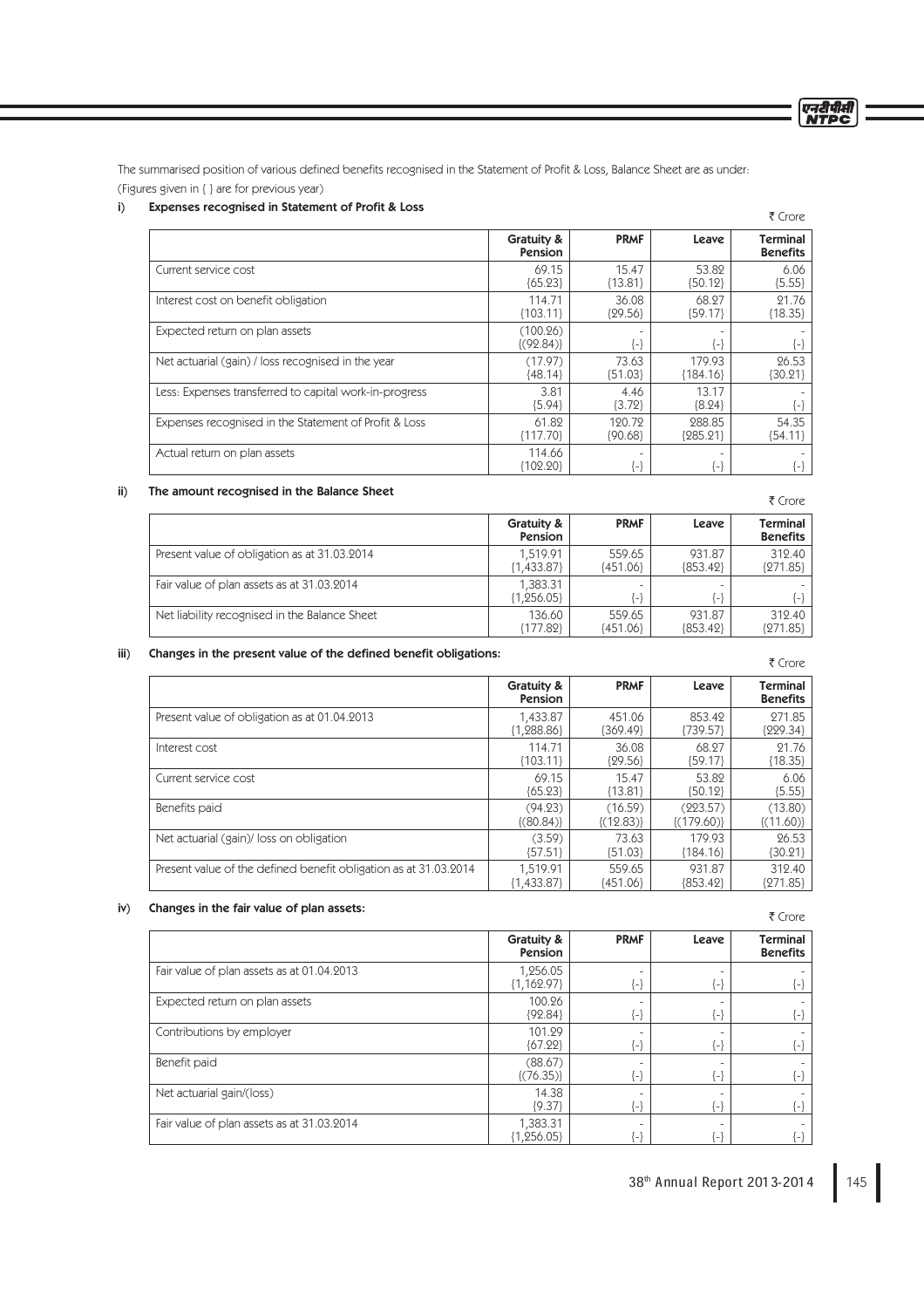# v) Other disclosures:

एनदीपीसी<br>NTPC

|                                                       |            |            |            |            | ₹ Crore    |
|-------------------------------------------------------|------------|------------|------------|------------|------------|
| <b>Gratuity &amp; Pension</b>                         | 31.03.2014 | 31.03.2013 | 31.03.2012 | 31.03.2011 | 31.03.2010 |
| Present value of obligation as at the end of          | 1,519.91   | 1,433.87   | 1,288.86   | 1,185.28   | 1,065.02   |
| Fair value of plan assets as at the end of            | 1,383.31   | 1,256.05   | 1,162.97   | 1,031.68   | 987.14     |
| Surplus/(Deficit)                                     | (136.60)   | (177.82)   | (125.89)   | (153.60)   | (77.88)    |
| Experience adjustment on plan liabilities (loss)/gain | 3.12       | (50.04)    | (18.87)    | (59.49)    | 10.13      |
| Experience adjustment on plan assets (loss)/gain      | 14.38      | 9.37       | 12.29      | 5.10       | 25.12      |
|                                                       |            |            |            |            | ₹ Crore    |
| <b>PRMF</b>                                           | 31.03.2014 | 31.03.2013 | 31.03.2012 | 31.03.2011 | 31.03.2010 |
| Present value of obligation as at the end of          | 559.65     | 451.06     | 369.49     | 311.67     | 244.39     |
| Experience adjustment on plan liabilities (loss)/gain | (73.63)    | (19.53)    | (30.60)    | (33.27)    | (12.65)    |
|                                                       |            |            |            |            | ₹ Crore    |
| Leave                                                 | 31.03.2014 | 31.03.2013 | 31.03.2012 | 31.03.2011 | 31.03.2010 |
| Present value of obligation as at the end of          | 931.87     | 853.42     | 739.57     | 651.90     | 585.07     |
| Experience adjustment on plan liabilities (loss)/gain | (179.57)   | (180.46)   | (89.90)    | (87.83)    | (37.25)    |
|                                                       |            |            |            |            | ₹ Crore    |
| <b>Terminal Benefits</b>                              | 31.03.2014 | 31.03.2013 | 31.03.2012 | 31.03.2011 | 31.03.2010 |
| Present value of obligation as at the end of          | 312.40     | 271.85     | 229.34     | 192.29     | 167.47     |
| Experience adjustment on plan liabilities (loss)/gain | (26.39)    | (25.49)    | (24.38)    | (23.95)    | (36.68)    |

#### vi) The effect of one percentage point increase/decrease in the medical cost of PRMF will be as under:

|                             |          |    |          | ₹ Crore |
|-----------------------------|----------|----|----------|---------|
|                             | Increase | by | Decrease | by      |
| Service and interest cost   | 12.10    |    |          | (5.65)  |
| Present value of obligation | 86.51    |    |          | 71.31.  |

# F. Details of the Plan Assets

The details of the plan assets at cost are:

|               | THE ORIGIIS OF LITE DIGIT ASSELS AL COSL ATE: |            | ₹ Crore    |
|---------------|-----------------------------------------------|------------|------------|
|               |                                               | 31.03.2014 | 31.03.2013 |
|               | State government securities                   | 399.15     | 337.46     |
| ii)           | Central government securities                 | 322.97     | 331.27     |
| iii)          | Corporate bonds/debentures                    | 510.21     | 465.84     |
| $\mathsf{iv}$ | Money market instruments                      | 5.62       | 7.50       |
| V)            | Investment with insurance companies           | 95.88      | 76.34      |
| vi)           | Fixed deposits with banks                     | 7.09       | 5.16       |
| <b>Total</b>  |                                               | 1,340.92   | 1,223.57   |

The amounts included in the value of plan assets in respect of the reporting enterprise's own financial instruments is  $\bar{z}$  25.00 crore (previous year  $\bar{\tau}$  25.00 crore).

**G.** Actual return on plan assets  $\bar{\tau}$  114.66 crore (previous year  $\bar{\tau}$  102.20 crore).

# H. Other Employee Benefits

Provision for long service award and family economic rehabilitation scheme amounting to  $\bar{z}$  3.45 crore (previous year  $\bar{z}$  3.36 crore) for the year have been made on the basis of actuarial valuation at the year end and debited to the statement of profit & loss.

# I. Actuarial Assumptions

Principal assumptions used for actuarial valuation for the year ended are:

|               |                                     | 31.03.2014 | 31.03.2013                   |
|---------------|-------------------------------------|------------|------------------------------|
|               | Method used                         |            | Projected Unit Credit Method |
| $\ $ )        | Discount rate                       | 8.50%      | 8.00%                        |
| iii)          | Expected rate of return on assets:  |            |                              |
|               | Gratuity                            | 8.00%      | 8.00%                        |
|               | Pension<br>$\overline{\phantom{0}}$ | 7.00%      | 7.00%                        |
| $\mathsf{iv}$ | Annual increase in costs            | 6.50%      | 6.00%                        |
| V)            | Future salary increase              | 6.50%      | 6.00%                        |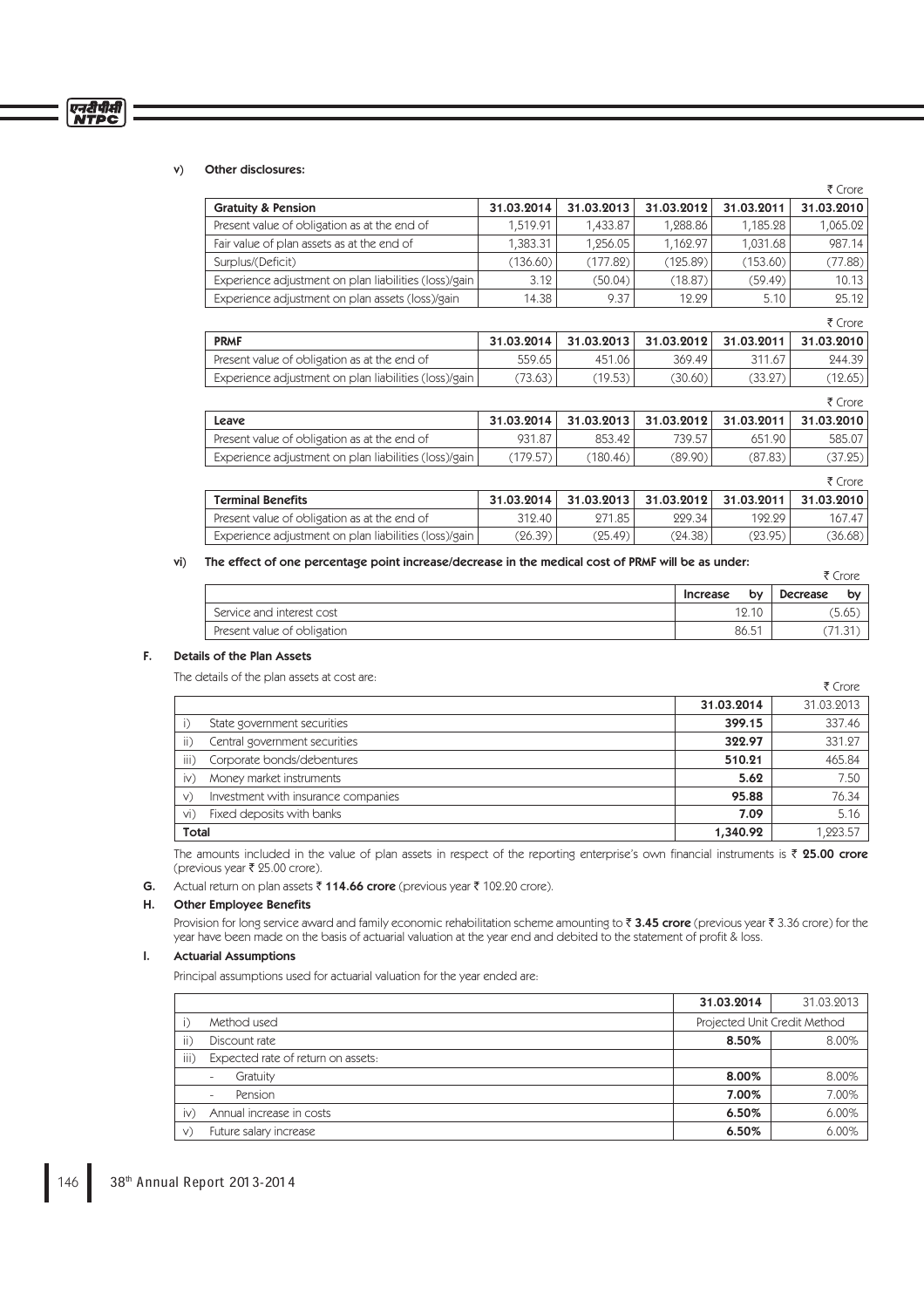The estimates of future salary increases considered in actuarial valuation, take account of inflation, seniority, promotion and other relevant factors, such as supply and demand in the employment market. Further, the expected return on plan assets is determined considering several applicable factors mainly the composition of plan assets held, assessed risk of asset management and historical returns from plan assets.

# 40. Disclosure as per Accounting Standard - 16 on 'Borrowing Costs'

Borrowing costs capitalised during the year are  $\bar{\zeta}$  2,543.96 crore (previous year  $\bar{\zeta}$  2,148.14 crore).

# 41. Disclosure as per Accounting Standard - 17 on 'Segment Reporting'

#### Segment information:

a) Business segments

 The Company's principal business is generation and sale of bulk power to State Power Utilities. Other business includes providing consultancy, project management and supervision, oil and gas exploration and coal mining.

b) Segment revenue and expense

 Revenue directly attributable to the segments is considered as 'Segment Revenue'. Expenses directly attributable to the segments and common expenses allocated on a reasonable basis are considered as 'Segment Expenses'.

#### c) Segment assets and liabilities

Segment assets include all operating assets in respective segments comprising of net fixed assets and current assets, loans and advances. Construction work-in-progress, construction stores and advances are included in unallocated corporate and other assets. Segment liabilities include operating liabilities and provisions.  $\overline{\tau}$  Crore

|                                                                         | <b>Business Segments</b> |               |                     | Total         |              |               |
|-------------------------------------------------------------------------|--------------------------|---------------|---------------------|---------------|--------------|---------------|
|                                                                         | Generation               |               | <b>Others</b>       |               |              |               |
|                                                                         | Current year             | Previous year | <b>Current year</b> | Previous year | Current year | Previous year |
| <b>Segment Revenue</b>                                                  |                          |               |                     |               |              |               |
| Sale of energy/consultancy, project<br>management and supervision fee * | 71,489.97                | 64,252.68     | 112.66              | 126.81        | 71,602.63    | 64,379.49     |
| Other income                                                            | 750.29                   | 1.663.77      | 2.41                | 1.65          | 752.70       | 1,665.42      |
| Exceptional items                                                       |                          | 1,684.11      |                     |               |              | 1,684.11      |
| Unallocated corporate interest and other<br><i>income</i>               |                          |               |                     |               | 2,352.49     | 2,810.90      |
| Total                                                                   | 72,240.26                | 67,600.56     | 115.07              | 128.46        | 74,707.82    | 70,539.92     |
| Segment result #                                                        | 14,974.80                | 16,645.05     | 16.23               | 16.14         | 14,991.03    | 16,661.19     |
| Unallocated corporate interest and other<br>income                      |                          |               |                     |               | 2,352.49     | 2,810.90      |
| Unallocated corporate expenses, interest<br>and finance charges         |                          |               |                     |               | 3,438.87     | 2,893.46      |
| Profit before tax                                                       |                          |               |                     |               | 13,904.65    | 16,578.63     |
| Income tax (net)                                                        |                          |               |                     |               | 2,929.91     | 3,959.24      |
| Profit after tax                                                        |                          |               |                     |               | 10,974.74    | 12,619.39     |
| <b>Other information</b>                                                |                          |               |                     |               |              |               |
| Segment assets                                                          | 95,868.58                | 81,719.33     | 1,315.19            | 340.02        | 97,183.77    | 82,059.35     |
| Unallocated corporate and other assets                                  |                          |               |                     |               | 82,370.41    | 79,057.11     |
| Total assets                                                            | 95,868.58                | 81,719.33     | 1,315.19            | 340.02        | 179,554.18   | 161,116.46    |
| Segment liabilities                                                     | 13,840.48                | 10,715.15     | 412.65              | 295.06        | 14,253.13    | 11,010.21     |
| Unallocated corporate and other liabilities                             |                          |               |                     |               | 79,485.73    | 69,718.74     |
| <b>Total liabilities</b>                                                | 13,840.48                | 10,715.15     | 412.65              | 295.06        | 93,738.86    | 80,728.95     |
| Depreciation (including prior period)                                   | 4,109.89                 | 3,358.94      | 0.24                | 0.24          | 4,110.13     | 3,359.18      |
| Non-cash expenses other than depreciation                               | 137.62                   | 169.63        | 7.37                | 5.08          | 144.99       | 174.71        |
| Capital expenditure                                                     | 22,292.39                | 18,629.53     | 773.50              | 596.89        | 23,065.89    | 19,226.42     |

\* Includes  $\bar{\tau}$  1,816.83 crore (previous year  $\bar{\tau}$  1,487.94 crore) for sales related to earlier years.

# Generation segment result would have been  $\bar{\zeta}$  13,157.97 crore (previous year  $\bar{\zeta}$  15,157.11 crore) without including the sales related to earlier years.

d) The operations of the Company are mainly carried out within the country and therefore, geographical segments are inapplicable.

एनटीपीसी **NTDC**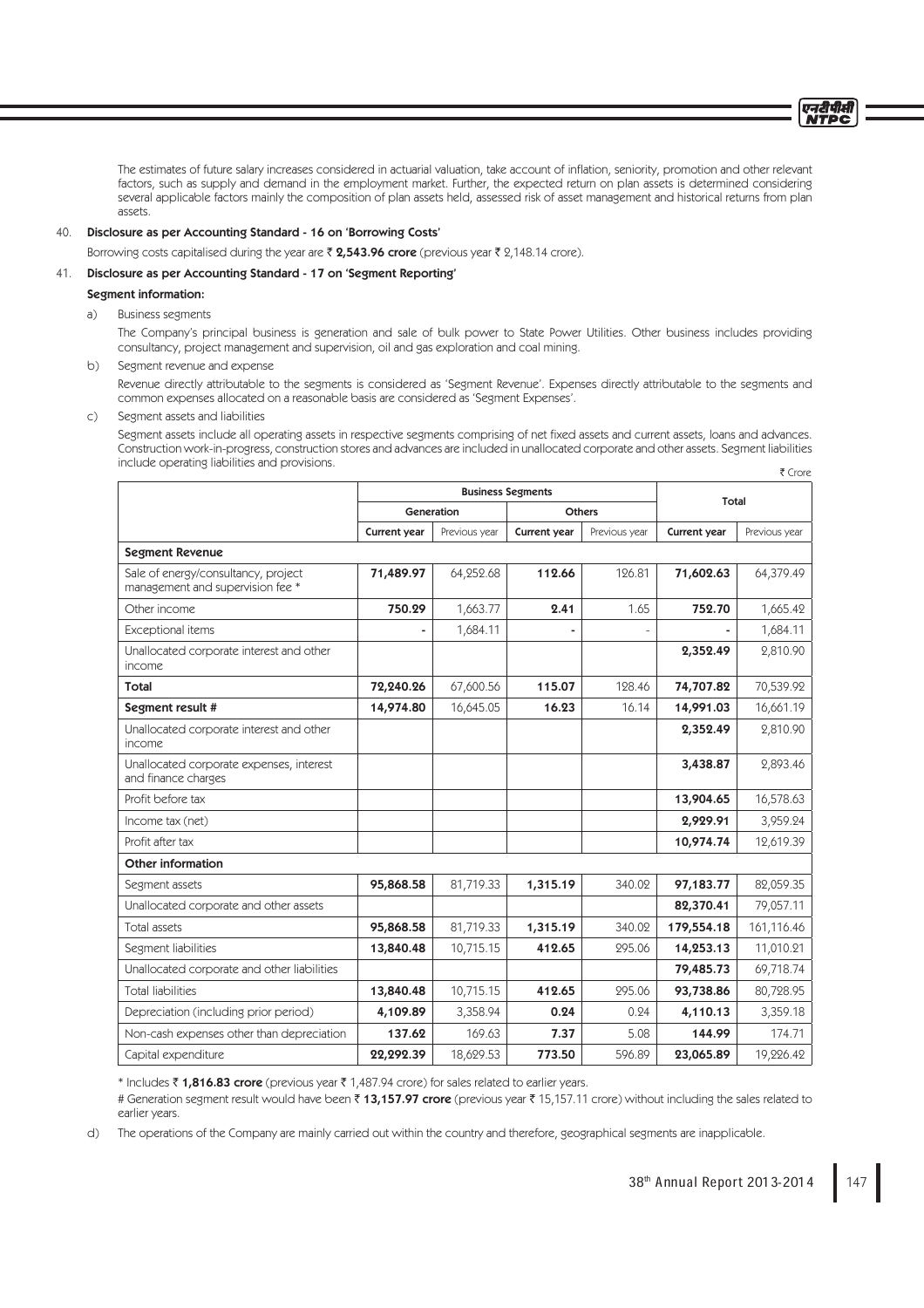# एनदीपीसी<br>NTPC

# 42. Disclosure as per Accounting Standard - 18 on 'Related Party Disclosures'

- a) Related parties:
	- i) Joint ventures:

 Utility Powertech Ltd., NTPC-Alstom Power Services Private Ltd., BF-NTPC Energy Systems Ltd., National Power Exchange Ltd., Pan-Asian Renewables Private Ltd., Trincomalee Power Company Ltd. and Bangladesh - India Friendship Power Company Private Ltd.

ii) Key Management Personnel:

| Shri Arup Roy Choudhury    | Chairman and Managing Director   |                                         |
|----------------------------|----------------------------------|-----------------------------------------|
| Shri I.J. Kapoor           | Director (Commercial)            |                                         |
| Shri N.N. Misra            | Director (Operations)            |                                         |
| Shri A.K. Jha              | Director (Technical)             |                                         |
| Shri U.P. Pani             | Director (Human Resources)       |                                         |
| Shri S.C. Pandey           | Director (Projects) <sup>1</sup> |                                         |
| Shri K. Biswal             | Director (Finance) <sup>2</sup>  |                                         |
| Shri A.K. Singhal          | Director (Finance) $3$           |                                         |
| Shri B.P. Singh            | Director (Projects) <sup>4</sup> |                                         |
| 1. W.e.f. 1st October 2013 | 2. W.e.f. 9th December 2013      | 3. Up to 8 <sup>th</sup> October 2013   |
|                            |                                  |                                         |
|                            |                                  | 4. Superannuated on 30th September 2013 |

b) Transactions with the related parties at a (i) above are as follows:

| ₹ Crore            |                                                                    |              |               |
|--------------------|--------------------------------------------------------------------|--------------|---------------|
| <b>Particulars</b> |                                                                    | Current year | Previous year |
| i)                 | Transactions during the year                                       |              |               |
| $\bullet$          | Contracts for works/services for services received by the Company: |              |               |
|                    | Utility Powertech Ltd.                                             | 439.74       | 393.14        |
|                    | NTPC-Alstom Power Services Private Ltd.                            | 0.94         | 6.19          |
|                    | National Power Exchange Ltd.                                       | 0.36         | 0.84          |
|                    | Deputation of Employees:                                           |              |               |
|                    | Utility Powertech Ltd.                                             | 0.25         | 0.51          |
|                    | NTPC-Alstom Power Services Private Ltd.                            | 0.85         | 1.23          |
|                    | Trincomalee Power Company Ltd.                                     | 0.96         | 0.82          |
|                    | Pan-Asian Renewables Private Ltd.                                  | 0.33         |               |
|                    | Bangladesh-India Friendship Power Company Private Ltd.             | 1.34         | 0.13          |
| $\overline{ii}$ )  | Dividend Received:                                                 |              |               |
|                    | Utility Powertech Ltd.                                             | 5.50         | 4.00          |
|                    | NTPC-Alstom Power Services Private Ltd.                            | 0.30         | 0.36          |
| iii)               | Amount recoverable for contracts for works/services received:      |              |               |
|                    | Utility Powertech Ltd.                                             | 0.17         | 0.22          |
|                    | NTPC-Alstom Power Services Private Ltd.                            | 0.04         | 0.04          |
|                    | National Power Exchange Ltd.                                       | 0.14         | 1.06          |
| $\mathsf{iv}$      | Amount payable for contracts for works/services received:          |              |               |
|                    | Utility Powertech Ltd.                                             | 69.49        | 64.27         |
|                    | NTPC-Alstom Power Services Private Ltd.                            | 6.52         | 7.86          |
| V)                 | Amount recoverable on account of deputation of employees:          |              |               |
|                    | Utility Powertech Ltd.                                             | 0.10         | 0.66          |
|                    | NTPC-Alstom Power Services Private Ltd.                            | 0.66         | 1.32          |
|                    | Trincomalee Power Company Ltd.                                     | 1.12         | 0.97          |
|                    | Bangladesh-India Friendship Power Company Private Ltd.             | 1.34         | 0.13          |
| $Vi$ )             | Equity contributions made:                                         |              |               |
|                    | Pan-Asian Renewables Private Ltd.                                  | 1.00         |               |
|                    | Bangladesh -India Friendship Power Company Private Ltd.            | 6.19         |               |

The Company has received bank guarantees from Utility Powertech Ltd. for an amount of  $\bar{\tau}$  6.36 crore (previous year  $\bar{\tau}$  6.35 crore).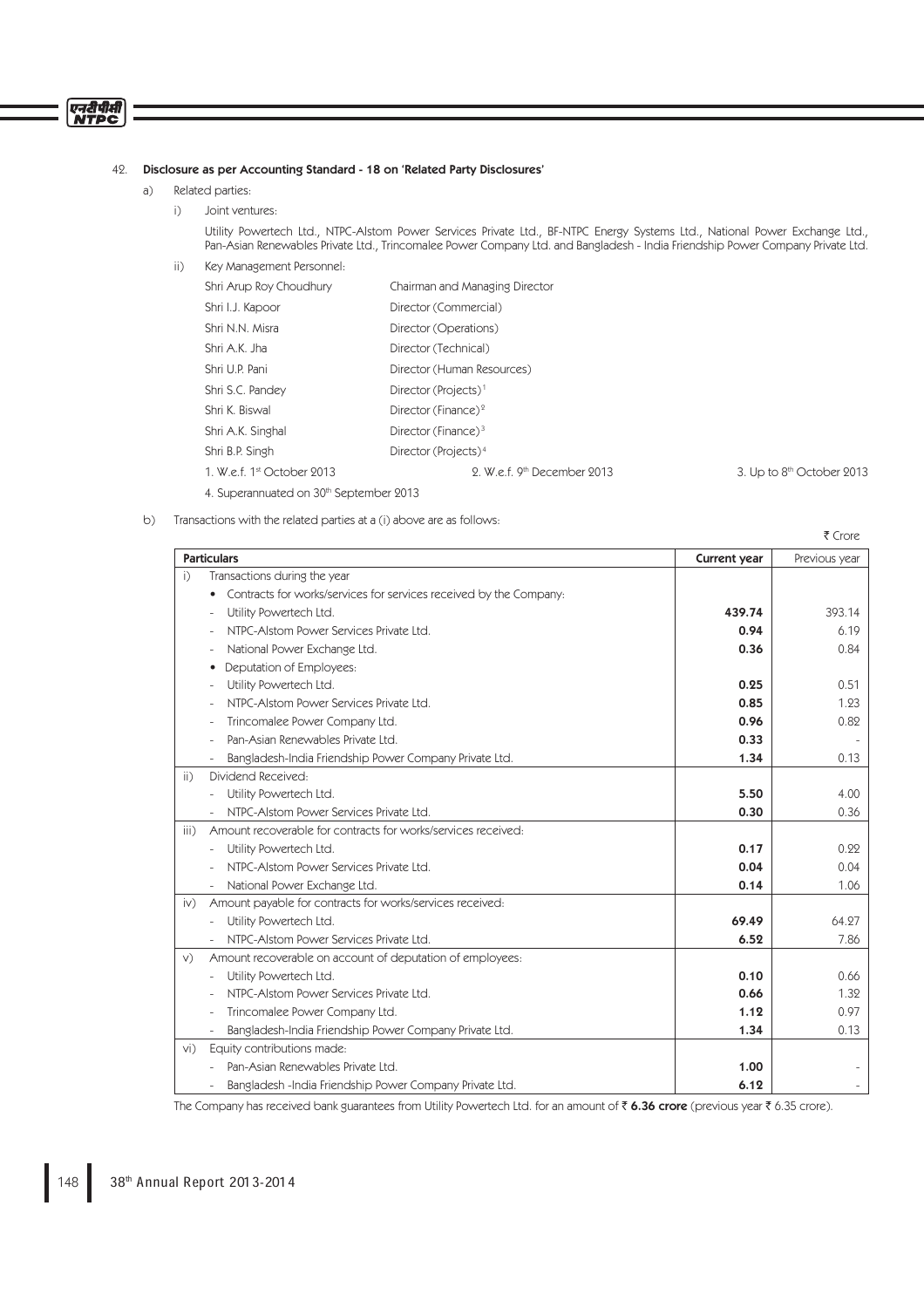- एनदीपीसी **NTDC**
- c) Remuneration to key management personnel for the year is  $\bar{\tau}$  4.09 crore (previous year  $\bar{\tau}$  3.59 crore) and amount of dues outstanding to the Company as at 31<sup>st</sup> March 2014 are  $\bar{\tau}$  0.03 crore (previous year  $\bar{\tau}$  0.07 crore).

|                                                     |            | ₹ Crore                  |
|-----------------------------------------------------|------------|--------------------------|
| Managerial remuneration to Key management personnel | 31.03.2014 | 31.03.2013               |
| Shri Arup Roy Choudhury                             | 0.52       | 0.54                     |
| Shri I.J. Kapoor                                    | 0.59       | 0.45                     |
| Shri N.N. Misra                                     | 0.52       | 0.44                     |
| Shri A.K. Jha                                       | 0.56       | 0.26                     |
| Shri U.P. Pani                                      | 0.37       | 0.02                     |
| Shri S.C. Pandey                                    | 0.21       | $\overline{\phantom{m}}$ |
| Shri K. Biswal                                      | 0.10       | ۰                        |
| Shri B.P. Singh                                     | 0.58       | 0.52                     |
| Shri A.K. Singhal                                   | 0.64       | 0.55                     |
| Shri D.K. Jain                                      |            | 0.38                     |
| Shri S.P. Singh                                     |            | 0.43                     |
| <b>Total</b>                                        | 4.09       | 3.59                     |

## 43. Disclosure as per Accounting Standard - 19 on 'Leases'

## a) Finance leases

 (i) The Company has taken on lease certain vehicles and has the option to purchase the vehicles as per terms of the lease agreements, details of which are as under: ₹ Crore

|    |                                                                | 31.03.2014 | 31.03.2013 |
|----|----------------------------------------------------------------|------------|------------|
| a) | Obligations towards minimum lease payments                     |            |            |
|    | Not later than one year<br>$\bullet$                           | 0.05       | 0.24       |
|    | Later than one year and not later than five years<br>$\bullet$ | ۰          | 0.05       |
|    | Later than five years<br>$\bullet$                             | ۰          |            |
|    | <b>Total</b>                                                   | 0.05       | 0.29       |
| b) | Present value of (a) above                                     |            |            |
|    | Not later than one year<br>$\bullet$                           | 0.05       | 0.22       |
|    | Later than one year and not later than five years<br>$\bullet$ | ۰          | 0.05       |
|    | Later than five years<br>$\bullet$                             |            |            |
|    | <b>Total</b>                                                   | 0.05       | 0.27       |
| C) | Finance charges (* ₹16,979/-)                                  | $\ast$     | 0.02       |

 (ii) The Company has entered into an agreement for coal movement through inland waterways transport. As per the agreement, the operator shall design, build, operate and maintain the unloading infrastructure and material handling system ("facility"), and transfer the same to the Company after expiry of 7 years at ₹ 1/-. The facility shall be constructed in two phases of which Phase I has been completed and is under operation. Fair value of the entire facility is  $\bar{\tau}$  90 crore and the assets and liability in respect of Phase-I have been recognised at  $\bar{\tau}$  60 crore based on technical assessment. The minimum lease payments shall start on completion of Phase-II of the facility. Amounts payable for the coal transported through Phase-I of the facility are disclosed as contingent rent.  $\bar{\tau}$  Crore

|              |                                                                | 31.03.2014 | 31.03.2013 |
|--------------|----------------------------------------------------------------|------------|------------|
| a)           | Obligations towards minimum lease payments                     |            |            |
|              | Not later than one year<br>$\bullet$                           | 12.02      |            |
|              | Later than one year and not later than five years<br>$\bullet$ | 82.41      |            |
|              | Later than five years<br>$\bullet$                             | 49.79      |            |
|              | Total                                                          | 144.22     |            |
| $\mathbf{b}$ | Present value of (a) above                                     |            |            |
|              | Not later than one year<br>$\bullet$                           | 5.27       |            |
|              | Later than one year and not later than five years<br>$\bullet$ | 45.81      |            |
|              | Later than five years<br>$\bullet$                             | 38.92      |            |
|              | Total                                                          | 90.00      |            |
| $\mathsf{C}$ | <b>Finance charges</b>                                         | 54.22      |            |
| d)           | Contingent rent for the year                                   | 2.01       |            |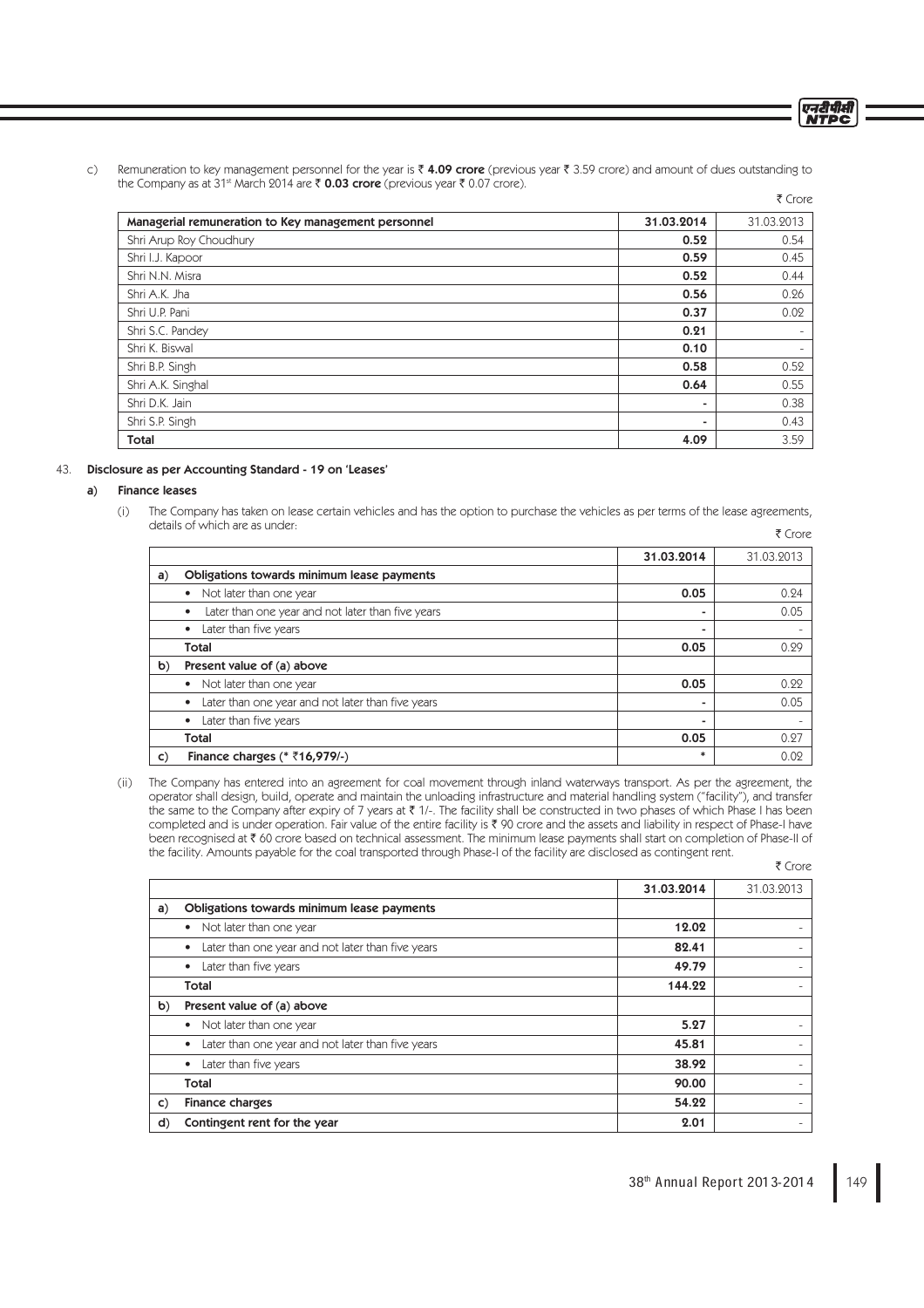# b) Operating leases

The Company's other significant leasing arrangements are in respect of operating leases of premises for residential use of employees, offices and guest houses/transit camps for a period of one to two years. These leasing arrangements are usually renewable on mutually agreed terms but are not non-cancellable. Note 24 - Employee benefits expense includes  $\bar{\zeta}$  65.85 crore (previous year  $\bar{\zeta}$  76.38 crore) towards lease payments (net of recoveries) in respect of premises for residential use of employees. Lease payments in respect of premises for offices and guest house/transit camps are included under 'Rent' in Note 26 – 'Generation, administration and other expenses'. Further, the Company has taken a helicopter on wet lease basis for a period of eleven years and the amount of lease charges is included in 'Hire charges of helicopter/aircraft' (Note 26).

# 44. Disclosure as per Accounting Standard - 20 on 'Earnings Per Share'

The elements considered for calculation of earning per share (Basic and Diluted) are as under:

|                                                              | Current year  | Previous year |
|--------------------------------------------------------------|---------------|---------------|
| Net profit after tax used as numerator - ₹ crore             | 10,974.74     | 12.619.39     |
| Weighted average number of equity shares used as denominator | 824,54,64,400 | 824,54,64,400 |
| Earning per share (Basic and Diluted) - $\bar{\tau}$         | 13.31         | 15.30         |
| Nominal value per share - $\bar{\tau}$                       | $10/-$        | $10/-$        |

# 45. Disclosure as per Accounting Standard - 26 on 'Intangible Assets'

Research expenditure charged to revenue during the year is  $\bar{\tau}$  98.52 crore (previous year  $\bar{\tau}$  91.85 crore).

# 46. Disclosure as per Accounting Standard - 27 on 'Financial Reporting of Interest in Joint Ventures'

# a) Joint Venture Entities:

| Proportion of ownership interest as at<br>Company<br>(excluding share application money) |                                                                                                              |                   |                       |
|------------------------------------------------------------------------------------------|--------------------------------------------------------------------------------------------------------------|-------------------|-----------------------|
|                                                                                          |                                                                                                              | 31.03.2014<br>(%) | 31.03.2013<br>$(\% )$ |
| А.                                                                                       | Joint Ventures incorporated in India                                                                         |                   |                       |
|                                                                                          | Utility Powertech Ltd.<br>1.                                                                                 | 50.00             | 50.00                 |
|                                                                                          | NTPC - Alstom Power Services Private Ltd.<br>$\Omega$ .                                                      | 50.00             | 50.00                 |
|                                                                                          | 3.<br>NTPC-SAIL Power Company Private Ltd.                                                                   | 50.00             | 50.00                 |
|                                                                                          | NTPC - Tamilnadu Energy Company Ltd.<br>4.                                                                   | 50.00             | 50.00                 |
|                                                                                          | Ratnagiri Gas and Power Private Ltd.*<br>5.                                                                  | 32.86             | 33.41                 |
|                                                                                          | Aravali Power Company Private Ltd.<br>6.                                                                     | 50.00             | 50.00                 |
|                                                                                          | 7.<br>NTPC - SCCL Global Ventures Private Ltd.*                                                              | 50.00             | 50.00                 |
|                                                                                          | 8.<br>Meja Urja Nigam Private Ltd.                                                                           | 50.00             | 50.00                 |
|                                                                                          | NTPC - BHEL Power Projects Private Ltd.*<br>9.                                                               | 50.00             | 50.00                 |
|                                                                                          | BF - NTPC Energy Systems Ltd.*<br>10.                                                                        | 49.00             | 49.00                 |
|                                                                                          | Nabinagar Power Generating Company Private Ltd.<br>11.                                                       | 50.00             | 50.00                 |
|                                                                                          | National Power Exchange Ltd.*<br>12.                                                                         | 16.67             | 16.67                 |
|                                                                                          | International Coal Ventures Private Ltd.*<br>13.                                                             | 14.28             | 14.28                 |
|                                                                                          | National High Power Test Laboratory Private Ltd.*<br>14.                                                     | 20.00             | 20.00                 |
|                                                                                          | Transformers & Electricals Kerala Ltd.*<br>15.                                                               | 44.60             | 44.60                 |
|                                                                                          | Energy Efficiency Services Ltd.*<br>16.                                                                      | 25.00             | 25.00                 |
|                                                                                          | CIL NTPC Urja Private Ltd.*<br>17.                                                                           | 50.00             | 50.00                 |
|                                                                                          | Anushakti Vidyut Nigam Ltd.<br>18.                                                                           | 49.00             | 49.00                 |
|                                                                                          | Pan-Asian Renewables Private Ltd.*<br>19.                                                                    | 50.00             | 50.00                 |
| <b>B.</b>                                                                                | Joint Ventures incorporated outside India                                                                    |                   |                       |
|                                                                                          | Trincomalee Power Company Ltd.* (incorporated in Srilanka)<br>1.                                             | 50.00             | 50.00                 |
|                                                                                          | Bangladesh -India Friendship Power Company Private Ltd.*<br>$\overline{2}$ .<br>(incorporated in Bangladesh) | 50.00             | 50.00                 |

\* The accounts are unaudited.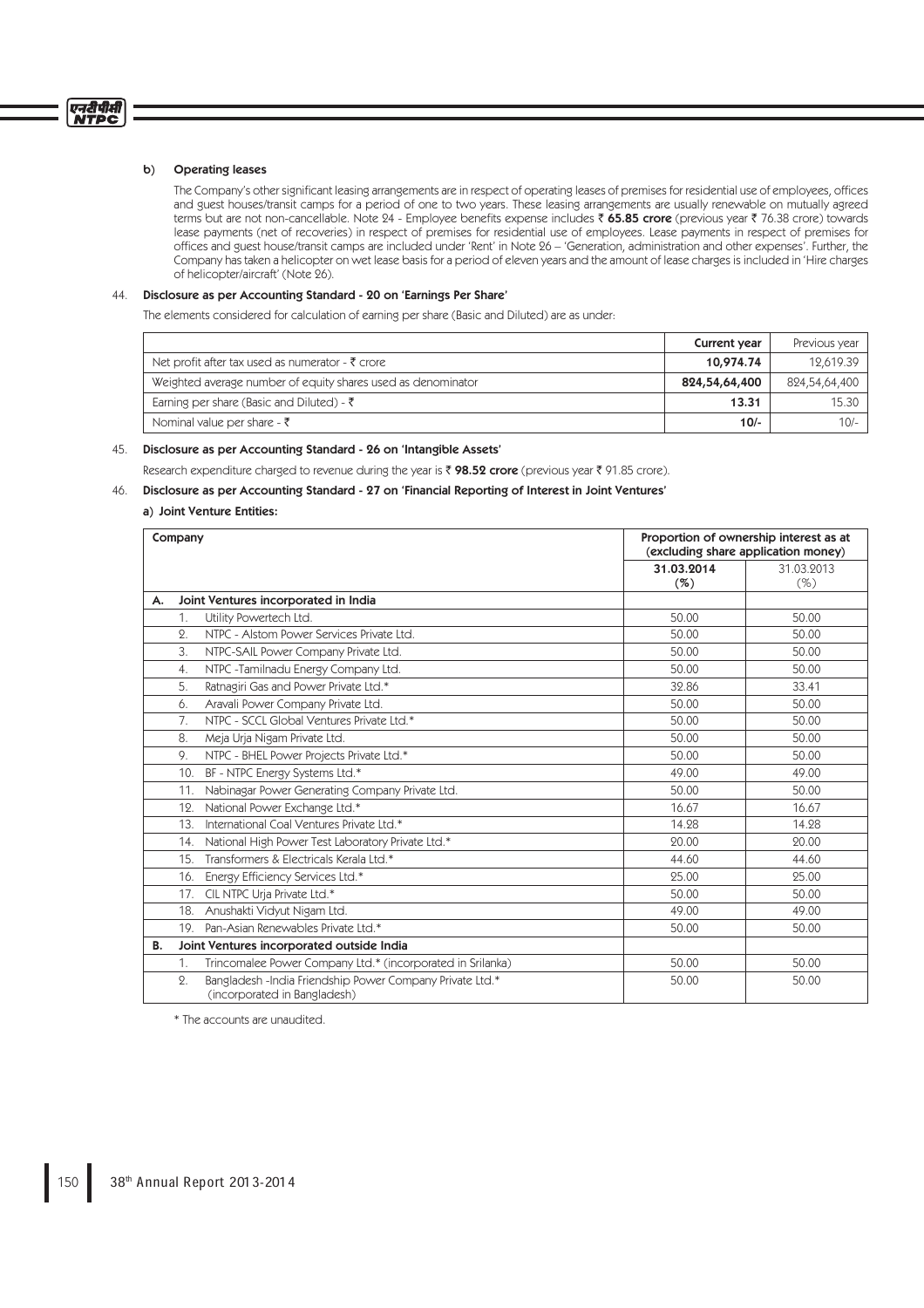एनटीपीसी **NTDC** 

 $\sim$  Cross  $\sim$ 

The Company's share of the assets, liabilities, contingent liabilities and capital commitment as at 31<sup>st</sup> March 2014 and income and expenses for the year in respect of joint venture entities based on audited/unaudited accounts are given below:

|                               |              | LUNG          |
|-------------------------------|--------------|---------------|
|                               | 31.03.2014   | 31.03.2013    |
| <b>Assets</b>                 |              |               |
| • Non current assets          | 15,076.16    | 14,424.69     |
| • Current assets              | 2,637.07     | 1,961.71      |
| Total                         | 17,713.23    | 16,386.40     |
| <b>Liabilities</b>            |              |               |
| • Non current liabilities     | 9,446.27     | 8,879.94      |
| • Current liabilities         | 2,425.04     | 2,218.80      |
| Total                         | 11,871.31    | 11,098.74     |
| <b>Contingent liabilities</b> | 247.21       | 117.90        |
| <b>Capital commitments</b>    | 9,903.06     | 6,800.18      |
|                               | Current year | Previous year |
| <b>Income</b>                 | 4,512.04     | 3,638.71      |
| <b>Expenses</b>               | 4,041.50     | 3,477.21      |
|                               |              |               |

#### b) Joint venture operations:

 i) The Company along-with some public sector undertakings has entered into Production Sharing Contracts (PSCs) with GOI for three exploration blocks namely KG-OSN-2009/1, KG-OSN-2009/4 and AN-DWN-2009/13 under VIII round of New Exploration Licensing Policy (NELP VIII) with 10% participating interest (PI) in each of the blocks.

 Based on the un-audited statement of the accounts for the above blocks forwarded by M/s Oil & Natural Gas Corporation Ltd. (ONGC), the operator, the Company's share in respect of assets and liabilities as at 31<sup>st</sup> March 2014 and expenditure for the year are given below:

|                                      |                         | ₹ Crore                 |
|--------------------------------------|-------------------------|-------------------------|
| <b>Item</b>                          | 2013-14<br>(Un-audited) | 2012-13<br>(Un-audited) |
| Expenses                             | 2.94                    | 2.28                    |
| Assets                               | 1.89                    | 0.06                    |
| Liabilities                          | 2.96                    | 1.43                    |
| Capital commitments (Unfinished MWP) | 65.76                   | 91.49                   |

 The expolaration activities in block KG-OSN-2009/4 were suspended w.e.f. 11.01.2012 due to non-clearance by the Ministry of Defence, GOI. Subsequently, DGH vide letter dated 29<sup>th</sup> April 2013 has informed ONGC that the block is cleared conditionally wherein block area is segregated between No Go zone, High-risk zone and Permitted zone.As the permitted area is only 38% of the total block area the consortium has submitted proposal to DGH for downward revision of MWP of initial exploration period.

 In case of AN-DWN-2009/13, Gujarat State Petoleum Corporation (GSPC) has submitted notice for withdrawal from the block subsequent to completion of MWP and ONGC has decided to acquire 10% PI of GSPC.

 ii) Exploration activities in the block AA-ONN-2003/2 were abandoned in January 2011 due to unforeseen geological conditions & withdrawal of the operator. Attempts to reconstitute the consortium to accomplish the residual exploratory activities did not yield result. In the meanwhile, Ministry of Petroleum & Natural Gas demanded in January 2011 the cost of unfinished minimum work programme from the consortium with NTPC's share being USD 7.516 million. During the year provision in this respect has been updated to  $\bar{\tau}$  53.64 crore from  $\bar{\tau}$  46.27 crore along with interest in the previous year. The Company has sought waiver of the claim citing force majeure conditions at site leading to discontinuation of exploratory activities.

The Company has accounted for expenditure of  $\bar{\tau}$  0.01 crore for the year 2013-14 towards the establishment expenses of M/s Geopetrol International, the operator to complete the winding up activities of the Block. The Company's share in the assets and liabilities as at 31<sup>st</sup> March 2014 and expenditure for the year is as under:

|                        |                         | いしいし                    |
|------------------------|-------------------------|-------------------------|
| Item                   | 2013-14<br>(Un-audited) | 2012-13<br>(Un-audited) |
| Expenses               | 0.01                    | 0.22                    |
| Assets                 | 14.47                   | 14.64                   |
| Liabilities            | 2.32                    | 2.32                    |
| Contingent liabilities | 50.71                   | 41.42                   |

 $F$  Crore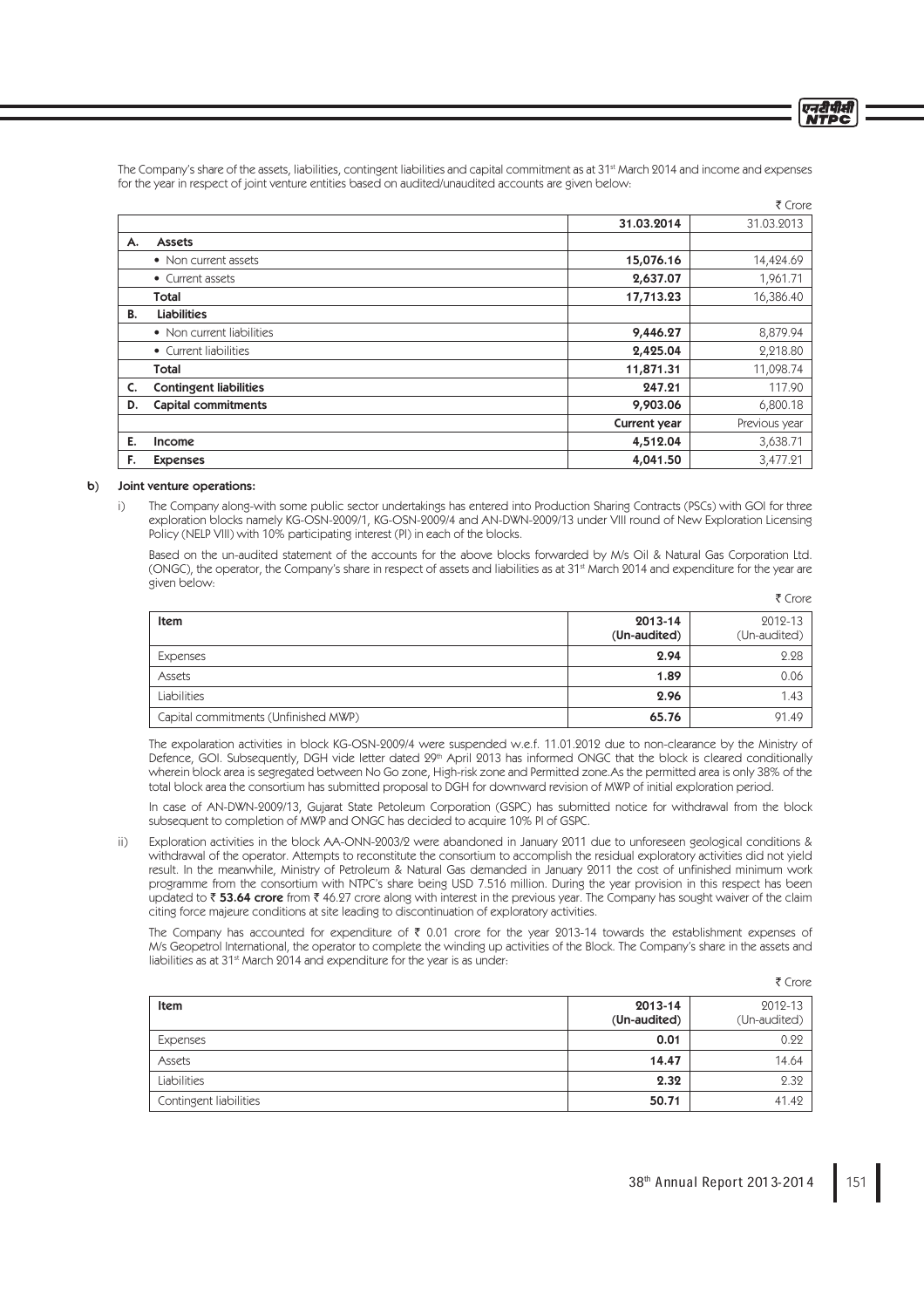## 47. Disclosure as per Accounting Standard - 28 on 'Impairment of Assets'

As required by Accounting Standard (AS) 28 'Impairment of Assets' notified under the Companies (Accounting Standards) Rules, 2006, an assessment of impairment of assets was carried out and based on such assessment, there has been no impairment loss during the year.

 $\overline{\tau}$  Crore

# 48. Disclosure as per Accounting Standard - 29 on 'Provisions, Contingent Liabilities and Contingent Assets'-(Refer Note-11)

| <b>Particulars</b>                                              | Balance as at<br>01.04.2013 | <b>Additions</b><br>during the<br>year | Payments<br>during the<br>year | Reversal /<br>adjustments<br>during the<br>year | Balance as at<br>31.03.2014 |
|-----------------------------------------------------------------|-----------------------------|----------------------------------------|--------------------------------|-------------------------------------------------|-----------------------------|
| Provision for obligations incidental to land<br>acquisition     | 2,053.94                    | 1,706.32                               | 392.88                         | 544.96                                          | 2,822.42                    |
| Provision for tariff adjustment                                 | 1,316.94                    | 121.32                                 | $\sim$                         | 162.56                                          | 1,275.70                    |
| Provision for shortage in fixed assets pending<br>investigation | 1.09                        | 5.45                                   | $\equiv$                       | 0.37                                            | 6.17                        |
| Others                                                          | 279.58                      | 191.84                                 | $\equiv$                       | 39.26                                           | 432.16                      |
| Total                                                           | 3,651.55                    | 2,024.93                               | 392.88                         | 747.15                                          | 4,536.45                    |

# 49. Foreign currency exposure

## a) Hedged by a derivative instrument

The derivative contracts outstanding as at 31<sup>st</sup> March 2014 are as under:

| <b>Particulars</b>          | Currency | Amount in Foreign Currency<br>(Crore) |            | Amount (₹ Crore) |            |
|-----------------------------|----------|---------------------------------------|------------|------------------|------------|
|                             |          | 31.03.2014                            | 31.03.2013 | 31.03.2014       | 31.03.2013 |
| Currency Interest Rate Swap | JPY      | 19.23                                 | -          | 11.38            |            |

There is no MTM loss on the above contract as at 31<sup>st</sup> March 2014.

The derivative contracts entered into by the Company are for hedging currency and/or interest rate risk on foreign currency loans.

# b) Not hedged by a derivative instrument or otherwise

| <b>Particulars</b>                                             | Amount in Foreign Currency (Crore) |            |            |            | Amount (₹ Crore) |
|----------------------------------------------------------------|------------------------------------|------------|------------|------------|------------------|
|                                                                |                                    | 31.03.2014 | 31.03.2013 | 31.03.2014 | 31.03.2013       |
|                                                                | <b>USD</b>                         | 260.54     | 252.41     | 15,791.13  | 13,859.96        |
| Borrowings, including interest accrued but<br>not due thereon. | JPY                                | 4,560.37   | 4,904.08   | 2,697.46   | 2,872.81         |
|                                                                | <b>EURO</b>                        | 13.67      | 12.22      | 1,143.00   | 860.17           |
| Trade payables / deposits and retention<br>monies              | <b>USD</b>                         | 24.05      | 20.55      | 1,457.67   | 1,128.52         |
|                                                                | <b>EURO</b>                        | 8.88       | 7.60       | 743.05     | 535.15           |
|                                                                | Others                             | 91.33      | 35.76      | 74.18      | 23.98            |
| Trade receivables and Bank balances                            | <b>USD</b>                         | 0.02       | 0.01       | 1.33       | 0.78             |
|                                                                | <b>Others</b>                      | 0.84       | 0.50       | 0.54       | 0.30             |
|                                                                | <b>USD</b>                         | 116.94     | 96.13      | 7,087.73   | 5,278.73         |
| Unexecuted amount of contracts remaining<br>to be executed     | <b>EURO</b>                        | 62.72      | 65.79      | 5,245.90   | 4,632.92         |
|                                                                | Others                             | 1,011.68   | 899.21     | 732.42     | 612.84           |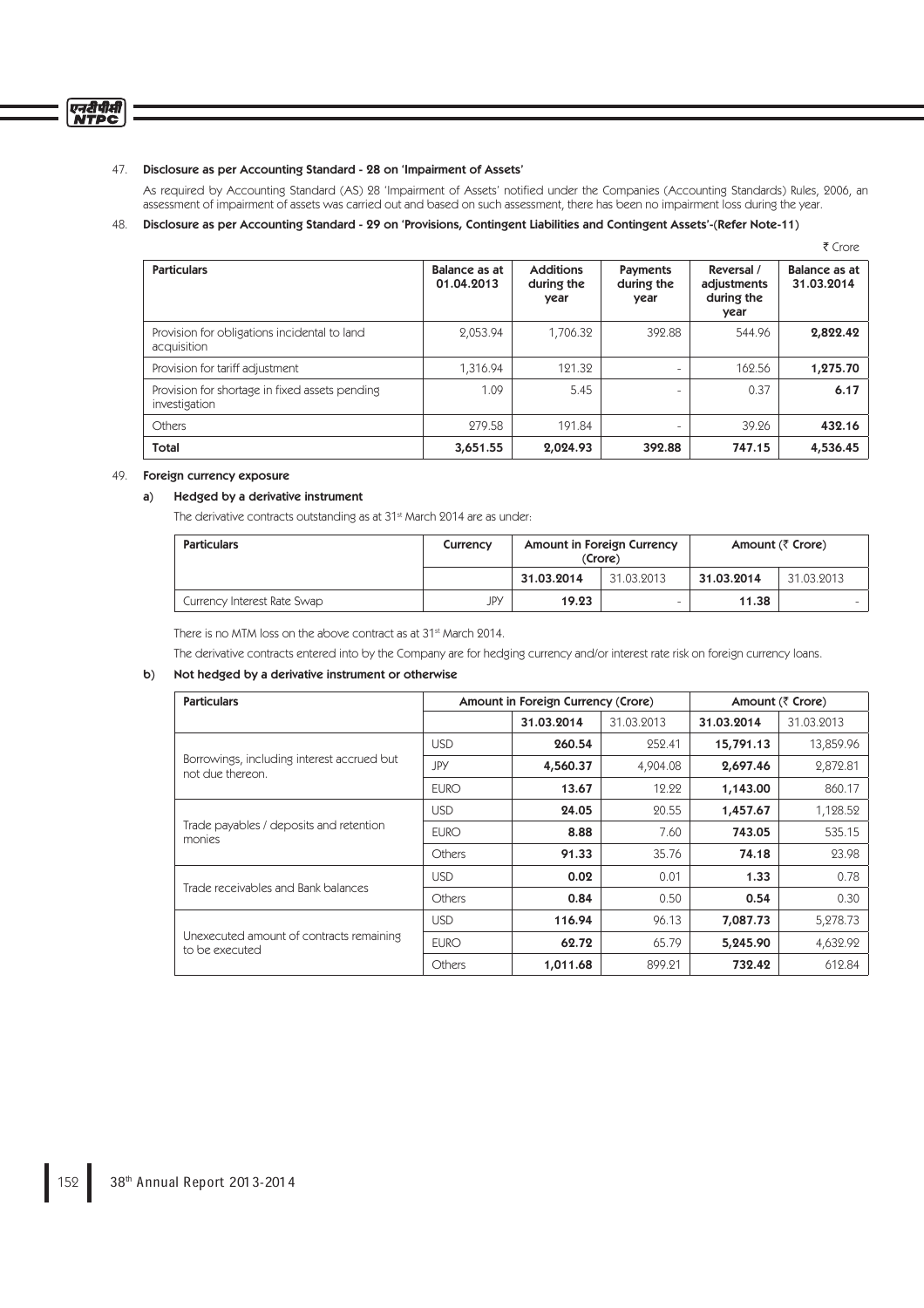#### 50. Information in respect of micro and small enterprises as at 31<sup>st</sup> March 2014 as required by Micro, Small and Medium Enterprises Development Act, 2006 ₹ Crore

|                | <b>Particulars</b>                                                                                                                                                                                                                                                              | Amount |
|----------------|---------------------------------------------------------------------------------------------------------------------------------------------------------------------------------------------------------------------------------------------------------------------------------|--------|
| a)             | Amount remaining unpaid to any supplier.                                                                                                                                                                                                                                        |        |
|                | Principal amount                                                                                                                                                                                                                                                                | 20.29  |
|                | Interest due thereon                                                                                                                                                                                                                                                            | 0.04   |
| b)             | Amount of interest paid in terms of Section 16 of the MSMED Act along-with the amount paid to the suppliers<br>beyond the appointed day.                                                                                                                                        |        |
| $\mathsf{C}$ ) | Amount of interest due and payable for the period of delay in making payment (which have been paid but beyond<br>the appointed day during the year) but without adding the interest specified under the MSMED Act.                                                              | 0.01   |
| d)             | Amount of interest accrued and remaining unpaid                                                                                                                                                                                                                                 | 0.01   |
| e)             | Amount of further interest remaining due and payable even in the succeeding years, until such date when the<br>interest dues as above are actually paid to the small enterprises, for the purpose of disallowances as a deductible<br>expenditure under Section 23 of MSMED Act |        |

## 51. Disclosure as required by Clause 32 of Listing Agreements:

A. Loans and Advances in the nature of Loans:

1. To Subsidiary Companies

| 1 CIVIE                                                |            |                           |         |                                      |
|--------------------------------------------------------|------------|---------------------------|---------|--------------------------------------|
| Name of the company                                    |            | Outstanding balance as at |         | Maximum amount outstanding<br>during |
|                                                        | 31.03.2014 | 31.03.2013                | 2013-14 | 2012-13                              |
| Kanti Bijlee Utpadan Nigam Ltd.                        | 8.00       | 12.57                     | 12.57   | 17.14                                |
| NTPC Hydro Ltd. (Merged with NTPC<br>w.e.f.01.04.2013) |            | 32.27                     | 32.27   | 32.27                                |
| Total                                                  | 8.00       | 44.84                     | 44.84   | 49.41                                |

- 2. To Firms/companies in which directors are interested : Nil
	-
- 3. Where there is no repayment schedule or repayment beyond seven : ₹8.00 crore (Repayment schedule is beyond seven years) year or no interest or interest as per Section 372A of the Companies Act, 1956

B. Investment by the loanee (as detailed above) in the shares of NTPC : Nil

## 52. Contingent Liabilities:

## a) Claims against the company not acknowledged as debts in respect of:

## (i) Capital Works

 Some of the contractors for supply and installation of equipments and execution of works at our projects have lodged claims on the Company for  $\bar{\tau}$  4,134.85 crore (previous year  $\bar{\tau}$  3,966.11 crore) seeking enhancement of the contract price, revision of work schedule with price escalation, compensation for the extended period of work, idle charges etc. These claims are being contested by the Company as being not admissible in terms of the provisions of the respective contracts.

 The Company is pursuing various options under the dispute resolution mechanism available in the contracts for settlement of these claims. It is not practicable to make a realistic estimate of the outflow of resources if any, for settlement of such claims pending resolution.

### (ii) Land compensation cases

 In respect of land acquired for the projects, the erstwhile land owners have claimed higher compensation before various authorities/ courts which are yet to be settled. Against such cases, contingent liability of  $\bar{\tau}$  393.40 crore (previous year  $\bar{\tau}$  747.54 crore) has been estimated.

# (iii) Fuel Suppliers

 Pending resolution of the issues with coal companies as disclosed in Note 32, the difference between the amount billed by the coal companies and the payment released by the company amounts to  $\bar{\tau}$  1,055.14 crore (previous year  $\bar{\tau}$  2,531.10 crore).

Further, an amount of  $\bar{\tau}$  647.33 crore (previous year  $\bar{\tau}$  368.67 crore) towards surface transportation charges, customs duty on service margin on imported coal etc. has been disputed by the Company.

# (iv) Others

In respect of claims made by various State/Central Government departments/Authorities towards building permission fee, penalty on diversion of agricultural land to non-agricultural use, nala tax, water royalty etc. and by others, contingent liability of ₹ 1,088.23 crore (previous year ₹ 862.81 crore) has been estimated.

एनटीपीसी **NTDC** 

 $\sim$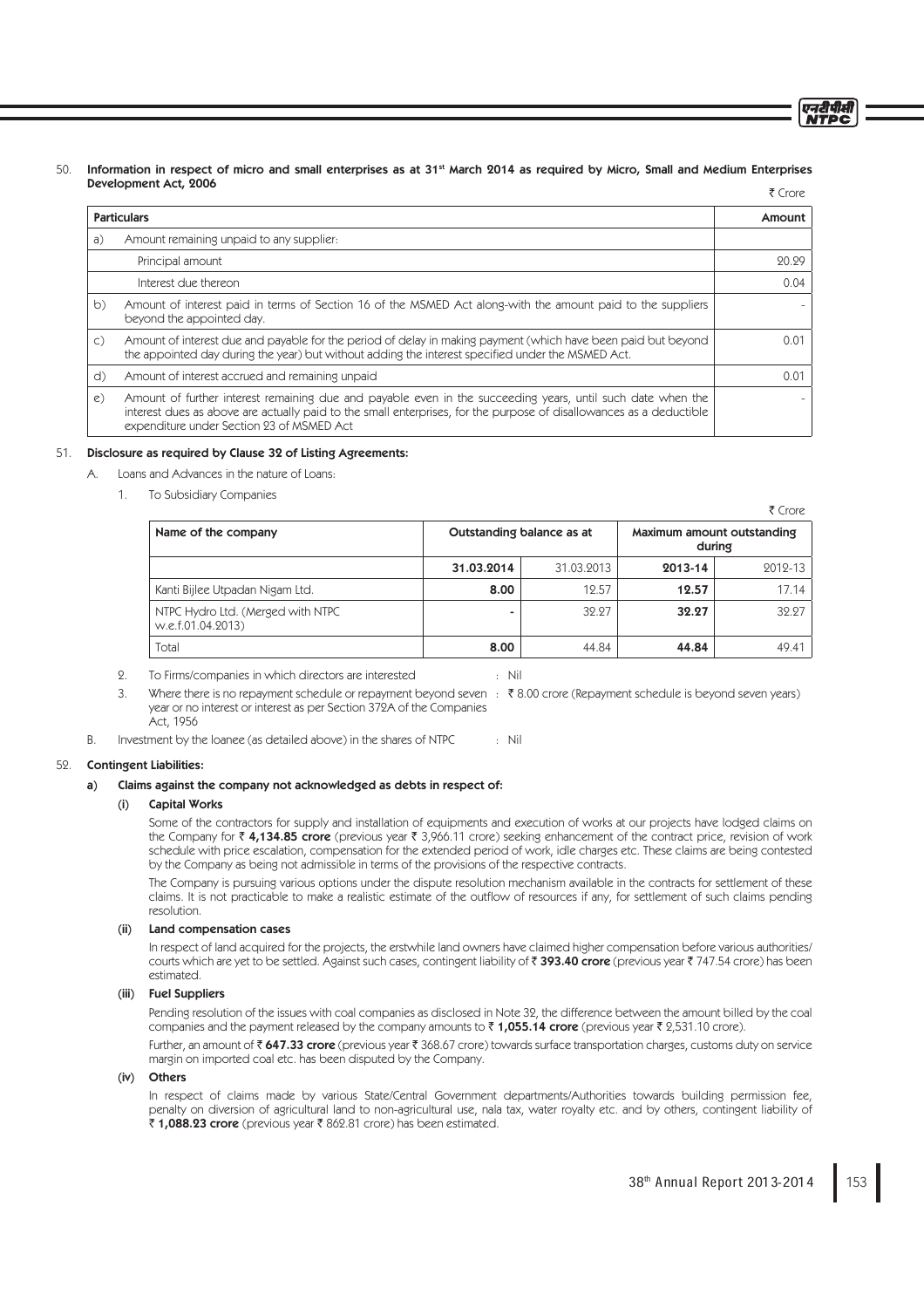## (v) Possible Reimbursement

The contingent liabilities referred to in (i) above, include an amount of  $\bar{z}$  994.83 crore (previous year  $\bar{z}$  961.24 crore) relating to the hydro power project stated in Note 15 A (b) - Other non current assets, for which Company envisages possible reimbursement from GOI in full. In respect of balance claims included in (i) and in respect of the claims mentioned at (ii) above, payments, if any, by the company on settlement of the claims would be eligible for inclusion in the capital cost for the purpose of determination of tariff as per CERC Regulations subject to prudence check by the CERC. In case of (iii), the estimated possible reimbursement is by way of recovery through tariff as per Regulations, 2009 is  $\bar{\tau}$  1,694.00 crore (previous year  $\bar{\tau}$  2,792.06 crore).

#### b) Disputed Income Tax/Sales Tax/Excise Matters

Disputed Income Tax/Sales Tax/Excise matters pending before various Appellate Authorities amount to  $\bar{\tau}$  1,907.49 crore (previous year ` 1,547.61 crore). Many of these matters were disposed off in favour of the Company but are disputed before higher authorities by the concerned departments. In such cases, the company estimate possible reimbursement of  $\bar{\tau}$  390.37 crore (previous year  $\bar{\tau}$  365.19 crore).

## c) Others

Other contingent liabilities amount to  $\bar{\tau}$  363.49 crore (previous year  $\bar{\tau}$  251.26 crore).

Some of the beneficiaries have filed appeals against the tariff orders of the CERC. The amount of contingent liability in this regard is not ascertainable.

### 53. Capital and other commitments

- a) Estimated amount of contracts remaining to be executed on capital account and not provided for as at 31<sup>st</sup> March 2014 is ₹ 63,534.19 crore (previous year ₹ 48,905.56 crore).
- b) In respect of investments of  $\bar{\tau}$  1,347.32 crore (previous year  $\bar{\tau}$  892.26 crore) in subsidiary Companies, the Company has restrictions for their disposal as at 31<sup>st</sup> March 2014 as under:

| Name of the Subsidairy            | Period of restrictions for disposal of investments as per related agreements                                                                                                                                                                      | Amount of<br>investment<br>(₹ crore) |
|-----------------------------------|---------------------------------------------------------------------------------------------------------------------------------------------------------------------------------------------------------------------------------------------------|--------------------------------------|
| Bhartiya Rail Bijlee Company Ltd. | 5 years from the date of commercial operation.                                                                                                                                                                                                    | 834.81                               |
| Kanti Bijlee Utpadan Nigam Ltd.   | 5 years from the date of commercial operation. Further, as per loan agreement, minimum equity of 51% shall be maintained at all times untill final settlement of loan<br>i.e., 4 years moratorium period and subsequently 11 years for repayment. | 512.51                               |
| Total                             |                                                                                                                                                                                                                                                   | 1,347.32                             |

c) In respect of investments of  $\bar{\zeta}$  2,835.18 crore (previous year  $\bar{\zeta}$  3,850.15 crore) in the joint venture entities, the Company has restrictions for their disposal as at 31<sup>st</sup> March 2014 as under:

| Name of the Joint Ventrue<br>Company                  | Period of restrictions for disposal of investments as per related agreements                                                                                                                                      | Amount of<br>investment<br>$(5$ crore) |
|-------------------------------------------------------|-------------------------------------------------------------------------------------------------------------------------------------------------------------------------------------------------------------------|----------------------------------------|
| Pan-Asian Renewables Private<br>Ltd.                  | 2 years from the date of commercial operation of the project having minimum<br>capacity of 100 MW of renewable energy project or 5 years from the date of<br>incorporation (i.e.14.10.2011) whichever is earlier. | 1.50                                   |
| NTPC-SAIL Power Company<br>Private Ltd.               | 3 years from the date of allottment (last allotment made on 30.09.2012)                                                                                                                                           | 490.95                                 |
| <b>Transformers and Electricals</b><br>Kerala Ltd.    | 3 years from the date of acquisition (i.e.19.06.2009) or upgradation capacity<br>enhancement scheme whichever is later                                                                                            | 31.34                                  |
| NTPC BHEL Power Projects<br>Private Ltd.              | 3 years from the date of completion of first EPC contract of single order value of not<br>less than ₹500 crore or till further such time as mutually agreed.                                                      | 50.00                                  |
| National High Power Test<br>Laboratory Private Ltd.   | 5 years from the date of incorporation (i.e. 22.05.2009) or completion of project<br>whichever is later.                                                                                                          | 14.87                                  |
| Energy Efficiency Services Ltd.                       | 5 years from the date of incorporation (i.e. 10.12.2009).                                                                                                                                                         | 22.50                                  |
| NTPC-SCCL Global Ventures<br>Private Ltd.             | 5 years from the date of incorporation (i.e. 31.07.2007) or commercial operation<br>whichever is later.                                                                                                           | 0.05                                   |
| National Power Exchange Ltd.                          | 5 years from the date of commencement of business i.e Trading Operation or<br>company issues shares to public at large (IPO) whichever is earlier.                                                                | 2.19                                   |
| CIL NTPC Urja Private Ltd.                            | 5 years from the date of incorporation (i.e. 27.04.2010) or commercial operation<br>whichever is later.                                                                                                           | 0.08                                   |
| NTPC-Tamil Nadu Energy<br>Company Ltd.                | 5 years from the date of incorporation (i.e. 23.05.2003) or commercial operation<br>whichever is later.                                                                                                           | 1,325.60                               |
| International Coal Ventures<br>Private Ltd.           | 5 years from the date of incorporation (i.e. 20.05.2009) or till such time an undertaking<br>for non-disposal of such share is given to FI/Banks for their assistance to the company.                             | 1.40                                   |
| Trincomalee Power Company<br>Ltd.                     | 12 years from the initial operation date.                                                                                                                                                                         | 6.72                                   |
| Bangladesh-India Friendship<br>Power Company PVt.Ltd. | 15 years from the date of commercial operation date.                                                                                                                                                              | 6.12                                   |